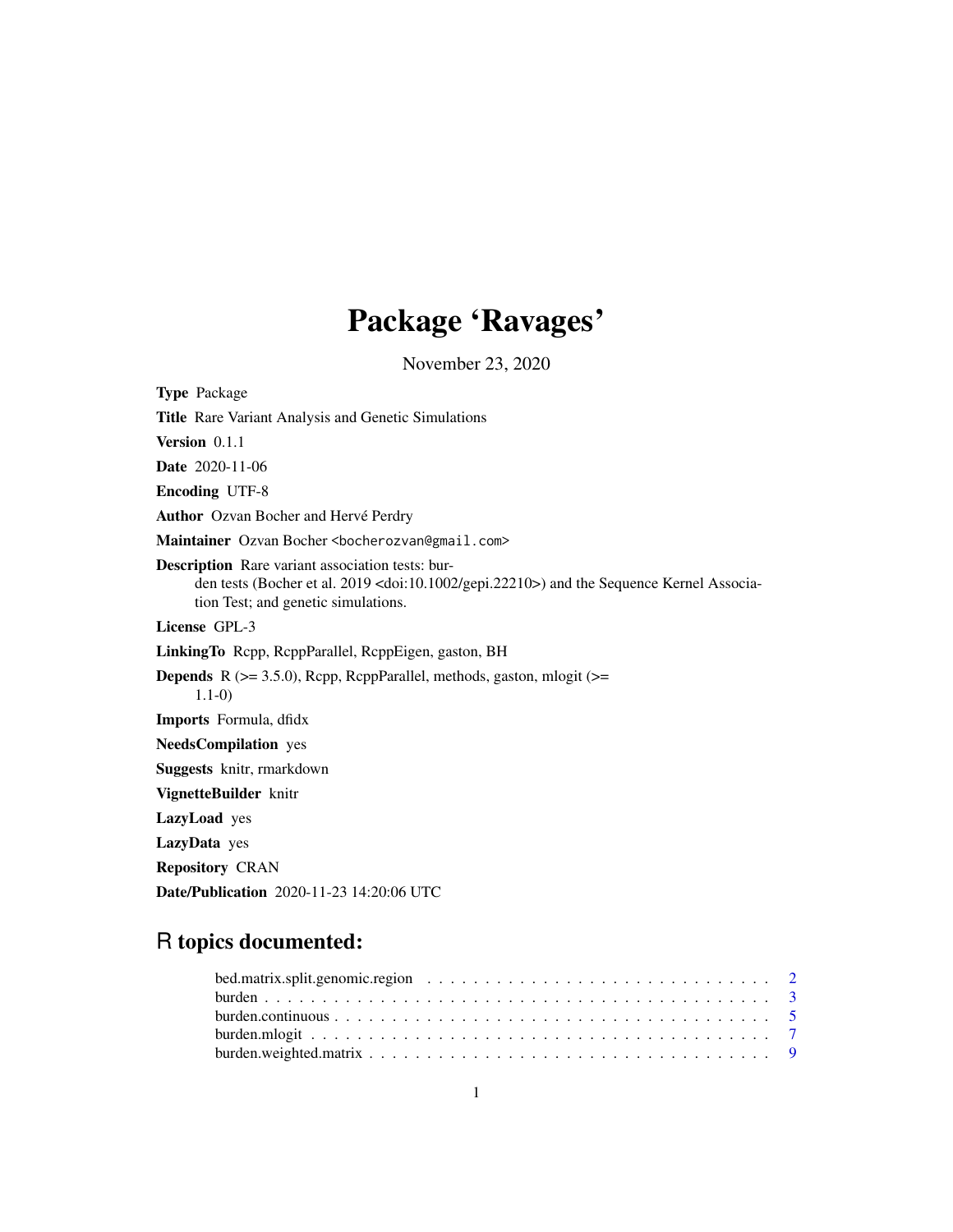<span id="page-1-0"></span>

| Index | 41 |
|-------|----|

bed.matrix.split.genomic.region

*Bed matrix for variants associated to multiple genomic regions*

## Description

Creates a new bed matrix with variants associated to multiple genomic regions being duplicated

### Usage

```
bed.matrix.split.genomic.region(x, changeID=TRUE, genomic.region=NULL,
                                split.pattern=",")
```
## Arguments

| X.       | A bed.matrix                                                             |
|----------|--------------------------------------------------------------------------|
| changeID | TRUE/FALSE: whether to change the variants ID by including the gene name |
|          | genomic. region A vector containing the genomic region of each variant   |
|          | split.pattern The character separating the genomic regions               |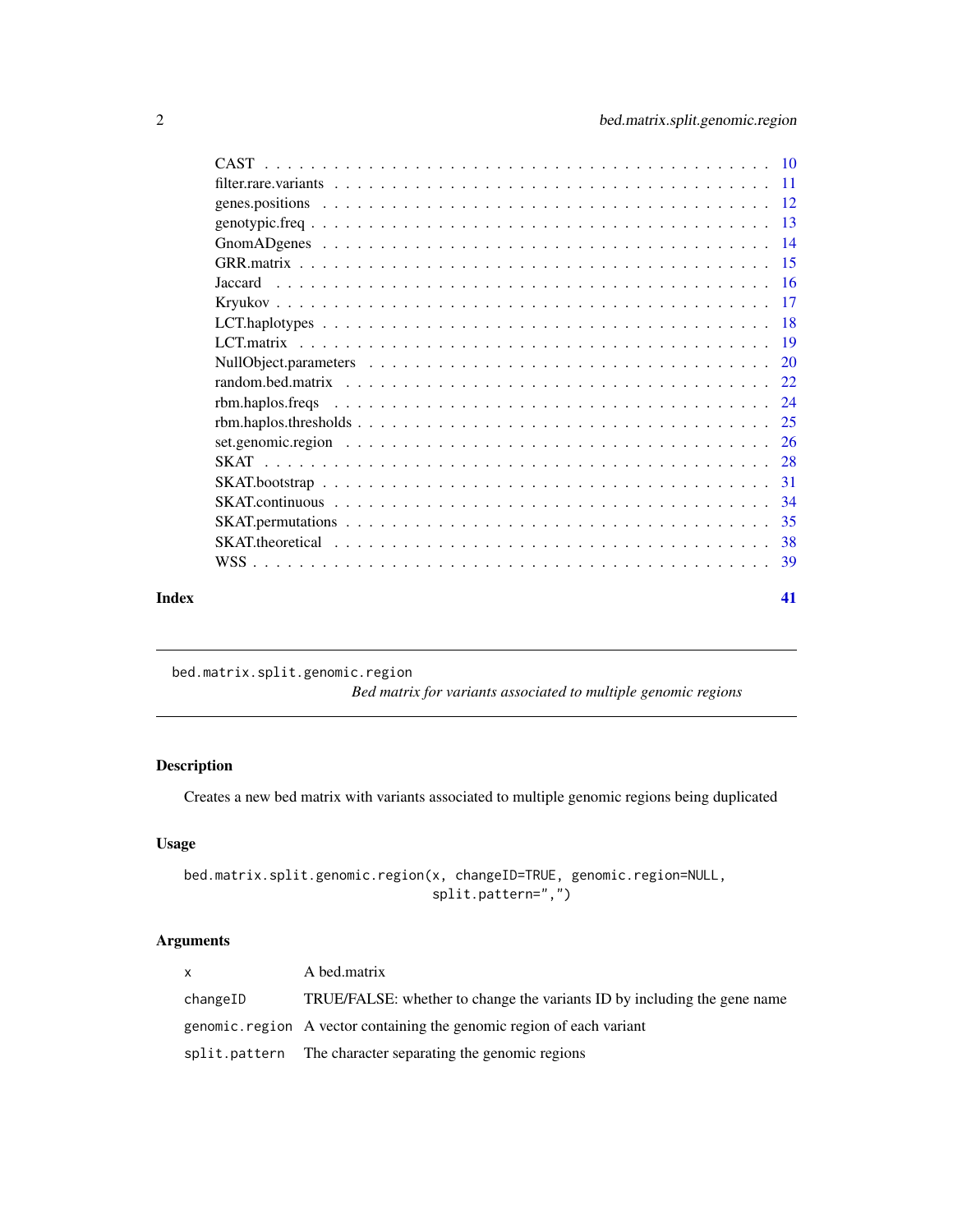#### <span id="page-2-0"></span>burden 33 and 33 and 33 and 33 and 33 and 33 and 33 and 33 and 33 and 33 and 33 and 33 and 33 and 33 and 33 and 33 and 33 and 33 and 33 and 33 and 33 and 33 and 33 and 33 and 33 and 33 and 33 and 33 and 33 and 33 and 33 an

### Details

If changeID=TRUE, variants will have new IDs being CHR:POS:A1:A2:genomic.region.

The genomic region(s) associated to each varaint should be in x@snps\$genomic.region or given as a vector to genomic.region. If both are present, genomic.region is used.

### Value

A bed matrix with variants assigned to multiple genomic regions being duplicated and the corresponding genomic regions separated and transformed into factors.

#### Examples

```
#Example bed matrix with 4 variants
 x.ex <- as.bed.matrix(x=matrix(0, ncol=4, nrow=10),
                    bim=data.frame(chr=1:4, id=paste("rs", 1:4, sep=""), dist = rep(0,4),
                                pos=c(150,150,200,250), A1=rep("A", 4), A2=rep("T", 4)))
#Example genes dataframe
 genes.ex <- data.frame(Chr=c(1,1,3,4), Start=c(10,110,190,220), End=c(170,180,250,260),
                        Gene_Name=factor(letters[1:4]))
#Attribute genomic regions
 x.ex <- set.genomic.region(x.ex, regions = genes.ex)
#Split genomic regions
 x.ex.split <- bed.matrix.split.genomic.region(x.ex, split.pattern = ",")
```
<span id="page-2-1"></span>

Linear, logistic or multinomial regression on a genetic score

#### Description

Performs burden tests on categorial or continuous phenotypes

### Usage

```
burden(x, NullObject, genomic.region = x@snps$genomic.region, burden,
      maf.threshold = 0.5, get.OR.value = FALSE, alpha = 0.05, cores = 10,
       verbose = TRUE)
```
#### Arguments

|            | A bed matrix, only needed if burden="CAST" or burden="WSS"                                                                                          |
|------------|-----------------------------------------------------------------------------------------------------------------------------------------------------|
| NullObiect | A list returned from NullObject.parameters                                                                                                          |
|            | genomic.region A factor containg the genomic region of each SNP, x@snps\$genomic.region<br>by default, only needed if burden="CAST" or burden="WSS" |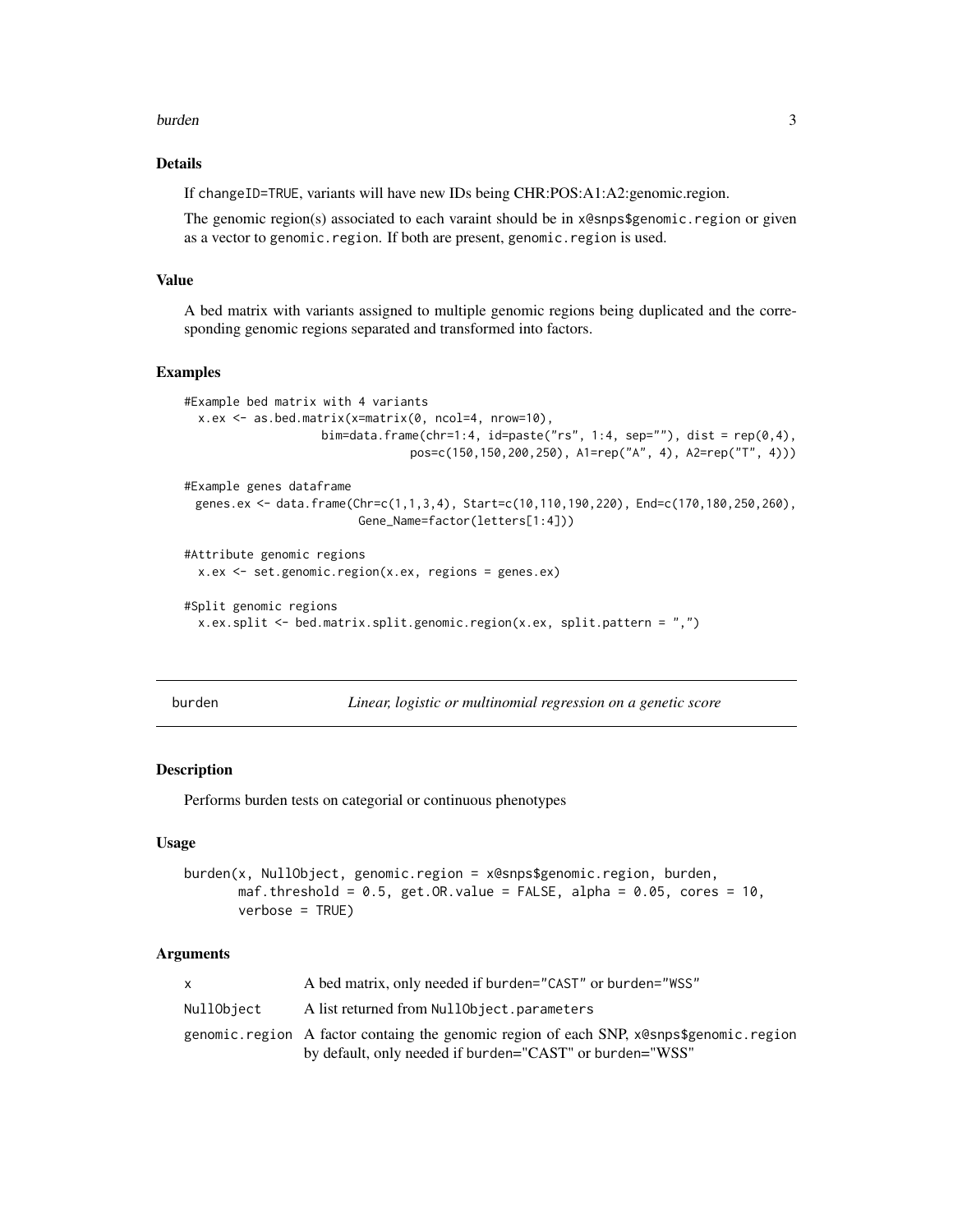| burden        | "CAST" or "WSS" to directly compute the CAST or the WSS genetic score, or<br>a matrix with one row per individual and one column per genomic. region if<br>another genetic score is wanted. |
|---------------|---------------------------------------------------------------------------------------------------------------------------------------------------------------------------------------------|
| maf.threshold | The MAF threshold to use for the definition of a rare variant in the CAST score.<br>Set at 0.5 by default                                                                                   |
| get.OR.value  | TRUE/FALSE: whether to return OR values                                                                                                                                                     |
| alpha         | The alpha threshold to use for the OR confidence interval                                                                                                                                   |
| cores         | How many cores to use, set at 10 by default. Only needed if Nullon bject \$pheno. type<br>$=$ "categorial"                                                                                  |
| verbose       | Whether to display information about the function actions                                                                                                                                   |

### Details

This function will return results from the regression of the phenotype on the genetic score for each genomic region.

If only two groups of individuals are present, a classical logistic regression is performed. If more than two groups of individuals are present, a non-ordinal multinomial regression is performed, comparing each group of individuals to the reference group indicated by the argument ref.level in NullObject.parameters. The choice of the reference group won't affect the p-values, but only the Odds Ratios. In both types of regression, the p-value is estimated using the Likelihood Ratio test and the function burden.mlogit.

If the phenotype is continuous, a linear regression is performed using the function burden.continuous.

The type of phenotype is determined from NullObject\$pheno.type.

If another genetic score than CAST or WSS is wanted, a matrix with one row per individual and one column per genomic. region containing this score should be given to burden. In this situation, no bed matrix x is needed.

#### Value

A dataframe with one row per genomic region and at least two columns:

| p.value  | The p value of the regression                                                                                                                            |
|----------|----------------------------------------------------------------------------------------------------------------------------------------------------------|
| is.err   | $0/1$ : whether there was a convergence problem with the regression                                                                                      |
| present: | If NullObject\$pheno.type = "categorial" and get.OR.value=TRUE, additional columns are                                                                   |
| 0R       | The OR value(s) associated to the regression. If there are more than two groups,<br>there will be one OR value per group compared to the reference group |
| l.lower  | The lower bound of the confidence interval of each OR                                                                                                    |
| l.upper  | The upper bound of the confidence interval of each OR                                                                                                    |

#### References

Bocher O, et al. DOI: 10.1002/gepi.22210. *Rare variant association testing for multicategory phenotype.* Genet.Epidemiol. 2019;43:646–656.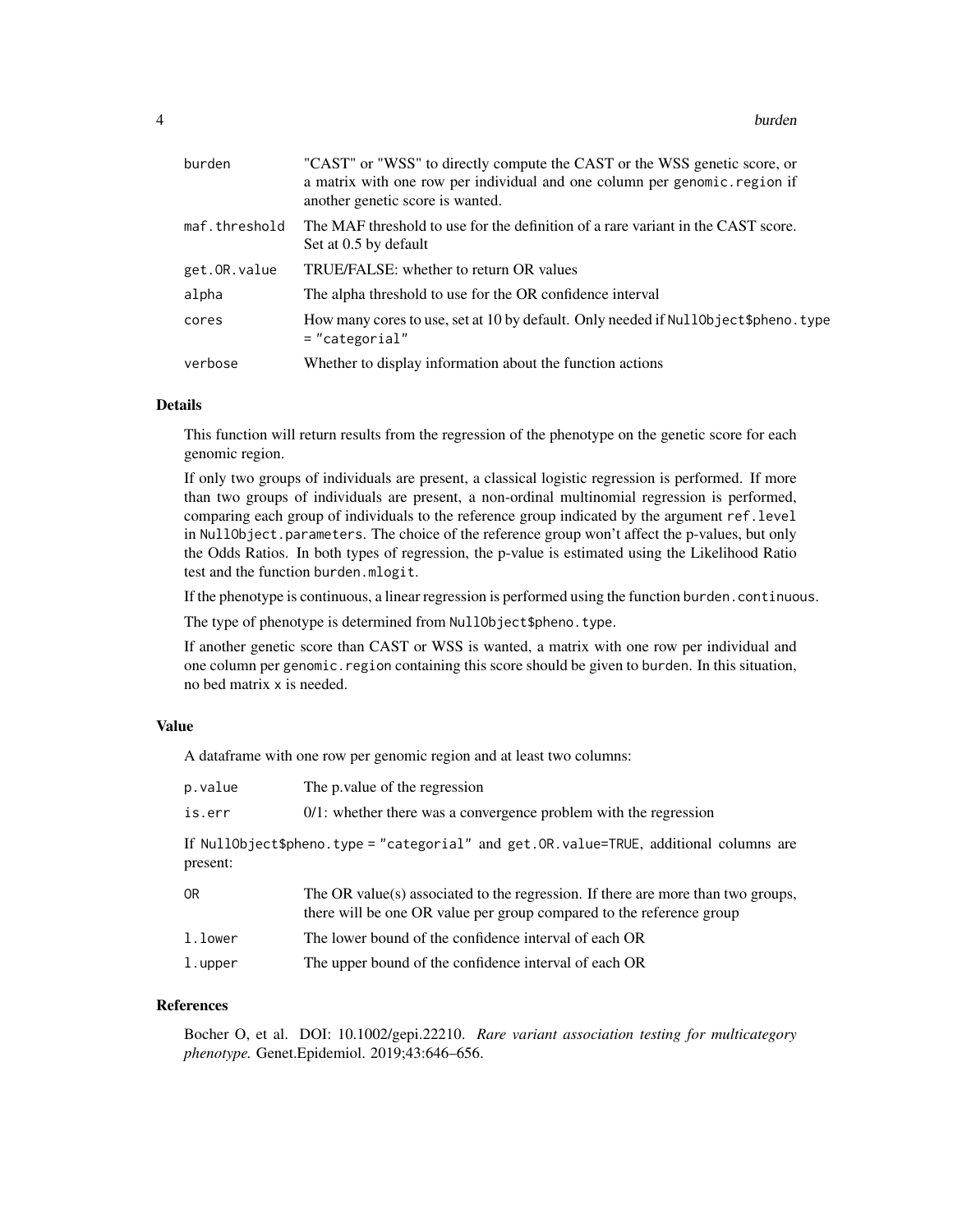### <span id="page-4-0"></span>burden.continuous 5

#### See Also

[NullObject.parameters](#page-19-1), [burden.continuous](#page-4-1), [burden.mlogit](#page-6-1), [CAST](#page-9-1), [WSS](#page-38-1), [burden.weighted.matrix](#page-8-1)

#### Examples

```
#Importation of data in a bed matrix
x <- as.bed.matrix(x=LCT.matrix.bed, fam=LCT.matrix.fam, bim=LCT.snps)
#Add population
x@ped[,c("pop", "superpop")] <- LCT.matrix.pop1000G[,c("population", "super.population")]
#Select EUR superpopulation
x <- select.inds(x, superpop=="EUR")
x@ped$pop <- droplevels(x@ped$pop)
#Group variants within known genes
x <- set.genomic.region(x)
#Filter of rare variants: only non-monomorphic variants with
#a MAF lower than 2.5%
#keeping only genomic regions with at least 10 SNPs
x1 \le filter.rare.variants(x, filter = "whole", maf.threshold = 0.025, min.nb.snps = 10)
#run null model, using the 1000Genome population as "outcome"
x1.H0 <- NullObject.parameters(pheno = x1@ped$pop, ref.level = "CEU",
                               RVAT = "burch", pheno.type = "categorical")#run burden test WSS
burden(x1, NullObject = x1.H0, burden = "WSS", get.OR.value=TRUE, cores = 1)
#Simulation of a covariate + Sex as a covariate
sex <- x1@ped$sex
set.seed(1) ; u \leftarrow runif(nrow(x1))covar <- cbind(sex, u)
#Null model with the covariate sex and a continuous phenotype
x1.H0.covar <- NullObject.parameters(pheno = x1@ped$pheno <- rnorm(nrow(x1)),
                                     RVAT = "burden", pheno.type = "continuous",data = covar, formula = \sim sex)
#WSS test
burden(x1, NullObject = x1.H0.covar, burden = "WSS", get.OR.value=TRUE)
```
<span id="page-4-1"></span>burden.continuous *Linear regression on a genetic score*

#### **Description**

Performs a linear regression on a genetic score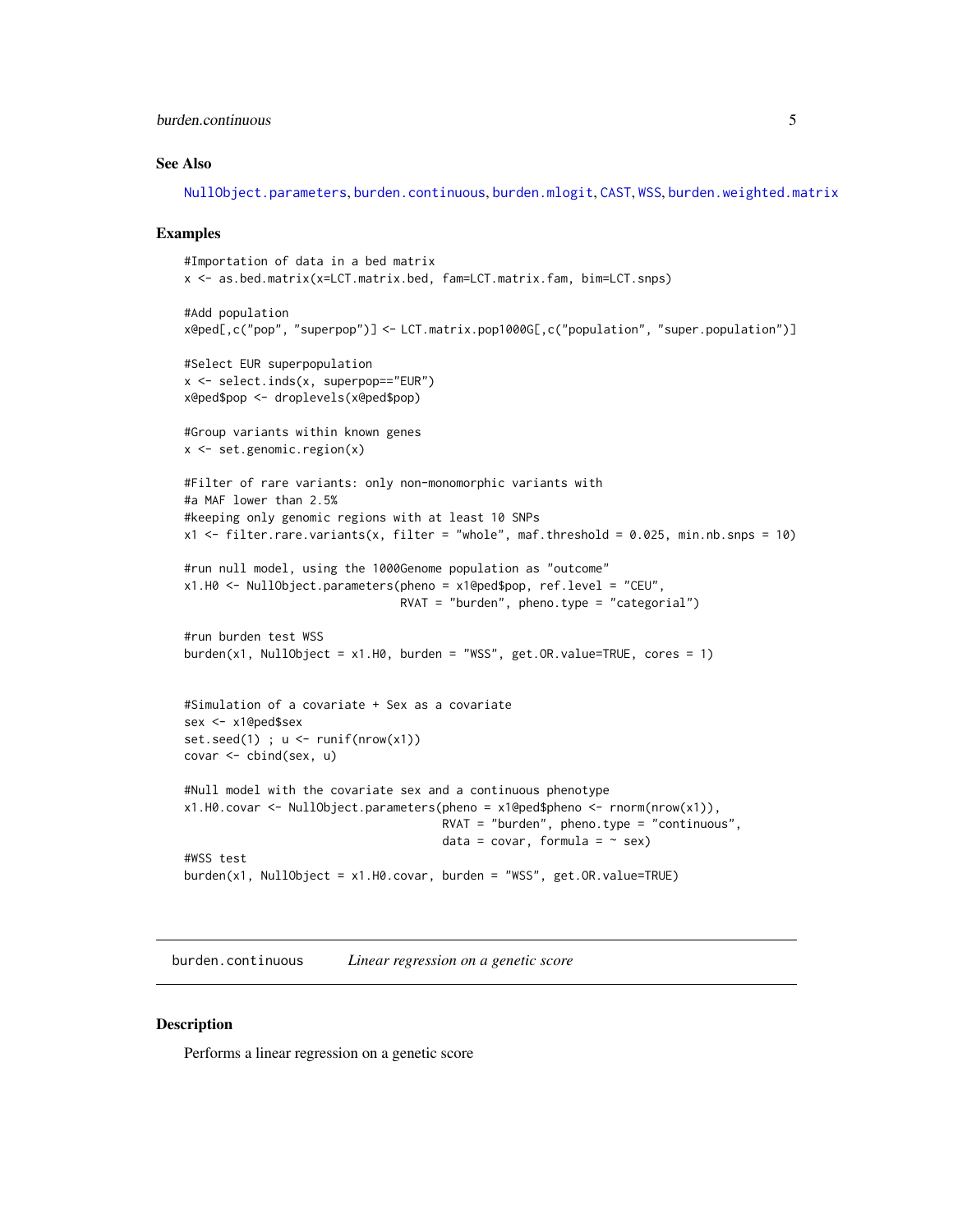#### <span id="page-5-0"></span>Usage

```
burden.continuous(x, NullObject, genomic.region = x@snps$genomic.region,
                  burden, maf.threshold = 0.5)
```
### Arguments

| x             | A bed matrix, only needed if burden="CAST" or burden="WSS"                                                                                                                                 |
|---------------|--------------------------------------------------------------------------------------------------------------------------------------------------------------------------------------------|
| NullObject    | A list returned from NullObject.parameters                                                                                                                                                 |
|               | genomic.region A factor containg the genomic region of each SNP, x@snps\$genomic.region<br>by default, only needed if burden="CAST" or burden="WSS"                                        |
| burden        | "CAST" or "WSS" to directly compute the CAST or the WSS genetic score, or<br>a matrix with one row per individual and one column per genomic.region if<br>another genetic score is wanted. |
| maf.threshold | The MAF threshold to use for the definition of a rare variant in the CAST score.<br>Set at 0.5 by default                                                                                  |

#### Details

This function will return results from the regression of the continuous phenotype on the genetic score for each genomic region.

If another genetic score than CAST or WSS is wanted, a matrix with one row per individual and one column per genomic. region containing this score should be given to burden. In this situation, no bed matrix x is needed.

### Value

A dataframe with one row per genomic region and at least two columns:

| p.value | The p value of the regression                                       |
|---------|---------------------------------------------------------------------|
| is.err  | $0/1$ : whether there was a convergence problem with the regression |

### See Also

[CAST](#page-9-1), [WSS](#page-38-1), [burden.weighted.matrix](#page-8-1)

```
#Importation of data in a bed matrix
x <- as.bed.matrix(x=LCT.matrix.bed, fam=LCT.matrix.fam, bim=LCT.snps)
#Add population
x@ped[,c("pop", "superpop")] <- LCT.matrix.pop1000G[,c("population", "super.population")]
#Select EUR superpopulation
x <- select.inds(x, superpop=="EUR")
x@ped$pop <- droplevels(x@ped$pop)
#Group variants within known genes
```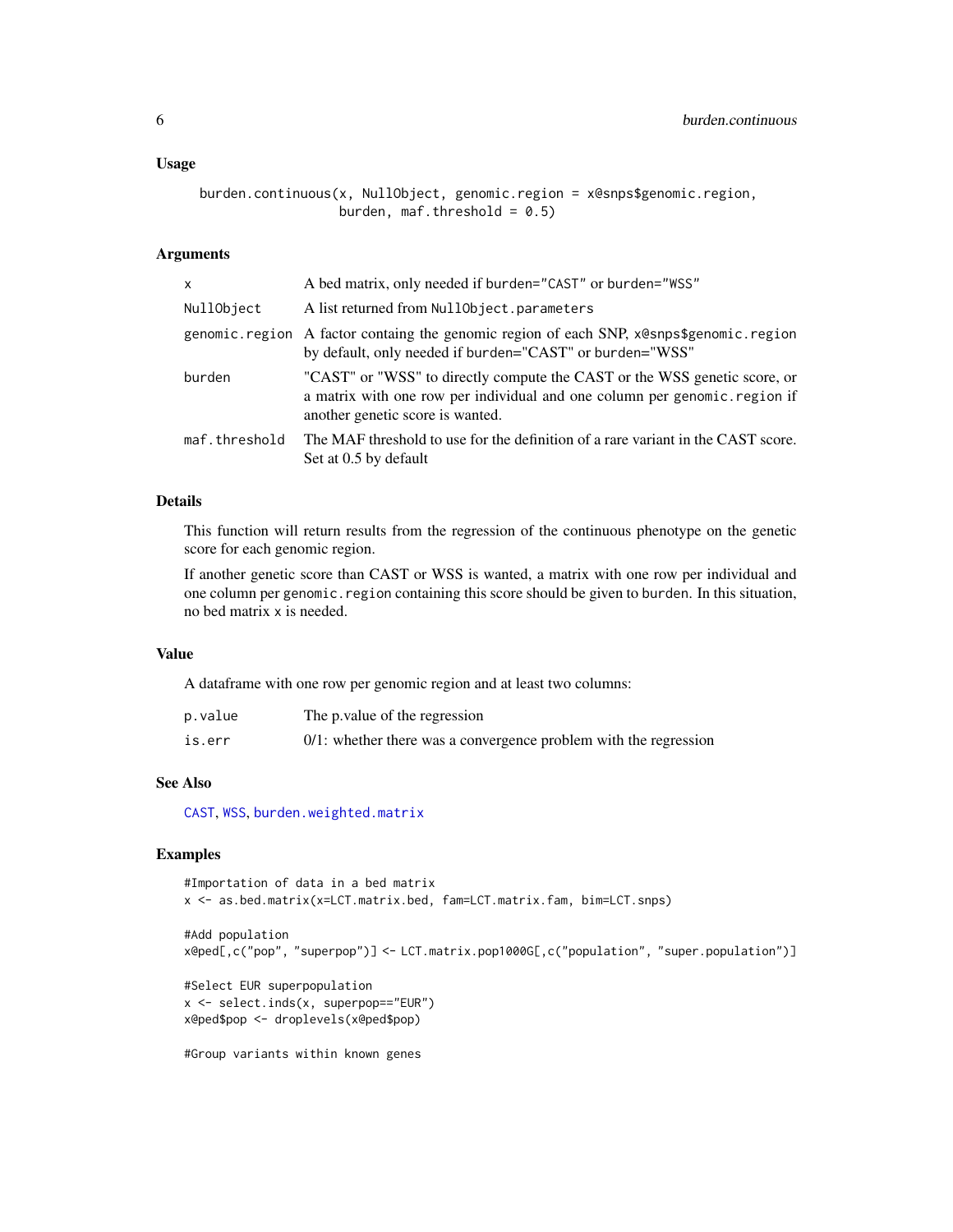### <span id="page-6-0"></span>burden.mlogit 7

```
x \le - set.genomic.region(x)
#Filter of rare variants: only non-monomorphic variants with
#a MAF lower than 2.5%
#keeping only genomic regions with at least 10 SNPs
x1 <- filter.rare.variants(x, filter = "whole", maf.threshold = 0.025, min.nb.snps = 10)
#run burden test WSS, using a random continuous variable as phenotype
x1@ped$pheno <- rnorm(nrow(x1))
#Null model
x1.H0 <- NullObject.parameters(pheno = x1@ped$pheno,
                               RVAT = "burden", pheno.type = "continuous")
burden.continuous(x1, NullObject = x1.H0, burden = "WSS")
```
<span id="page-6-1"></span>burden.mlogit *Logistic or multinomial regression on a genetic score*

### Description

Performs a logistical or a non-ordinal multinomial regression on a genetic score

#### Usage

```
burden.mlogit(x, NullObject, genomic.region = x@snps$genomic.region, burden,
            maf.threshold = 0.5, get.OR.value = FALSE, alpha = 0.05, cores = 10)
```
### Arguments

| $\mathsf{x}$  | A bed matrix, only needed if burden="CAST" or burden="WSS"                                                                                                                                  |
|---------------|---------------------------------------------------------------------------------------------------------------------------------------------------------------------------------------------|
| NullObject    | A list returned from NullObject.parameters                                                                                                                                                  |
|               | genomic region A factor containg the genomic region of each SNP, x@snps\$genomic region<br>by default, only needed if burden="CAST" or burden="WSS"                                         |
| burden        | "CAST" or "WSS" to directly compute the CAST or the WSS genetic score; or<br>a matrix with one row per individual and one column per genomic. region if<br>another genetic score is wanted. |
| maf.threshold | The MAF threshold to use for the definition of a rare variant in the CAST score.<br>Set at 0.5 by default                                                                                   |
| get.OR.value  | TRUE/FALSE: whether to return OR values                                                                                                                                                     |
| alpha         | The alpha threshold to use for the OR confidence interval                                                                                                                                   |
| cores         | How many cores to use for moments computation, set at 10 by default                                                                                                                         |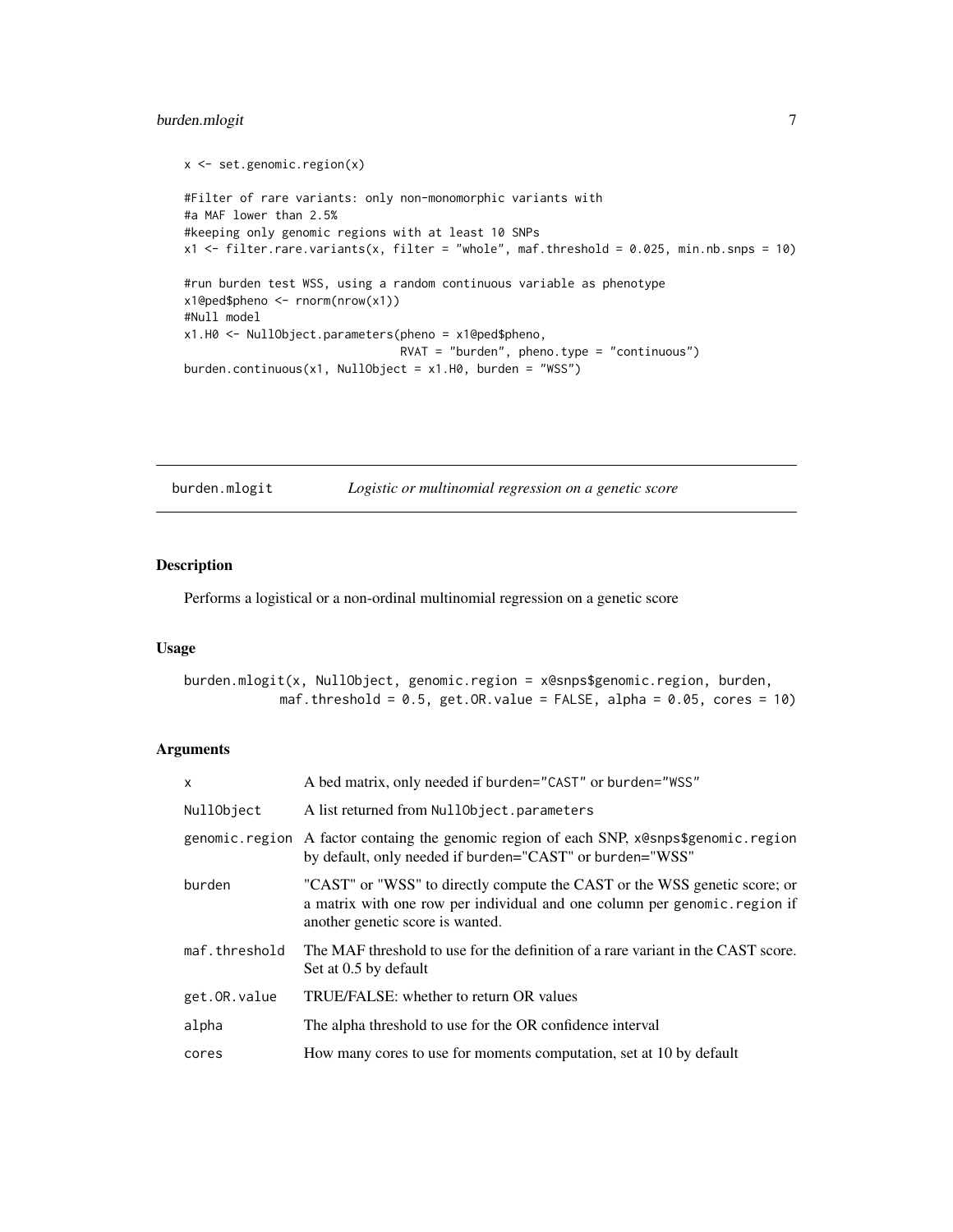### Details

This function will return results from the regression of the phenotype on the genetic score for each genomic region.

If only two groups of individuals are present, a classical logistic regression is performed. If more than two groups of individuals are present, a non-ordinal multinomial regression is performed, comparing each group of individuals to the reference group indicated by the argument ref.level in NullObject.parameters. The choice of the reference group won't affect the p-values, but only the Odds Ratios. In both types of regression, the p-value is estimated using the Likelihood Ratio test.

If another genetic score than CAST or WSS is wanted, a matrix with one row per individual and one column per genomic. region containing this score should be given to burden. In this situation, no bed matrix x is needed.

#### Value

A dataframe with one row per genomic region and at least two columns:

| p.value | The p value of the regression                                                                                                                            |
|---------|----------------------------------------------------------------------------------------------------------------------------------------------------------|
| is.err  | $0/1$ : whether there was a convergence problem with the regression                                                                                      |
|         | If get. OR. value=TRUE, additional columns are present:                                                                                                  |
| 0R      | The OR value(s) associated to the regression. If there are more than two groups,<br>there will be one OR value per group compared to the reference group |
| l.lower | The lower bound of the confidence interval of each OR                                                                                                    |
| l.upper | The upper bound of the confidence interval of each OR                                                                                                    |

### References

Bocher O, et al. DOI: 10.1002/gepi.22210. *Rare variant associationtesting for multicategory phenotype.* Genet.Epidemiol. 2019;43:646–656.

### See Also

[NullObject.parameters](#page-19-1), [CAST](#page-9-1), [WSS](#page-38-1), [burden.weighted.matrix](#page-8-1)

```
#Importation of data in a bed matrix
x <- as.bed.matrix(x=LCT.matrix.bed, fam=LCT.matrix.fam, bim=LCT.snps)
#Add population
x@ped[,c("pop", "superpop")] <- LCT.matrix.pop1000G[,c("population", "super.population")]
#Select EUR superpopulation
x <- select.inds(x, superpop=="EUR")
x@ped$pop <- droplevels(x@ped$pop)
#Group variants within known genes
```
<span id="page-7-0"></span>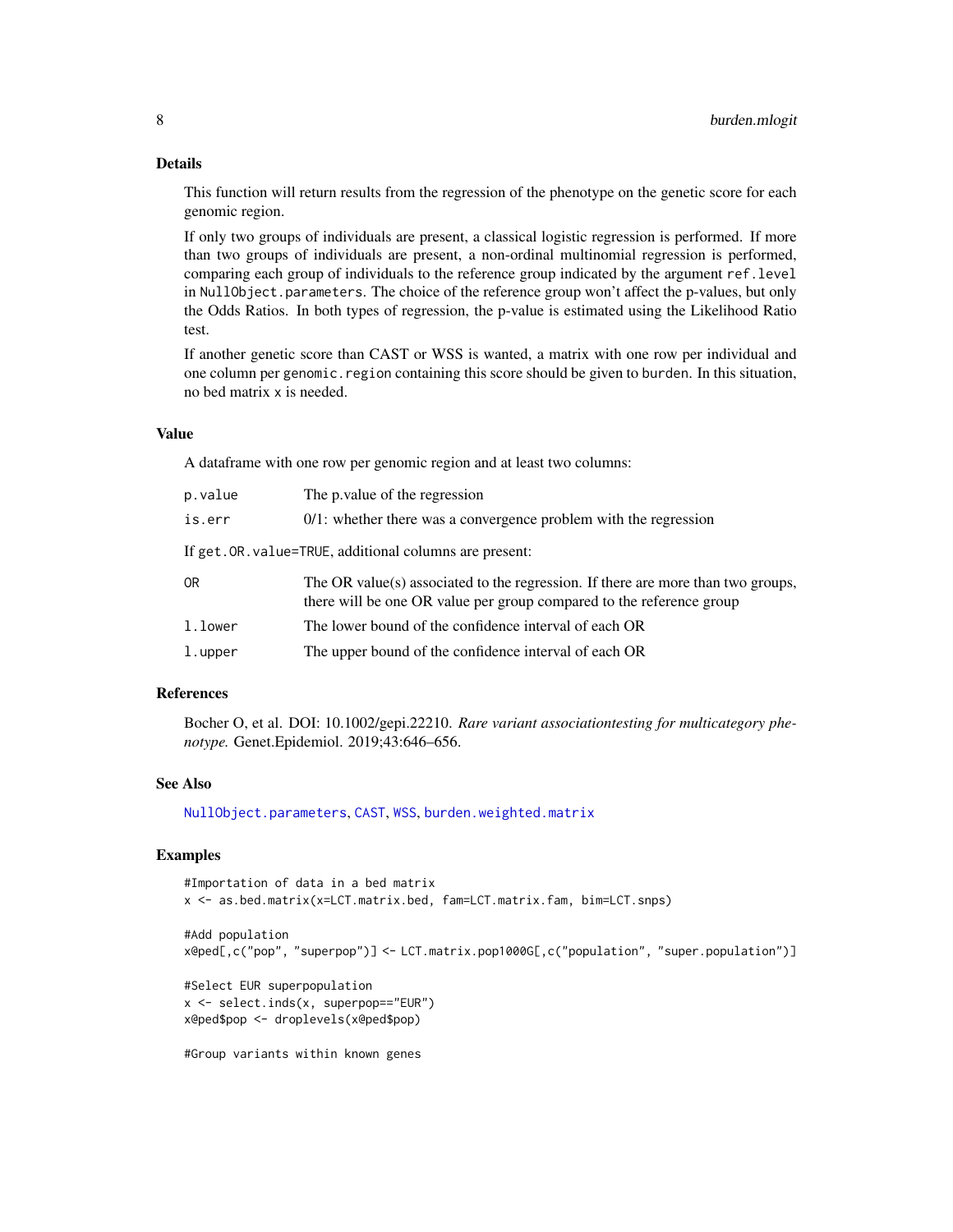### <span id="page-8-0"></span>burden.weighted.matrix 9

```
x <- set.genomic.region(x)
#Filter of rare variants: only non-monomorphic variants with
#a MAF lower than 2.5%
#keeping only genomic regions with at least 10 SNPs
x1 <- filter.rare.variants(x, filter = "whole", maf.threshold = 0.025, min.nb.snps = 10)
#Simulation of a covariate + Sex as a covariate
sex <- x1@ped$sex
set.seed(1) ; u \leftarrow runif(nrow(x1))covar <- cbind(sex, u)
#run null model, using the 1000Genome population as "outcome"
#Null model with the covariate sex
x1.H0.covar <- NullObject.parameters(pheno = x1@ped$pop, ref.level = "CEU",
                                      RVAT = "burden", pheno.type = "categorical",data = covar, formula = \sim sex)
#WSS test
burden.mlogit(x1, NullObject = x1.H0.covar, burden = "WSS", get.OR.value=TRUE, cores = 1)
```
<span id="page-8-1"></span>burden.weighted.matrix

*Score matrix for burden tests*

### Description

Computes the score matrix for burden tests based on variants' weights

#### Usage

```
burden.weighted.matrix(x, weights, genomic.region = x@snps$genomic.region)
```
### **Arguments**

| x       | A bed.matrix                                                           |
|---------|------------------------------------------------------------------------|
| weights | A vector containing the weight of each variant                         |
|         | genomic. region A factor containing the genomic region of each variant |

#### Details

For variant *i* and individual *j*, the genetic score will be computed as weight of variant *i* \* number of minor alleles for individual *j*.

#### Value

A matrix containing the computed genetic score with one row per individual and one column per genomic.region.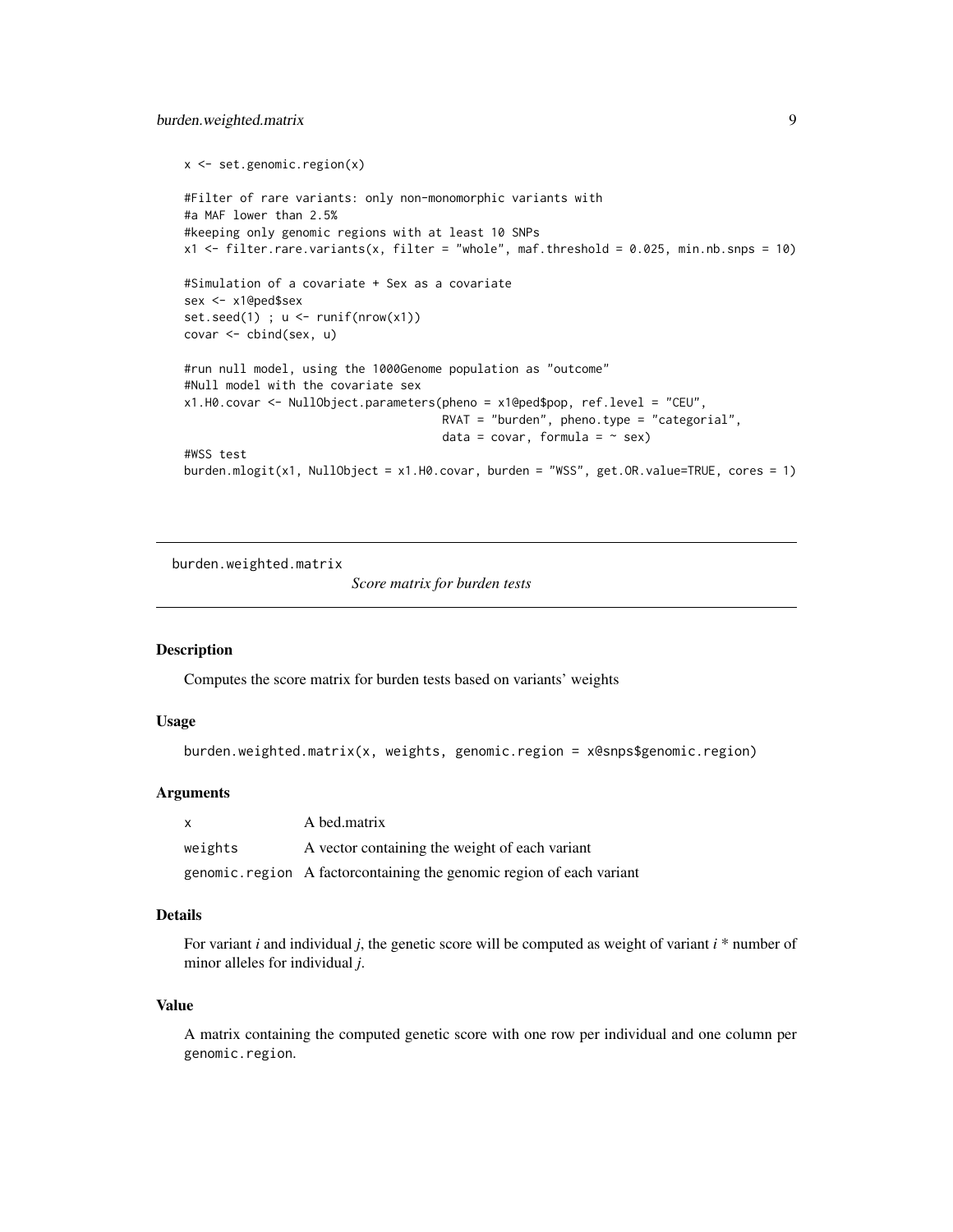### See Also

[CAST](#page-9-1), [WSS](#page-38-1), [burden.mlogit](#page-6-1)

#### Examples

```
#Importation of data in a bed matrix
x <- as.bed.matrix(x=LCT.matrix.bed, fam=LCT.matrix.fam, bim=LCT.snps)
# Group variants within known genes
x <- set.genomic.region(x)
# Filter variants with maf (computed on whole sample) < 0.025
# keeping only genomic region with at least 10 SNPs
x1 \le filter.rare.variants(x, filter = "whole", maf.threshold = 0.025, min.nb.snps = 10)
#Compute burden score with weights = 1-maf
score.burden <- burden.weighted.matrix(x1, weights=1-x1@snps$maf)
```
<span id="page-9-1"></span>CAST *Cohort Allelic Sum Test*

### Description

Calculates the CAST genetic score

### Usage

```
CAST(x, genomic.region = x@snps$genomic-region, maf.threshold = <math>0.5</math>)
```
#### Arguments

| $\mathsf{x}$  | A bed.matrix                                                                                            |
|---------------|---------------------------------------------------------------------------------------------------------|
|               | genomic region A factor defining the genomic region of each variant                                     |
| maf.threshold | The MAF used for the definition of a rare variant, set at 0.5 by default, i.e. all<br>variants are kept |

### Value

A matrix containing the CAST genetic score with one row per individual and one column per genomic.region

#### References

Morgenthaler S and Thilly WG. *A strategy to discover genes that carry multi-allelic or mono-allelic risk for common diseases: a cohort allelic sums test (CAST).* Mutat Res. 2007

### See Also

[WSS](#page-38-1), [burden.weighted.matrix](#page-8-1), [burden.mlogit](#page-6-1)

<span id="page-9-0"></span>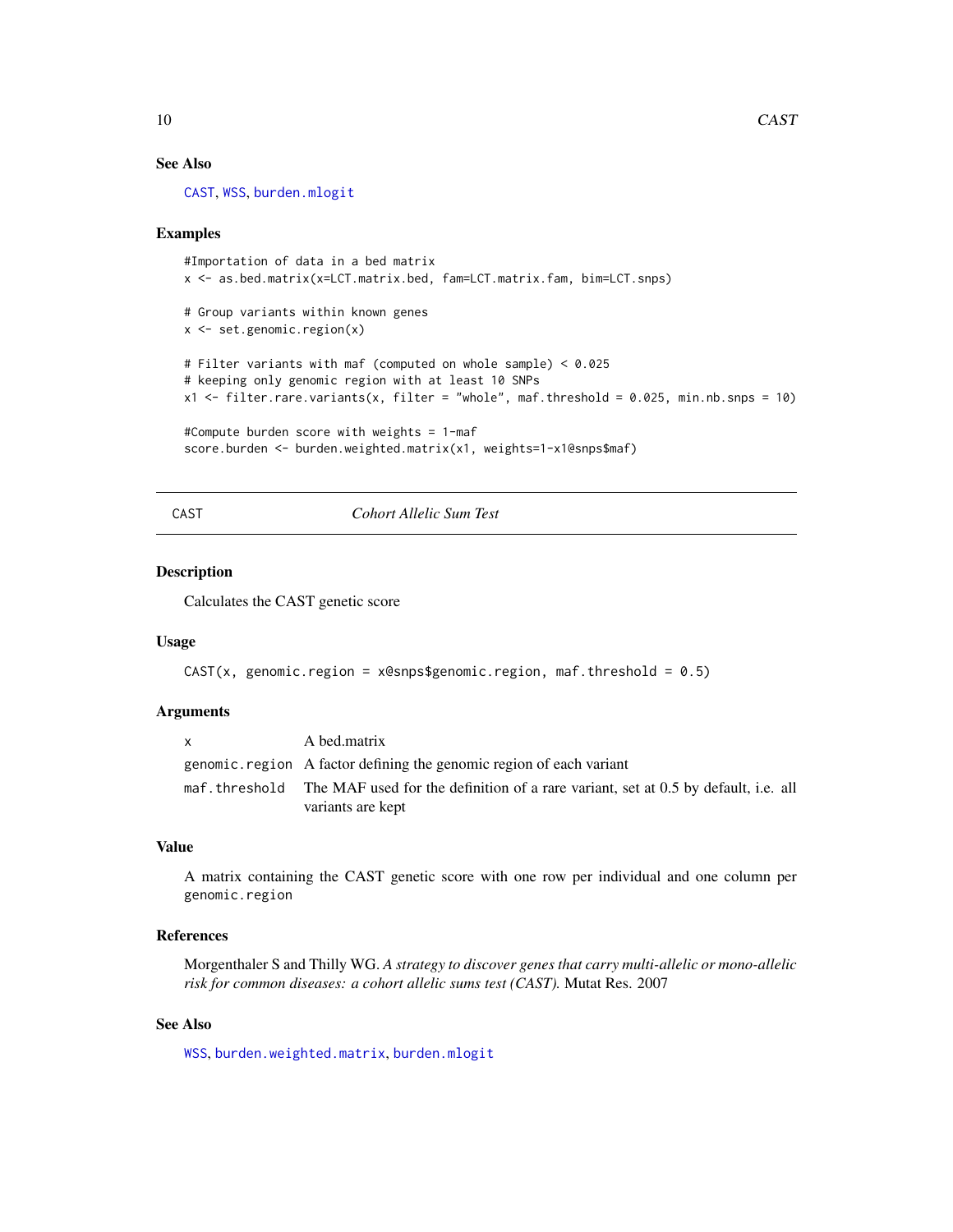### <span id="page-10-0"></span>filter.rare.variants 11

#### Examples

```
#Importation of data in a bed matrix
x <- as.bed.matrix(x=LCT.matrix.bed, fam=LCT.matrix.fam, bim=LCT.snps)
# Group variants within known genes
x \le - set.genomic.region(x)
# Filter variants with maf (computed on whole sample) < 0.025
# keeping only genomic region with at least 10 SNPs
x1 <- filter.rare.variants(x, filter = "whole", maf.threshold = 0.025, min.nb.snps = 10)
# Compute burden score CAST
score.CAST <- CAST(x1, maf.threshold=0.025)
```
filter.rare.variants *Rare variants filtering*

### Description

Filter rare variants based on a MAF threshold and a given number of SNP per genomic region

#### Usage

```
filter.rare.variants(x, ref.level, filter=c("whole", "controls", "any"),
                  maf.threshold=0.01, min.nb.snps, group, genomic.region = NULL)
```
### **Arguments**

| $\mathsf{x}$      | A bed.matrix                                                                                                                                                            |
|-------------------|-------------------------------------------------------------------------------------------------------------------------------------------------------------------------|
| ref.level         | The level corresponding to the controls group, only needed if filter=="controls"                                                                                        |
| filter            | On which group the filter will be applied                                                                                                                               |
| maf.threshold     | The MAF threshold used to define a rare variant, set at 0.01 by default                                                                                                 |
| $min.nb$ . $snps$ | The minimum number of snps needed to keep a genomic region                                                                                                              |
| group             | A factor indicating the group of each individual, only needed if filter = "controls"<br>or $filter = "any".$ If missing, $x$ @ped\$pheno is taken                       |
|                   | genomic.region An optional factor containing the genomic region of each variant, only needed<br>if min.nb.snps is specified and if x@snps\$genomic.region doesn't exist |

### Details

To use this function, a factor 'genomic.region' should be present in the slot x@snps.

If filter="whole", only the variants having a MAF lower than the threshold in the entire sample are kept.

If filter="controls", only the variants having a MAF lower than the threshold in the controls group are kept.

If filter="any", only the variants having a MAF lower than the threshold in any of the groups are kept.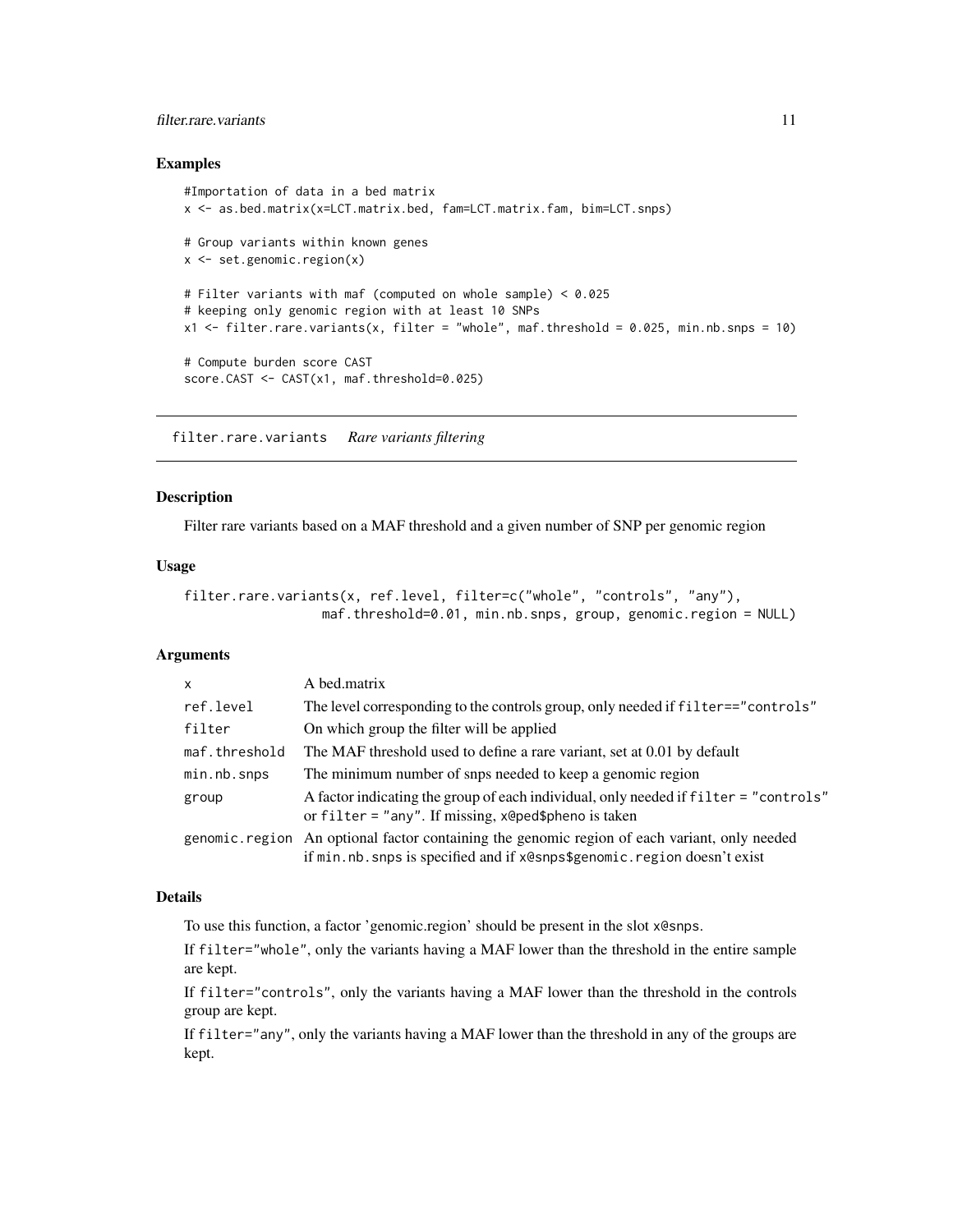### <span id="page-11-0"></span>Value

A bed.matrix with filtered variants

#### Examples

```
#Import 1000Genome data from region around LCT gene
x <- as.bed.matrix(LCT.gen, LCT.fam, LCT.bim)
#Group variants within known genes
x <- set.genomic.region(x)
table(x@snps$genomic.region, useNA="ifany")
#Filter of rare variants: only non-monomorphic variants with
#a MAF lower than 2.5%
#keeping only genomic regions with at least 10 SNPs
x1 \leftarrow filter.rare.variants(x, filter = "whole", maf.threshold = 0.025, min.nb.snps = 10)
table(x1@snps$genomic.region, useNA="ifany")
```
genes.positions *Genes positions*

#### <span id="page-11-1"></span>Description

Positions of human genes. These data were downloaded from Biomart on the Ensembl website with the GRCh37 and GRCh38 versions. Only genes present in GnomAD were kept.

Data contain the Chr, the Start position, the End position and the Gene\_Name of all the genes in chromosomes 1 to 22 representing 19375 and 18278 genes in the two GRCh versions respectively.

### Usage

data(genes.b37) data(genes.b38)

#### Format

The data contain one dataframe with four columns:

Chr The chromosome of the gene

Start The start position of the gene

End The end position of the gene

Gene\_Name The name of the gene

### Source

The data were obtained from the Ensembl website.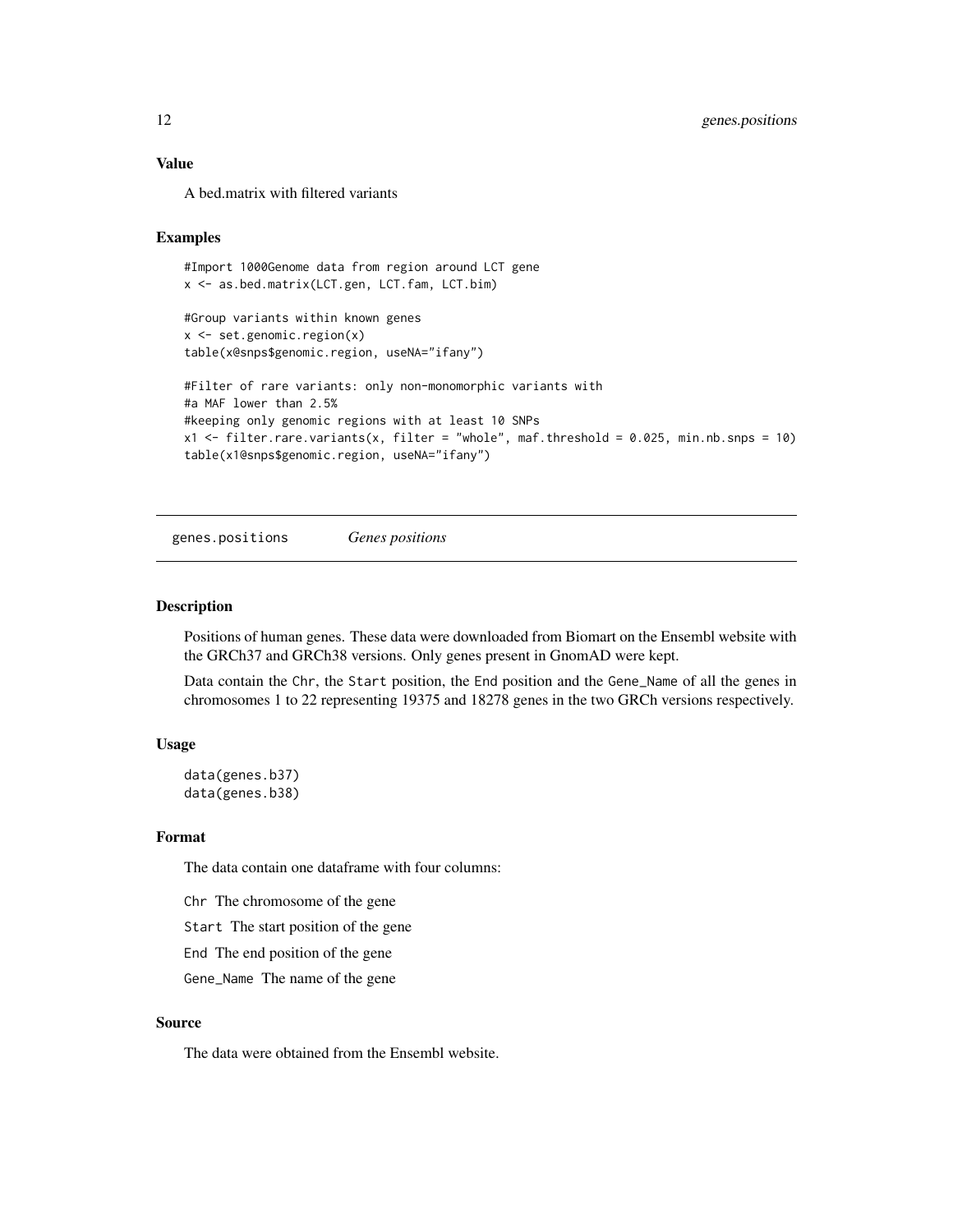### <span id="page-12-0"></span>genotypic.freq 13

#### References

RJ Kinsella et al, 2011, *Ensembl BioMarts: a hub for data retrieval across taxonomic space*, Database. doi:10.1093/database/bar030;

AD Yates et al, 2020, *Ensembl 2020*, Nucleic Acide Research. doi:10.1093/nar/gkz966

### See Also

[set.genomic.region](#page-25-1)

genotypic.freq *Genotypic frequencies calculation for data simulations*

#### Description

Calculates the three genotypic frequencies in the controls group and each group of cases based on MAF in the general population and GRR values

#### Usage

```
genotypic.freq(genes.maf = Kryukov, GRR.het, GRR.homo.alt, prev,
               genetic.model = c("general", "multiplicative",
                                 "dominant", "recessive"), select.gene)
```
#### Arguments

| genes.maf     | A file containing the MAF in the general population (column maf) for variants<br>with their associated gene (column gene), by default the file Kryukov is used                                                   |
|---------------|------------------------------------------------------------------------------------------------------------------------------------------------------------------------------------------------------------------|
| GRR.het       | A matrix giving the GRR of the heterozygous genotype compared to the ho-<br>mozygous reference genotype with one row per cases group and one column per<br>variant                                               |
| GRR.homo.alt  | A matrix giving the GRR of the homozygous alternative genotype compared<br>to the homozygous reference genotype with one row per cases group and one<br>column per variant, only need if genetic.model="general" |
| prev          | A vector containing the prevalence of each group of cases                                                                                                                                                        |
| genetic.model | The genetic model of the disease                                                                                                                                                                                 |
| select.gene   | Which gene to choose from genes maf\$gene if multiple genes are present. If<br>missing, only the first level is kept.                                                                                            |

#### Details

This function is used to simulate genetic data.

The genetic model of the disease needs to be specified to genetic.model:

If genetic.model="general", there is no link between the GRR associated to the heterozygous genotype and the GRR associated to the homozygous alternative genotype. Therefore, the user has to give two matrices of GRR, one for each of these genotypes.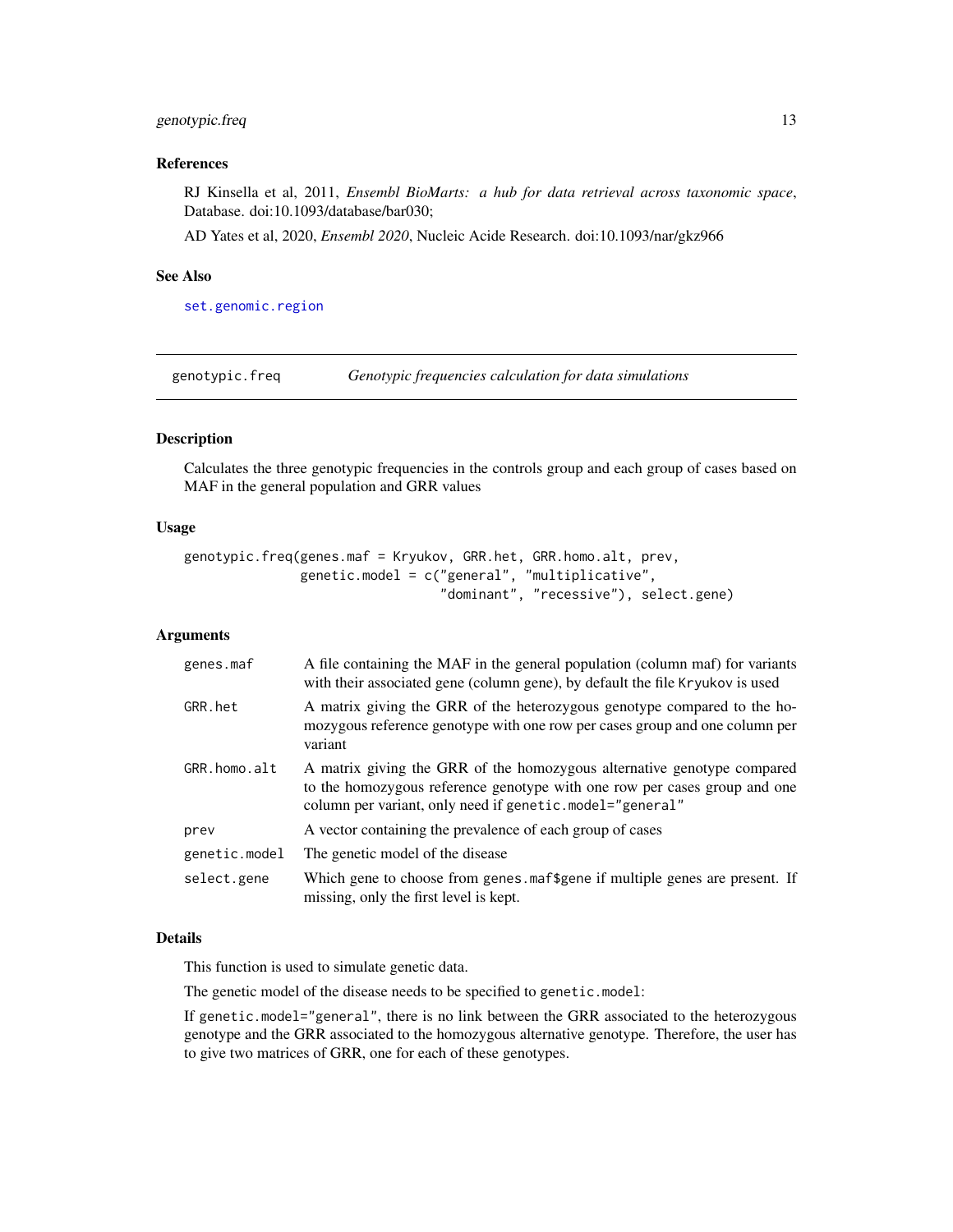<span id="page-13-0"></span>If genetic.model="multiplicative", we assume that the GRR associated to the homozygous alternative genotype is the square of the GRR associated to the heterozygous genotype.

If genetic.model="dominant", we assume that the GRR associated to the heterozygous genotype and the GRR associated to the homozygous alternative genotype are equal.

If genetic.model="recessive", we assume that the GRR associated to the heterozygous genotype is equal to 1: the GRR given is the one associated to the homozygous alternative genotype.

prev corresponds to the proportion of each sub-group of cases in the population. It is used only to calculate the MAF in the controls group.

The dataframes Kryukov or GnomADgenes available with the package Ravages can be used for the argument genes.maf.

#### Value

A matrix of MAF values with one column per variant and one row per group (the first one being the controls group)

#### See Also

[GRR.matrix](#page-14-1), [random.bed.matrix](#page-21-1), [GnomADgenes](#page-13-1), [Kryukov](#page-16-1)

#### Examples

```
#Construction of the GRR matrix using the formula from SKAT
#to compute the GRR (higher weights to rarer variants)
#GRR in the second group are twice as high as in the first group
GRR.del <- GRR.matrix(GRR = "SKAT", GRR.multiplicative.factor=2,
                      select.gene="R1")
#Calculation of frequency in the three groups of individuals
```

```
#under a multilpicative model of the disease
geno.freq.groups <- genotypic.freq(genes.maf = Kryukov, GRR.het = GRR.del,
                                   prev = c(0.001, 0.001), select.gene="R1",
                                   genetic.model = "multiplicative")
```
<span id="page-13-1"></span>GnomADgenes *GnomADgenes dataset*

#### Description

This dataframe contains variants from the GnomAD database with MAF values in the Non-Finnish European (NFE) and their consequences from VEP with each associated gene.

#### Usage

data(GnomADgenes)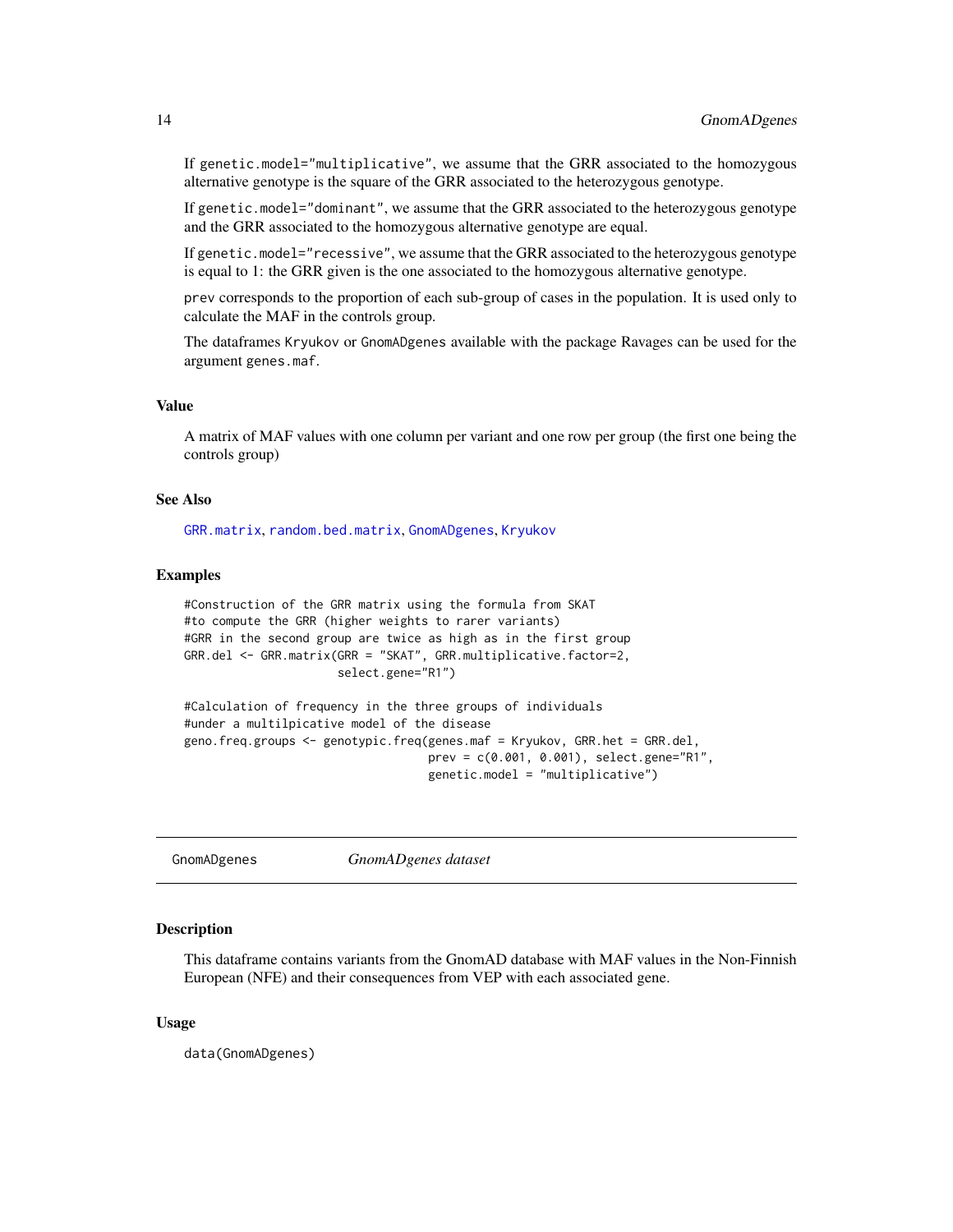#### <span id="page-14-0"></span>GRR.matrix 15

### Format

GnomADgenes is a dataframe with five columns:

chr The chromosome of the variant

pos The position of the variant

consequence The functionnal consequence of the variant predicted by Variant Effect Predictor (VEP)

gene The gene associated to each variant predicted by VEP

maf The MAF of the variant in the NFE population

### Source

The data were obtained from the GnomAD website (see <http://gnomad.broadinstitute.org/>) and the VEP website (see <https://www.ensembl.org/info/docs/tools/vep/>).

<span id="page-14-1"></span>GRR.matrix *GRR matrix for genetic data simulation*

### Description

Computes a GRR matrix based on a simulation model

### Usage

GRR.matrix(genes.maf = Kryukov, n.case.groups = 2, GRR = c("SKAT", "constant", "variable"), GRR.value, GRR.function, GRR.multiplicative.factor = 2, select.gene)

### **Arguments**

| genes.maf                 | A data frame containing at least the MAF in the general population (column maf)<br>with their associated gene (column gene). By default, maf from the file Kryukov<br>are used |
|---------------------------|--------------------------------------------------------------------------------------------------------------------------------------------------------------------------------|
| n.case.groups             | The number of cases groups (set at 2 by default), i.e. the number of groups<br>where variants will have a GRR greater than 1                                                   |
| <b>GRR</b>                | How to calculate the GRR                                                                                                                                                       |
| GRR. value                | GRR value if GRR="constant"                                                                                                                                                    |
| GRR.function              | A function indicating how to calculate the GRR depending on MAF in the gen-<br>eral population, only needed if GRR="variable"                                                  |
| GRR.multiplicative.factor |                                                                                                                                                                                |
|                           | A vector of size (n. case. groups-1) containing the multiplicative factor for the<br>GRR for each group of cases compared to the first group of cases                          |
| select.gene               | The gene(s) to be selected from the file genes maf if multiple genes are present.<br>If missing, the first level of genes maf\$gene is kept.                                   |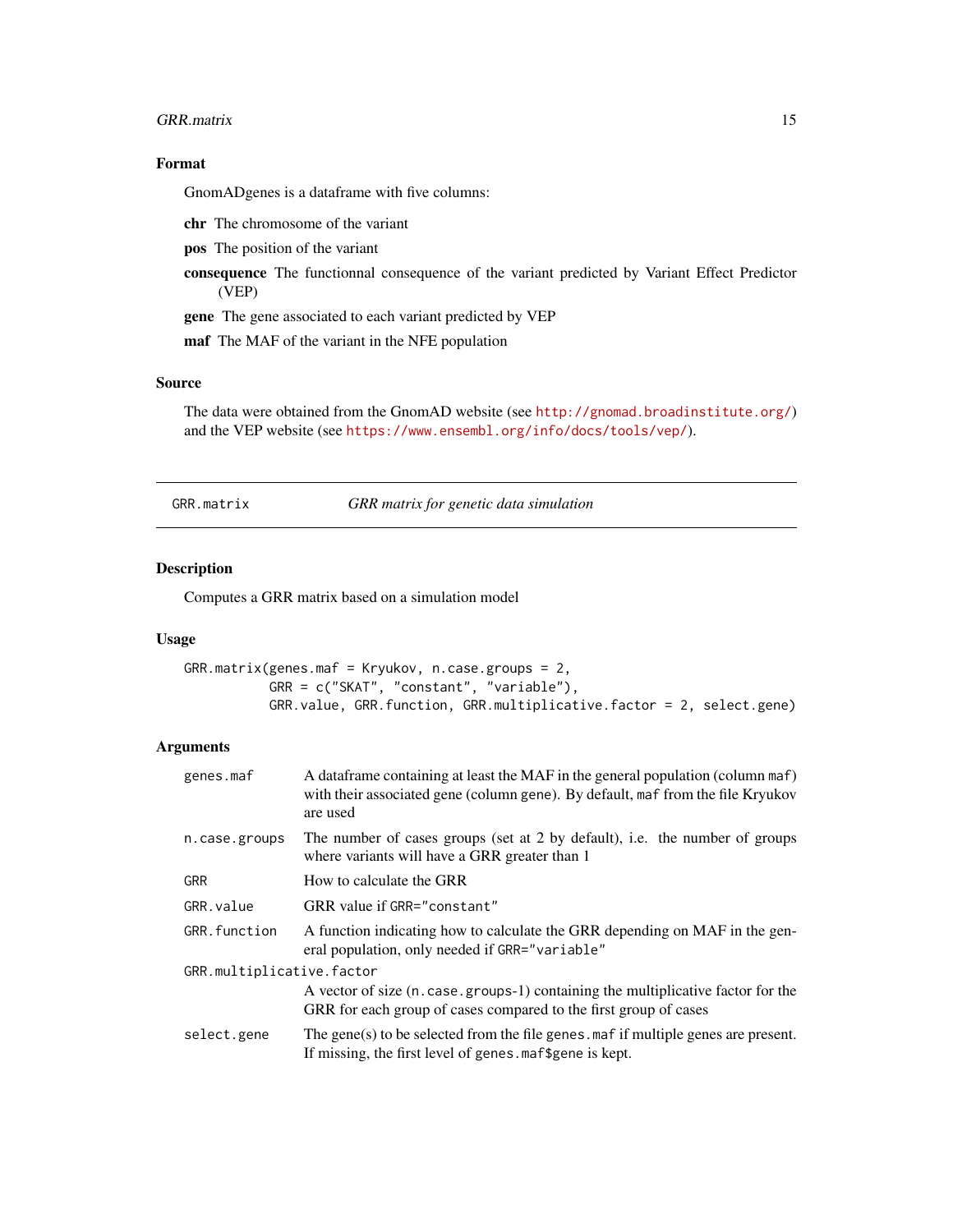### Details

The GRR can be computed in three ways using the argument GRR.

If GRR="constant", the same GRR is given to all the variants, its value being specified to GRR. value. If GRR="SKAT", the GRR are calculating using the formula from the paper presenting the SKAT method and thus depend on MAF. If GRR="variable", the GRR are calculating using a function given by the user to GRR. function depending only on the MAF in the general population.

The argument multiplicative.factor contains n.case.groups-1 values; if multiplicative.factor=1, GRR will be the same between the different groups of cases.

The two dataframes Kryukov (used by default) and GnomADgenes (containing MAF in the NFE population) can be used as genes.maf.

GRR.matrix returns a matrix that can be used in other simulation functions such as random.bed.matrix.

### Value

A matrix containing the GRR values with one column per variant and one line per cases group

#### See Also

[random.bed.matrix](#page-21-1), [GnomADgenes](#page-13-1), [Kryukov](#page-16-1)

#### Examples

```
#GRR calculated on the MAF from the first unit of the file Kryukov
#using the formula from the SKAT paper, with the second group of cases
#having GRR values twice as high as the first one
GRR.del <- GRR.matrix(GRR = "SKAT", genes.maf = Kryukov,
                     GRR.multiplicative.factor=2, select.gene = "R1")
```
Jaccard *Jaccard index*

#### Description

Calculates the Jaccard index for each pair of individuals using a bed.matrix

#### Usage

 $Jaccard(x, maf.threshold = 0.01)$ 

#### Arguments

x A bed.matrix

maf.threshold The MAF used for the definition of a rare variant, set at 0.01 by default

<span id="page-15-0"></span>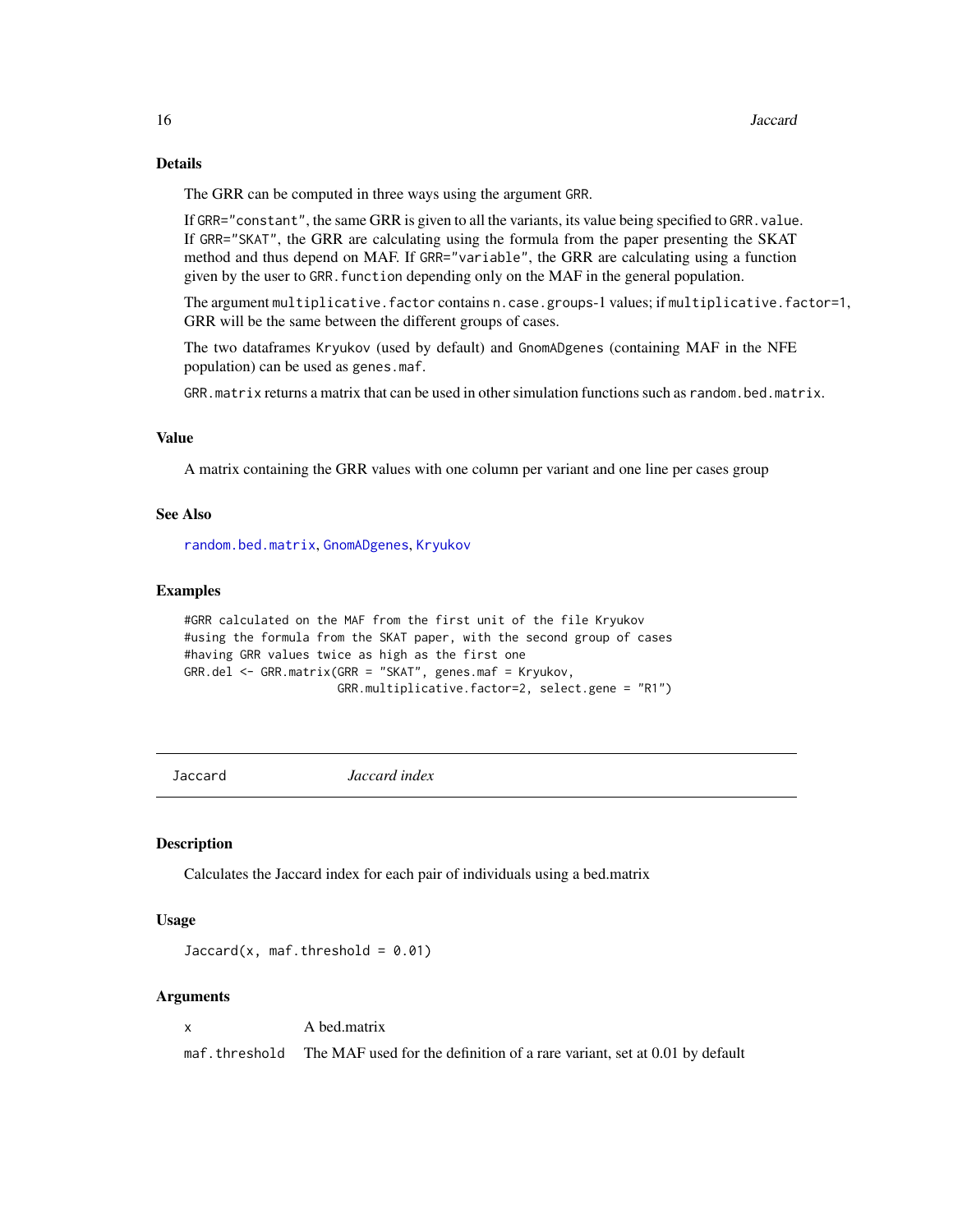#### <span id="page-16-0"></span>Kryukov 17

### Details

The individuals carrying no rare variants will have a null Jaccard index with all the individuals including themselves.

#### Value

A squared matrix giving the Jaccard index for each pair of individuals

### References

Jaccard, P. (1908) *Nouvelles researches sur la distribution florale*, Bulletin de la Société vaudoise des sciences naturelles, 44, 223-270

#### Examples

```
#Simulation of genetic data with GRR values according to the SKAT formula
GRR.del <- GRR.matrix(GRR = "SKAT", genes.maf = Kryukov,
                      n.case.groups = 2, select.gene = "R1",
                      GRR.multiplicative.factor=2)
```

```
#Simulation of one group of 1,000 controls and two groups of 500 cases,
#50% of causal variants, 5 genomic regions are simulated.
x <- random.bed.matrix(genes.maf=Kryukov, size = c(1000, 500, 500),
                      prev = c(0.001, 0.001), select.gene = "R1",
                       GRR_matrix.de1 = GRR.de1, p.causal = 0.5,genetic.model = "multiplicative", replicates = 5)
```
#Calculate the Jaccard matrix  $J \leftarrow \text{Jaccard}(x, \text{maf.threshold} = 0.01)$ 

<span id="page-16-1"></span>Kryukov *Kryukov data set*

#### **Description**

The data from *Kryukov et al, 2009*, contain simulated site frequency spectrum data using European demographic models with purifying selection.

#### Usage

data(Kryukov)

#### Format

Kryukov is a dataframe with four columns:

gene The unit of each variant

maf The maf of each variant in the European population

selection.coefficient The selction coefficient of each variant in the European population

position The position of each variant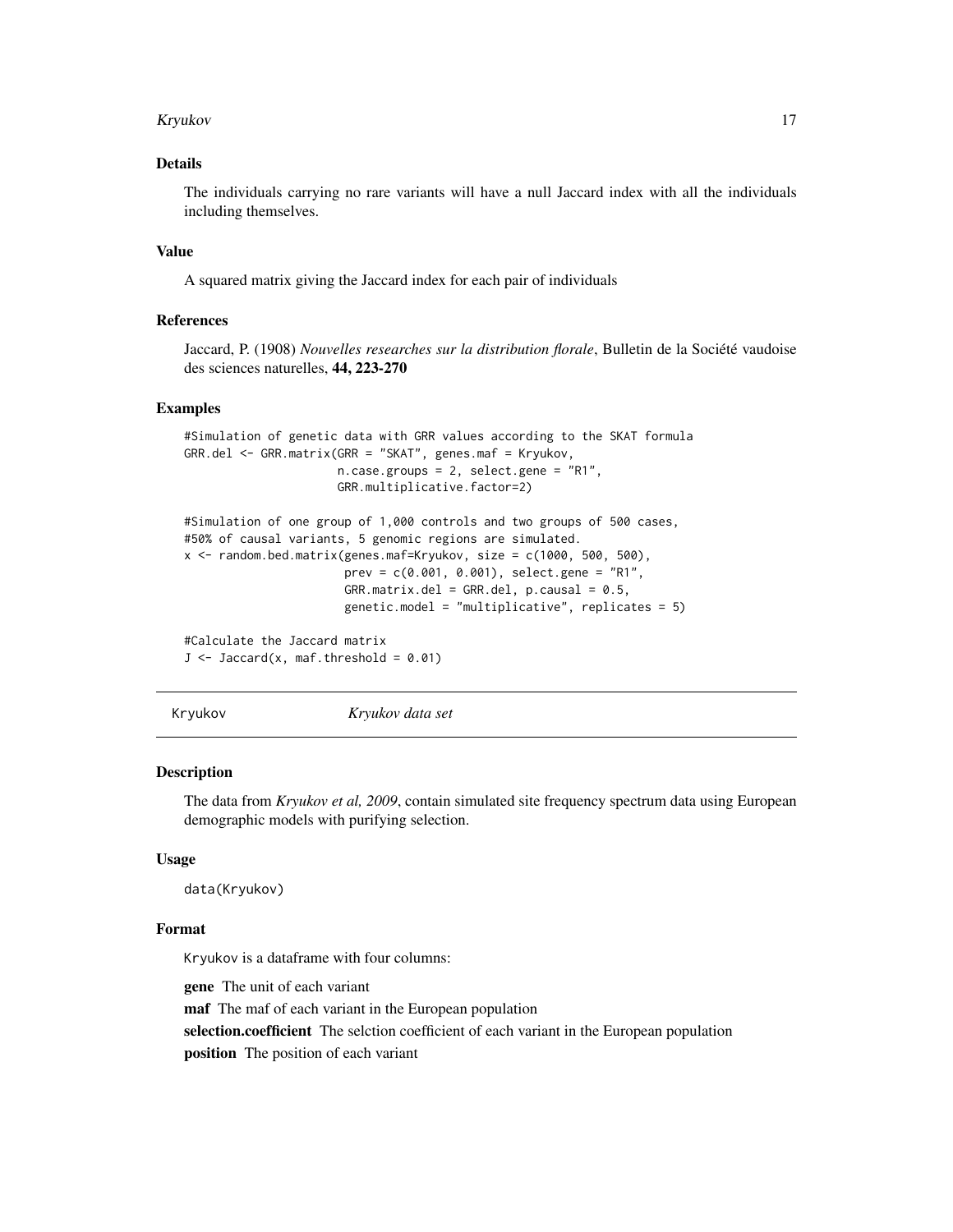### <span id="page-17-0"></span>Details

200 units are present corresponding to 200 genes. For each unit, the data set contains the maf in the European population, the selection coefficient and the position of each variant.

#### Source

The data were obtained from the SeqPower software (see also [http://www.bioinformatics.org/](http://www.bioinformatics.org/spower/input#data_download) [spower/input#data\\_download](http://www.bioinformatics.org/spower/input#data_download)).

### References

Kryukov et al, 2009, *Power of deep, all-exon resequencing for discovery of human trait genes*, Proceedings of the National Academy of Sciences, DOI:10.1073/pnas.0812824106

<span id="page-17-1"></span>LCT.haplotypes *LCT haplotypes data set*

#### Description

These data contain the haplotype matrix LCT.hap of the 5008 individuals from the 1000 Genomes data for a ~300kb segment containing the Lactase gene. Information about individuals (sex, population and super population) is present in LCT.sample, and information about snps is available in LCT.snps.

### Usage

```
data(LCT.haplotypes)
```
#### Format

Three data objects are present in LCT.haplotypes:

LCT.hap A matrix of haplotypes

LCT.sample A data frame with information on individuals (sex, population, super.population)

LCT.snps A data frame with information on snps (chr, id, dist, pos, A1, A2)

### Source

Data were obtained from the 1000 Genomes Project.

#### References

McVean et al, 2012, *An integrated map of genetic variation from 1,092 human genomes*, Nature 491, 56-65 doi:10.1038/nature11632

### See Also

[LCT.matrix](#page-18-1)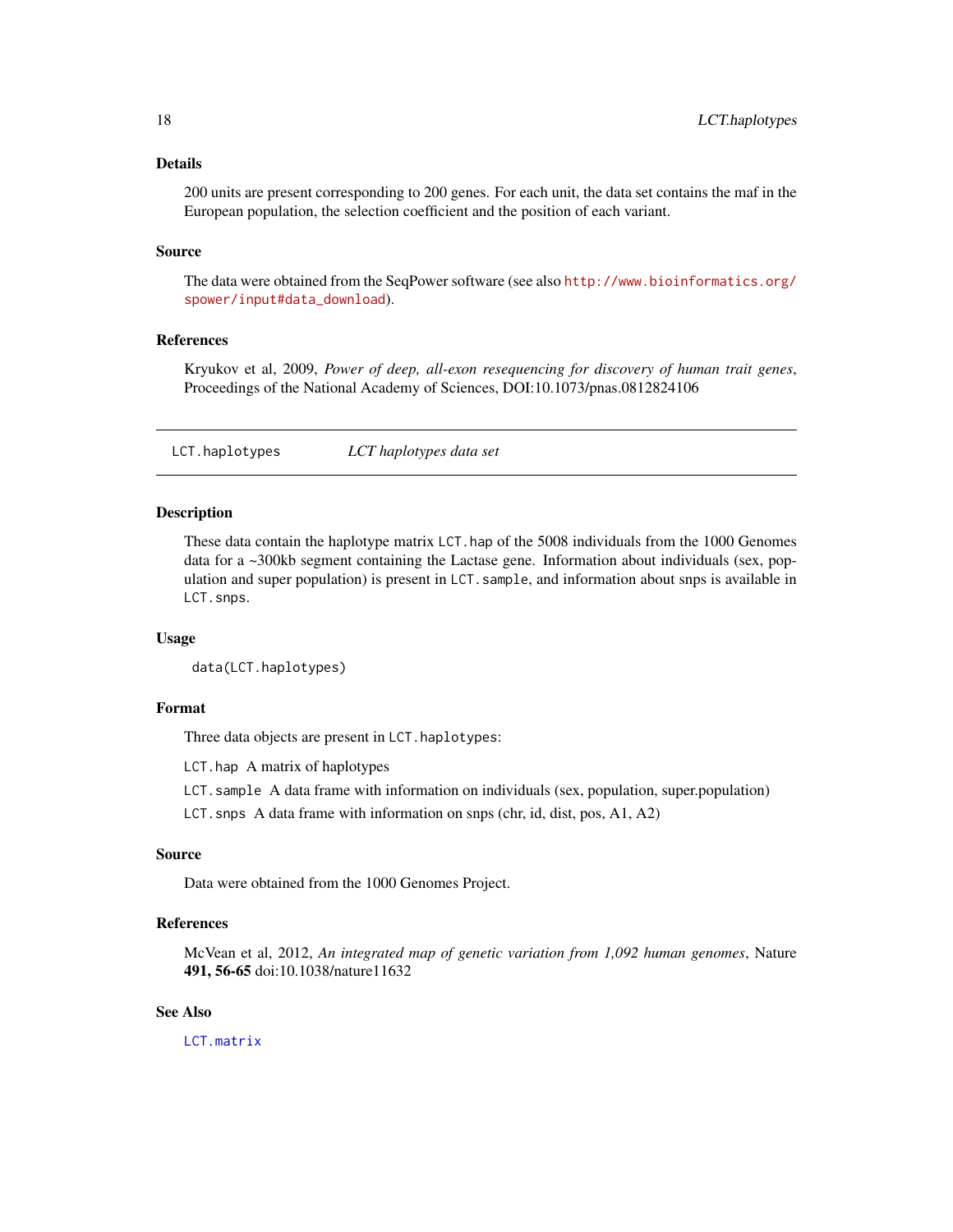<span id="page-18-1"></span><span id="page-18-0"></span>

### Description

These data contain the genotype matrix corresponding to haplotypes present in LCT.haplotypes from the 1000 Genomes data for a ~300kb segment containing the Lactase gene. Information about individuals is present in LCT.matrix.fam, and information about population (population and super population) is present in LCT.matrix.pop1000G, in a format needed to generate a bedmatrix. LCT. snps from LCT. haplotypes can be used as the corresponding bim file of this genotypes matrix.

#### Usage

data(LCT.matrix)

#### Format

Three data objects are present in LCT.haplotypes:

- LCT.matrix.bed The matrix of genotypes
- LCT.matrix.fam The corresponding fam file
- LCT.matrix.pop1000G A data frame with population information for individuals (population, superpopulation)

#### Source

Data were obtained from the 1000 Genomes Project.

#### References

McVean et al, 2012, *An integrated map of genetic variation from 1,092 human genomes*, Nature 491, 56-65 doi:10.1038/nature11632

### See Also

#### [LCT.haplotypes](#page-17-1)

```
#Importation of data in a bed matrix
x <- as.bed.matrix(x=LCT.matrix.bed, fam=LCT.matrix.fam, bim=LCT.snps)
#Add population
x@ped[,c("pop", "superpop")] <- LCT.matrix.pop1000G[,c("population", "super.population")]
```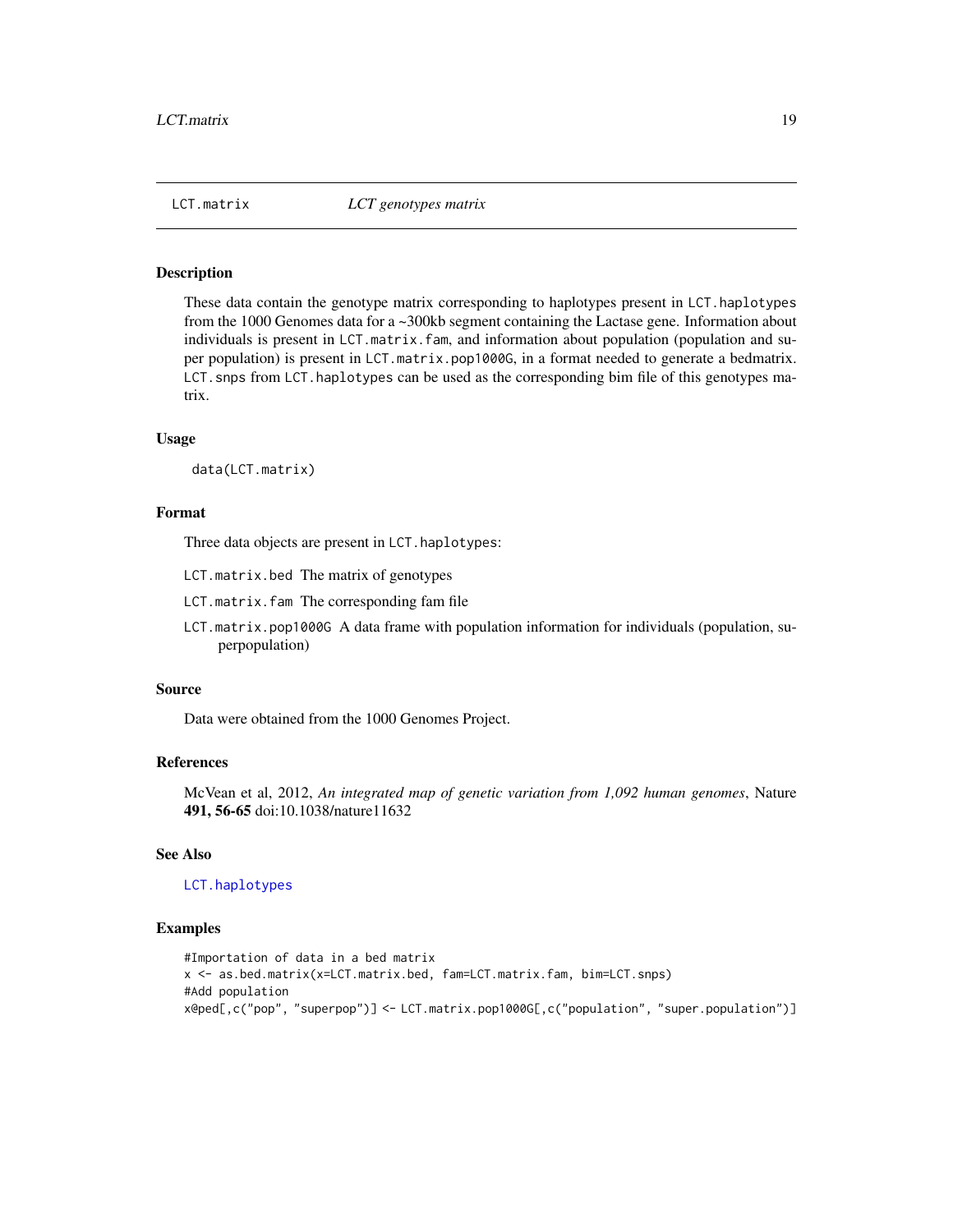<span id="page-19-1"></span><span id="page-19-0"></span>NullObject.parameters *Null Model for SKAT and burden tests*

### Description

Get the parameters under the null model to peforms burden tests or SKAT

### Usage

NullObject.parameters(pheno, RVAT, pheno.type, ref.level, data, formula)

### Arguments

| pheno       | The phenotype of each individual: a factor if pheno. type = "categorial", and<br>a numeric vector if pheno. type $=$ "continuous"                                        |
|-------------|--------------------------------------------------------------------------------------------------------------------------------------------------------------------------|
| <b>RVAT</b> | The type of Rare Variant Association Test (RVAT) to perform: should be "bur-<br>den" or "SKAT"                                                                           |
| pheno.type  | The type of phenotype: "categorial" for binary or multinomial traits, or "contin-<br>uous"                                                                               |
| ref.level   | The reference group of individuals for the regression, only needed if $RVAL$<br>"burden" and pheno.type = "categorial"                                                   |
| data        | Optional, a matrix containing the covariates with one column per covariate and<br>one row per individual                                                                 |
| formula     | Optional, an R formula corresponding to the regression model indicating which<br>covariates from data to include in the model if only some of them are to be<br>included |

### Details

This function gets the parameters under the null model for SKAT or the burden tests.

For burden tests, it computes the Log-Likelihood under the null model used to perform the Likelihood Ratio Test.

For SKAT, it computes the probabilites for each individual of belonging to each group based on the group sizes and the potential covariates.

If formula is missing, all columns from data will be included as covariates.

### Value

A list containing different elements depending on the RVAT performed and the pheno.type.

- if RVAT = "burden" and pheno.type = "categorial":

| group     | A factor containing the group of each individual as given      |
|-----------|----------------------------------------------------------------|
| ref.level | The reference group of individuals for the regression as given |
| H0.LogLik | The Log-Likelihood of the null model                           |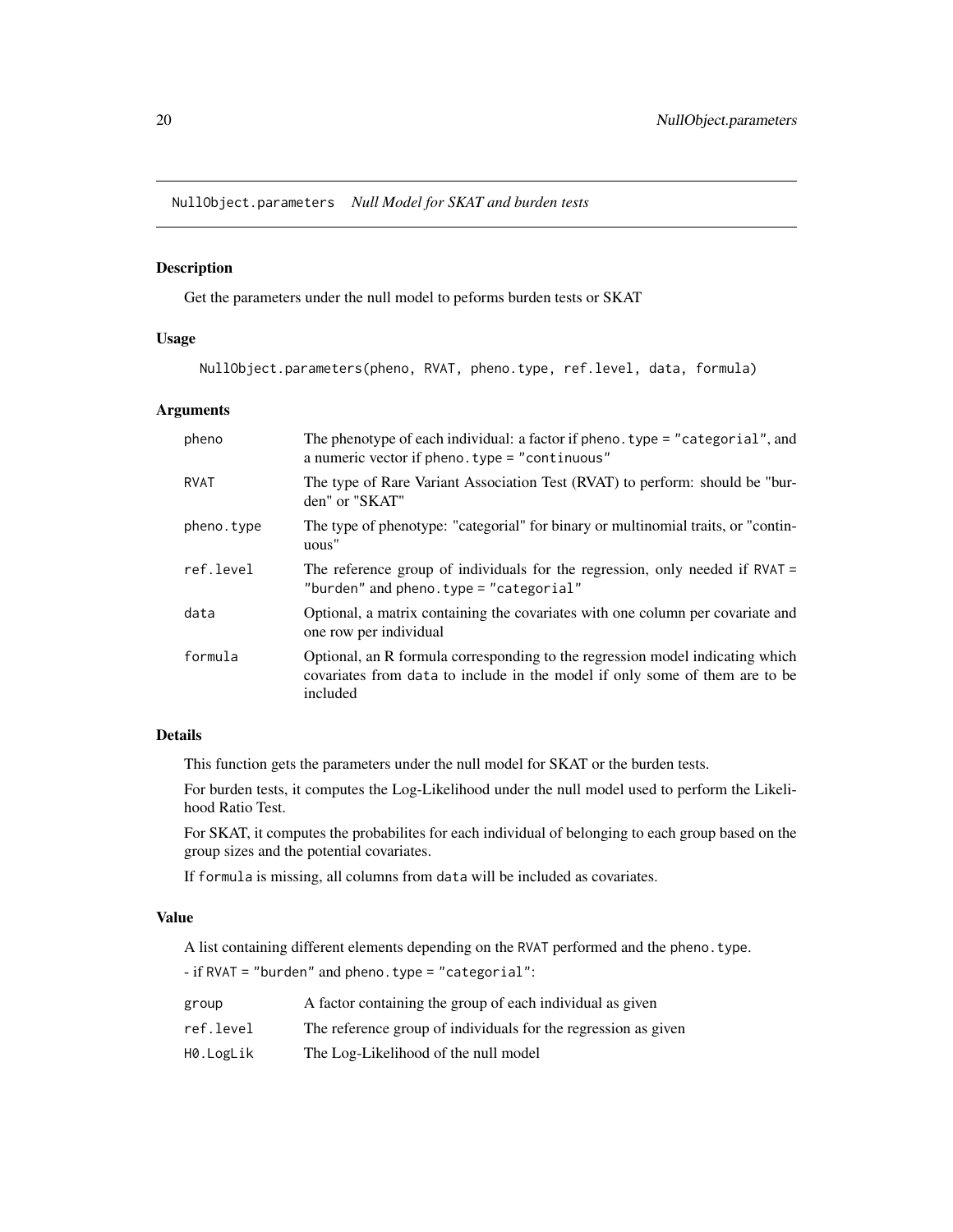<span id="page-20-0"></span>

| covar.toinclude                                    |                                                                                                                                                                        |  |
|----------------------------------------------------|------------------------------------------------------------------------------------------------------------------------------------------------------------------------|--|
|                                                    | Which covariates to include in the regression, depends on the argument formula                                                                                         |  |
| data                                               | The data argument containing covariates, NULL if it was missing                                                                                                        |  |
|                                                    | - if RVAT = "burden" and pheno. type = "continuous":                                                                                                                   |  |
| pheno<br>covar.toinclude                           | A numeric vector containing the phenotype value for each individual as given                                                                                           |  |
|                                                    | Which covariates to include in the regression, depends on the argument formula                                                                                         |  |
| data                                               | The data argument containing covariates, NULL if it was missing                                                                                                        |  |
| - if RVAT = "SKAT" and pheno. type = "categorial": |                                                                                                                                                                        |  |
| Pi.data                                            | A matrix n.individuals x n.groups containing the probabilities that each individ-<br>ual belong to each group                                                          |  |
| X                                                  | A matrix containing 1 in the first column for the intercept, and covariates from<br>data and formula                                                                   |  |
| group                                              | A factor containing the group of each individual as given                                                                                                              |  |
| get.moments                                        | How to compute moments based on sample size for p-value calculations (only<br>used if get. moments = "size. based" for a categorial phenotype in SKAT.                 |  |
| <b>P1</b>                                          | The vairance-covariance matrix of $(Y - Pi\_hat)$                                                                                                                      |  |
| - if RVAT = "SKAT" and pheno. type = "continuous": |                                                                                                                                                                        |  |
| ymp                                                | A matrix n.individuals $x$ 1 containing the $(y - pi$ <sub>nhat</sub> ) values, i.e. the residuals<br>from the regression of the phenotype on the potential covariates |  |
| X                                                  | A matrix containing 1 in the first column for the intercept, and covariates from<br>data and formula                                                                   |  |
| pheno                                              | The phenotype of each individual as given                                                                                                                              |  |
| P <sub>1</sub>                                     | The variance matrix of ymp                                                                                                                                             |  |

### See Also

[SKAT](#page-27-1), [burden](#page-2-1)

```
#Random phenotype of 100 individuals
random.multi.pheno <- sample(1:3, 100, replace = TRUE)
#Random continuous phenotype
random.continuous.pheno <- rnorm(100)
#Random sex covariate
random.covar \leq matrix( sample(1:2, prob = c(0.4, 0.6), size = 100, replace = TRUE),
                        ncol = 1)
#Null Model for burden with a multinomi-category phenotype
```

```
#Controls as reference group, no covariates
H0.burden.multi <- NullObject.parameters(pheno = as.factor(random.multi.pheno),
                                 RVAT = "burden", pheno.type = "categorial", ref<math>.level = 1)
```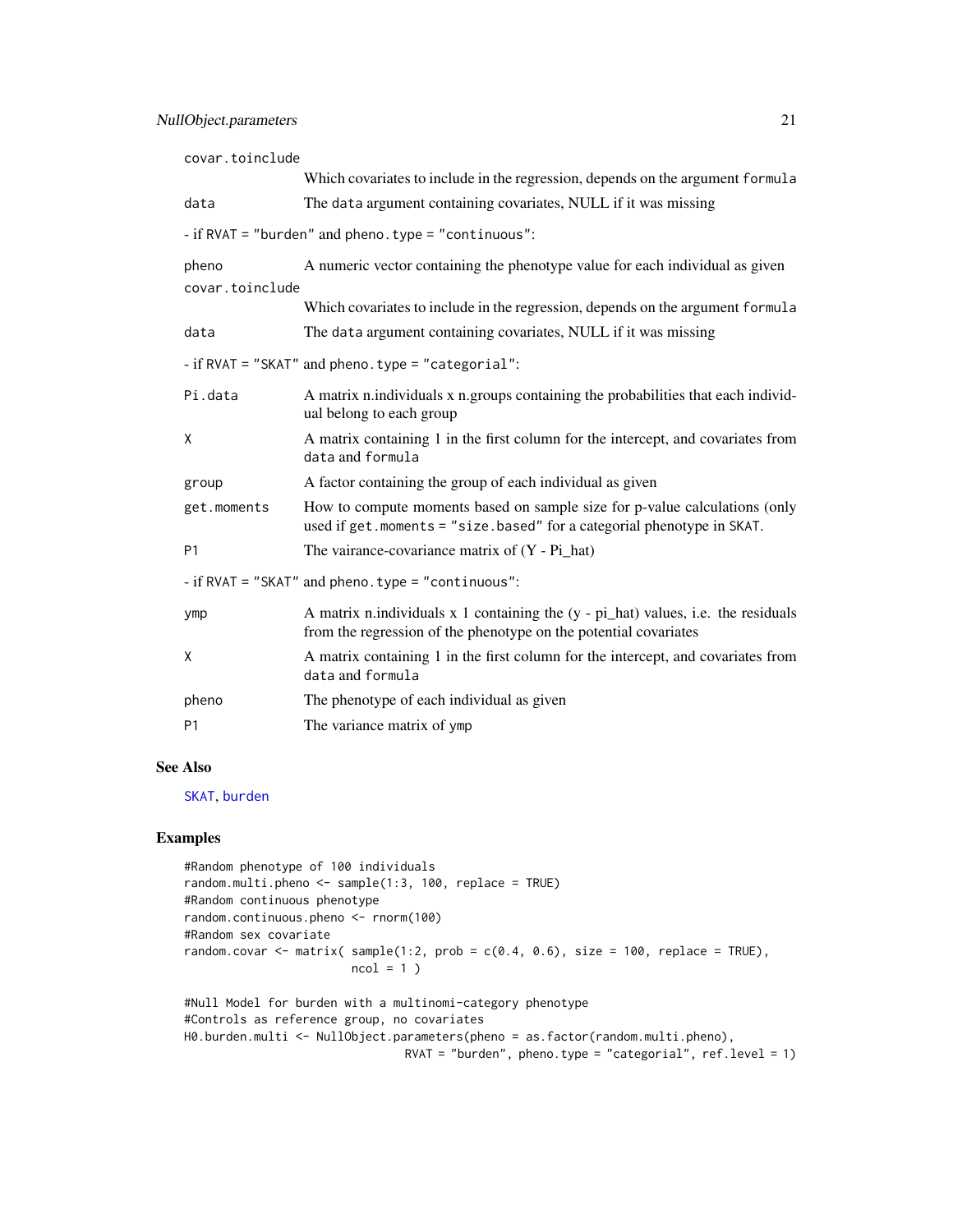```
#Null Model for SKAT with a continuous phenotype and a covariate
H0.SKAT.continuous <- NullObject.parameters(pheno = random.continuous.pheno,
                                            RVAT = "SKAT", pheno.type = "continuous",
                                            data = random.covar)
```
<span id="page-21-1"></span>random.bed.matrix *Simulation of genetic data using GRR values*

## Description

Generates a simulated bed.matrix with genotypes for cases and controls based on GRR values

#### Usage

```
random.bed.matrix(genes.maf = Kryukov, size, prev, replicates,
                    GRR.matrix.del, GRR.matrix.pro,
                    p \cdot \text{causal} = 0.5, p \cdot \text{protest} = 0, same.variant = FALSE,
                    genetic.model=c("general", "multiplicative",
                                      "dominant", "recessive"), select.gene)
```
### Arguments

| genes.maf     | A dataframe containing at least the MAF in the general population (column<br>maf) for variants with their associated gene (column gene), by default the file<br>Kryukov is used                                                                                                                                    |
|---------------|--------------------------------------------------------------------------------------------------------------------------------------------------------------------------------------------------------------------------------------------------------------------------------------------------------------------|
| size          | A vector containing the size of each group (the first one being the control group)                                                                                                                                                                                                                                 |
| prev          | A vector containing the prevalence of each group of cases                                                                                                                                                                                                                                                          |
| replicates    | The number of simulations to perform                                                                                                                                                                                                                                                                               |
|               | GRR. matrix. del A list containing the GRR matrix associated to the heterozygous genotype com-<br>pared to the homozygous reference genotype as if all variants are deleterious.<br>An additional GRR matrix associated to the homozygous for the alternate allele<br>is needed if genetic.genetic.model="general" |
|               | GRR. matrix. pro The same argument as GRR. matrix. del but for protective variants                                                                                                                                                                                                                                 |
| p.causal      | The proportion of causal variants in cases                                                                                                                                                                                                                                                                         |
| p.protect     | The proportion of protective variants in cases among causal variants                                                                                                                                                                                                                                               |
| same.variant  | TRUE/FALSE: whether the causal variants are the same in the different groups<br>of cases                                                                                                                                                                                                                           |
| genetic.model | The genetic model of the disease                                                                                                                                                                                                                                                                                   |
| select.gene   | Which gene to choose from genes maf\$gene if multiple genes are present. If<br>missing, only the first level is kept.                                                                                                                                                                                              |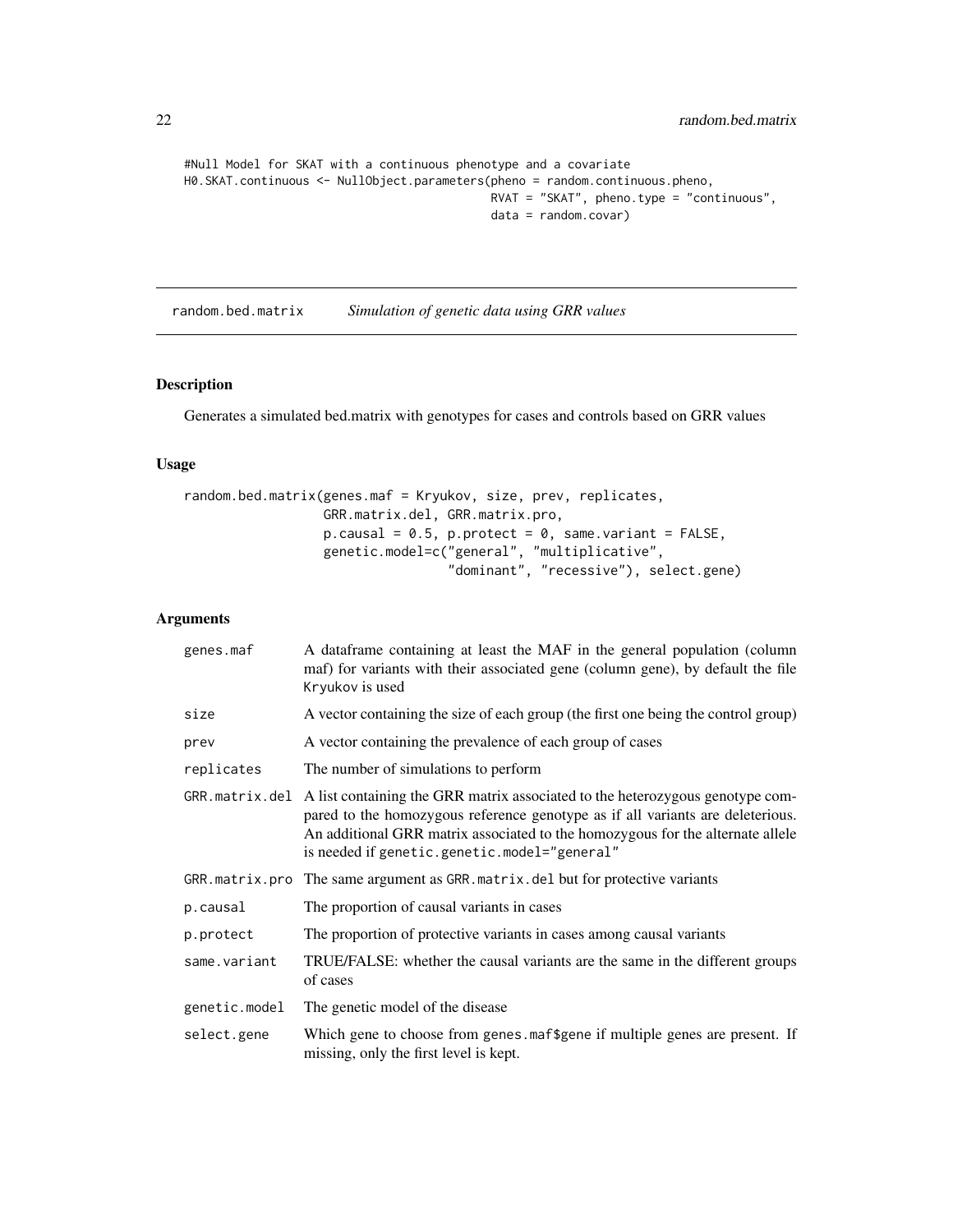### <span id="page-22-0"></span>random.bed.matrix 23

### Details

The genetic model of the disease needs to be specified in this function.

If genetic.model="general", there is no link between the GRR for the heterozygous genotype and the GRR for the homozygous alternative genotype. Therefore, the user has to give two matrices of GRR, one for the heterozygous genotype, the other for the homozygous alternative genotype.

If genetic.model="multiplicative", we assume that the the GRR for the homozygous alternative genotype is the square of the GRR for the heterozygous genotype.

If genetic.model="dominant", we assume that the GRR for the heterozygous genotype and the GRR for the homozygous alternative genotype are equal.

If genetic.model="recessive", we assume that the GRR for the heterozygous genotype is equal to 1: the GRR given is the one associated to the homozygous alternative genotype.

GRR.matrix.del contains GRR values as if all variants are deleterious. These values will be used only for the proportion p.causal of variants that will be sampled as causal.

The files Kryukov or GnomADgenes available with the package Ravages can be used as the argument genes.maf.

If GRR.matrix.del (or GRR.matrix.pro) has been generated using the function GRR.matrix, the arguments genes.maf and select.gene should have the same value as in GRR.matrix.

#### Value

A bed.matrix with as much columns (variants) as replicates\*number of variants. The field x@snps\$genomic.region contains the replicate number and the field x@ped\$pheno contrains the group of each individual, "0" being the controls group.

#### See Also

[GRR.matrix](#page-14-1), [Kryukov](#page-16-1), [GnomADgenes](#page-13-1)

```
#GRR values calculated with the SKAT formula
GRR.del <- GRR.matrix(GRR = "SKAT", genes.maf = Kryukov,
                        n.case.groups = 2, select.gene = "R1",
                        GRR.multiplicative.factor=2)
#Simulation of one group of 1,000 controls and two groups of 500 cases,
#each one with a prevalence of 0.001
#with 50% of causal variants, 5 genomic regions are simulated.
x \le - random.bed.matrix(genes.maf = Kryukov, size = c(1000, 500, 500),
                         prev = c(0.001, 0.001), GRR_matrix.de1 = GRR.de1,p \text{.} \text{causal} = 0.5, p \text{.} \text{protect } z = 0, \text{select.} \text{gene} = "R1",same.variant = FALSE,
                         genetic.model = "multiplicative", replicates = 5)
```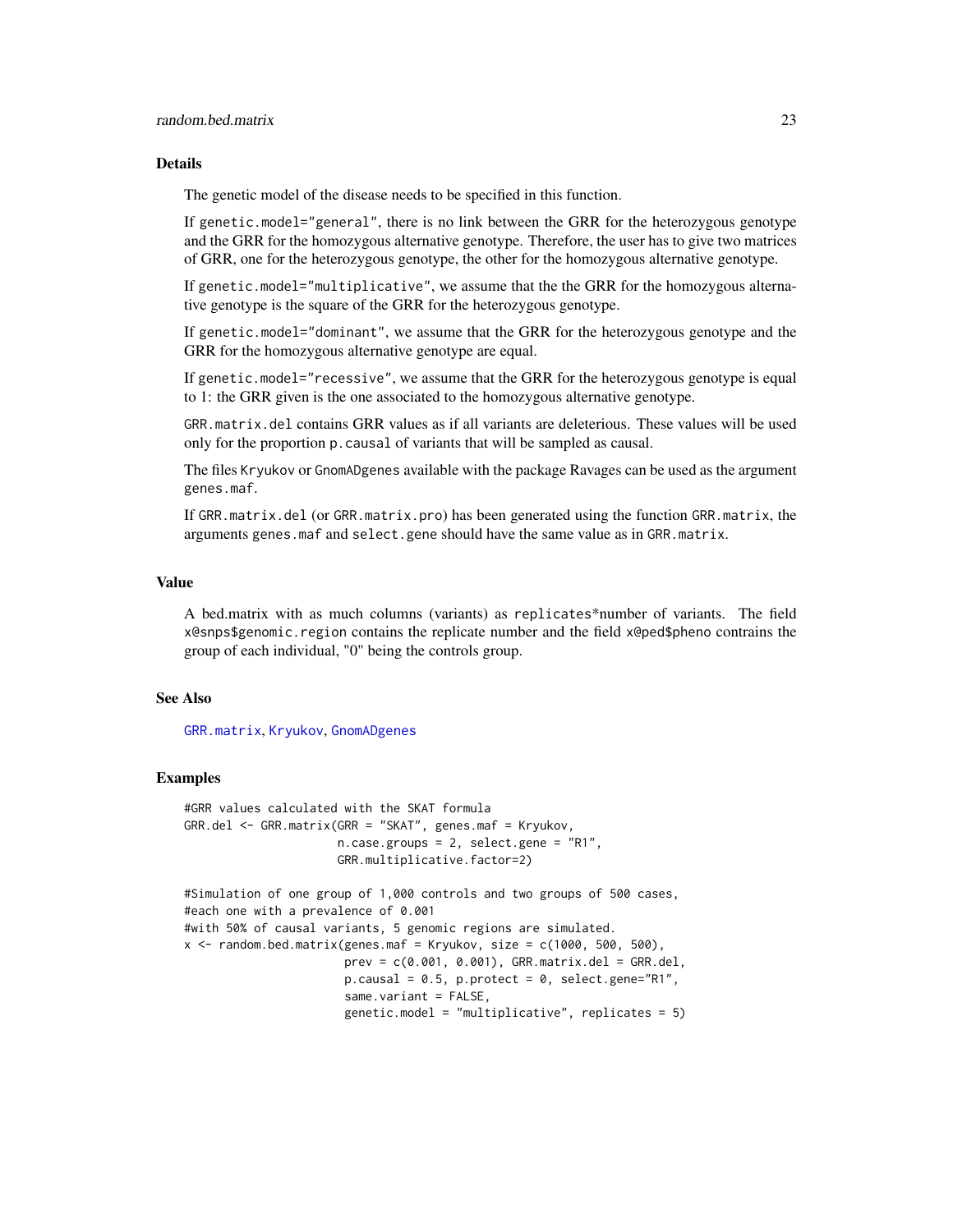<span id="page-23-0"></span>

### Description

Simulates genetic data with respect to allele frequency spectrum and linkage disequilibrium pattern observed on given haplotypes and their frequencies

### Usage

rbm.haplos.freqs(haplos, freqs, size, replicates)

#### **Arguments**

| haplos     | A matrix of haplotypes with one row per haplotype and one column per variant |
|------------|------------------------------------------------------------------------------|
| fregs      | A matrix of haplotypes frequencies in each group of individuals              |
| size       | The sizes of each group of individuals                                       |
| replicates | The number of simulations to perform                                         |

### Details

Simulations are performed to respect linkage disequilibrium pattern and allelic frequency spectrum in each group of individuals The phenotypic values will be the colnames of freqs and stored in @ped\$pheno. The simulation number will be in @snps\$genomic.region.

#### Value

x A bed matrix with simulated genotypes

### Examples

#Simulations of 5 groups of individuals with haplotypes frequencies #from the 5 EUR populations

#Load LCT dataset for haplotype matrix data(LCT.haplotypes) #Haplotypes for the variants in the LCT gene in the EUR population LCT.gene.hap <- LCT.hap[which(LCT.sample\$super.population=="EUR"), which(LCT.snps\$pos>=136545410 & LCT.snps\$pos<=136594750)]

```
#Individuals from EUR
LCT.sample.EUR <- subset(LCT.sample, super.population=="EUR")
#Matrix of haplotypic frequencies
LCT.freqs <- sapply(unique(LCT.sample.EUR$population), function(z)
                    ifelse(LCT.sample.EUR$population==z,
                           1/table(LCT.sample.EUR$population)[z], 0))
```
#Simulation of genetic data for five groups of 50 individuals x <- rbm.haplos.freqs(haplos=LCT.gene.hap, freqs=LCT.freqs, size=rep(50,5), replicates=5)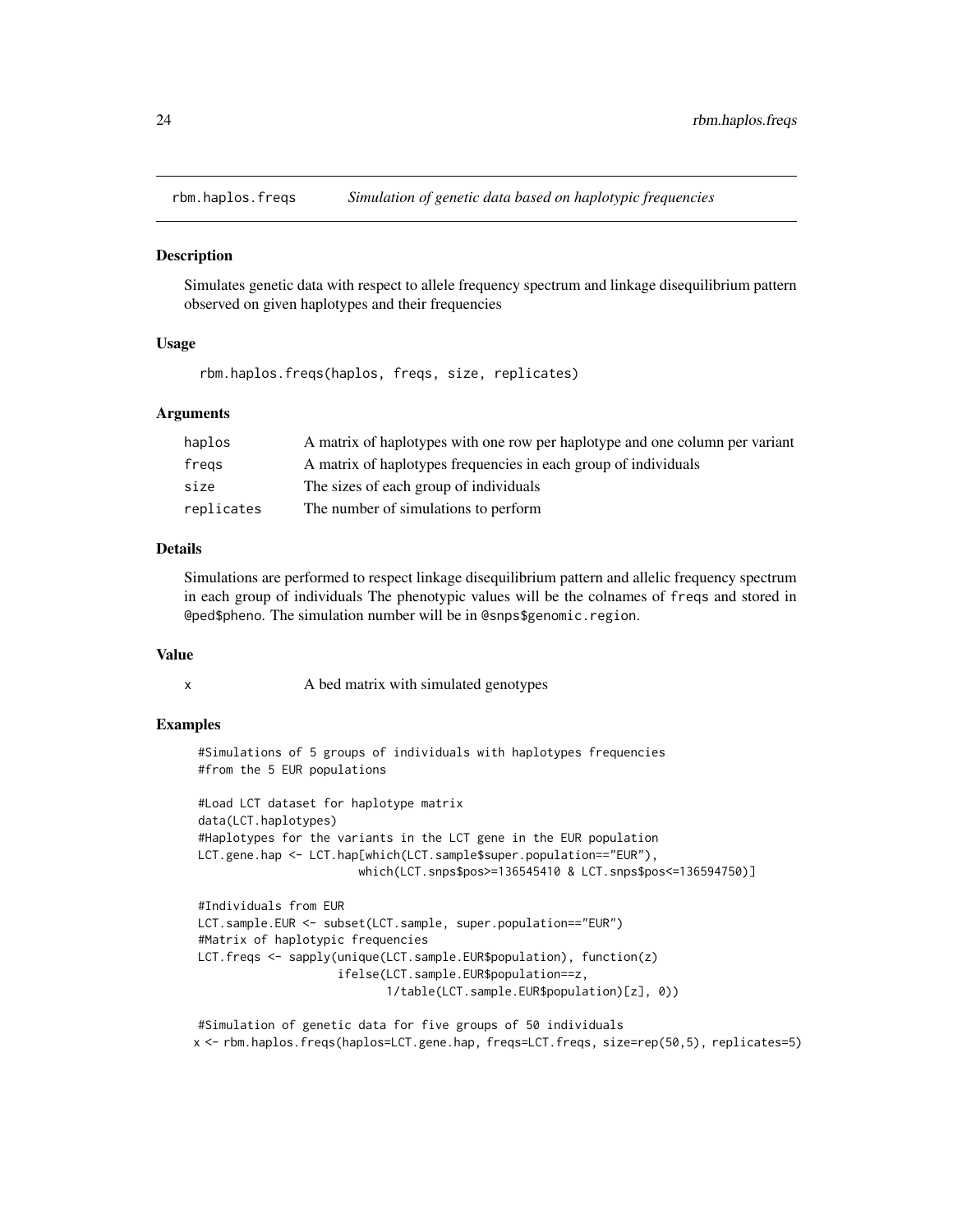<span id="page-24-0"></span>rbm.haplos.thresholds *Simulation of genetic data based on haplotypes and a libaility model*

#### Description

Simulates genetic data with respect to allele frequency spectrum and linkage disequilibrium pattern observed on given haplotype data under a libaility model

#### Usage

```
rbm.haplos.thresholds(haplos, weights = -0.4*log10(colMeans(haplos)),
                      maf.threshold = 0.01, nb.causal, p.protect = 0,
                      h2, prev, normal.approx = TRUE, size,
                      replicates, rep.by.causal, verbose = TRUE)
```
#### Arguments

| haplos         | A matrix of haplotypes with one row per haplotype and one column per variant                                                               |
|----------------|--------------------------------------------------------------------------------------------------------------------------------------------|
| weights        | A vector of weights for each variant to compute the burden used in the liability<br>model. By default, wieghts=-0.4*log10(MAF)             |
| maf.threshold  | The maf threshold to consider a rare variant (set at 0.01 by default), variants<br>with a MAF upper this threshold will have a weight of 0 |
| nb.causal      | The number of causal variants                                                                                                              |
| p.protect      | The proportion of protective variants among causal variants                                                                                |
| h <sub>2</sub> | The variance explained by the gene.                                                                                                        |
| prev           | A vector with the prevalence in each group of individuals                                                                                  |
| normal.approx  | TRUE/FALSE: whether to use the normal approximation to compute thresholds.<br>Set at TRUE by default                                       |
| size           | The sizes of each group of individuals                                                                                                     |
| replicates     | The number of simulations to perform                                                                                                       |
| rep.by.causal  | The number of time causal variants will be sampled                                                                                         |
| verbose        | Whether to display information about the function actions                                                                                  |

#### Details

nb.causal, p.protect, h2 and prev should be vectors of length corresponding to the number of groups to simulate. If they are of size 1, values will be duplicated.

All monomorphic variants and variants with a MAF higher than maf.threshold will have a weight of 0. Causal variants are sampled among variants having weights greater than 0.

A liability model is built on haplotypes' burden computed on sampled causal variants using each variant's weights, and adjusted on the desired h2. Thresholds from this liability are then chosen to respect the given prev (from a standard normal distribution if normal.approx=TRUE, or using a distribution from 1e6 sampled burdens if normal.approx=FALSE). Please be carreful when using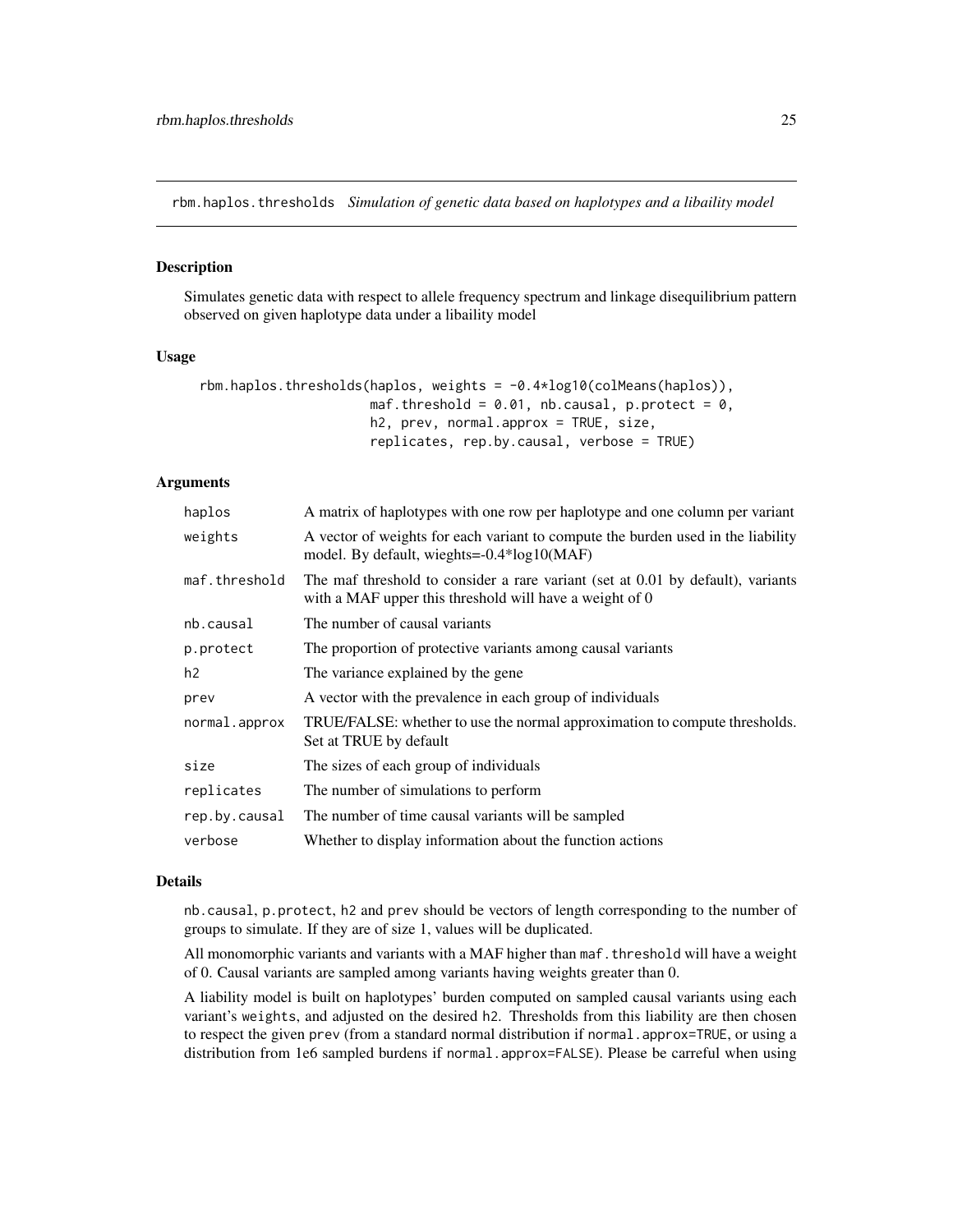the normal approximation with high h2 values or low prev values. Haplotypes' probabilities in each group of individuals are then computed and two haplotypes are then sampled for each individual based on these probabilities.

To simulate a group of controls, prev needs to be set at 1, regardless of the other arguments.

N replicates will be performed, and to gain in computation time, the same causal variants can be used for multiple replicates as different haplotypes will be sampled for each individual. rep.by.causal indicates the number of replicates to perform for each set of causal variants. To ensure a variability in the simulations, we yet recommend to resample causal variants a few times when many replicates are to be performed. For example, if 1000 replicates are to be performed, we recommend to resample causal variants 20 times.

The phenotype will be stored in @ped\$pheno, and the simulation number is @snps\$genomic.region.

#### Value

x A bed matrix with simulated genotypes

### Examples

```
#Load LCT dataset for haplotype matrix
data(LCT.haplotypes)
#LCT gene in the EUR population
LCT.gene.hap <- LCT.hap[which(LCT.sample$super.population=="EUR"),
                        which(LCT.snps$pos>=136545410 & LCT.snps$pos<=136594750)]
#Simulation of 100 controls, and two groups of 50 cases with 30 causal variants
#and with the second group having half h2 and twice the prevalence
#compared to the first one
#5 replicates are performed and causal variants are sampled once
x <- rbm.haplos.thresholds(haplos=LCT.gene.hap, maf.threshold = 0.01, nb.causal=30,
                          p.protect=0, h2=c(0.01, 0.01, 0.02), prev=c(1, 0.01, 0.005),
                           size=c(100, 50, 50), replicates = 5, rep.by.causal = 5)
```
<span id="page-25-1"></span>set.genomic.region *Variants annotation based on gene positions*

#### **Description**

Attributes regions to variants based on given region positions

#### Usage

```
set.genomic.region(x, regions = genes.b37, flank.width = 0L)
```
<span id="page-25-0"></span>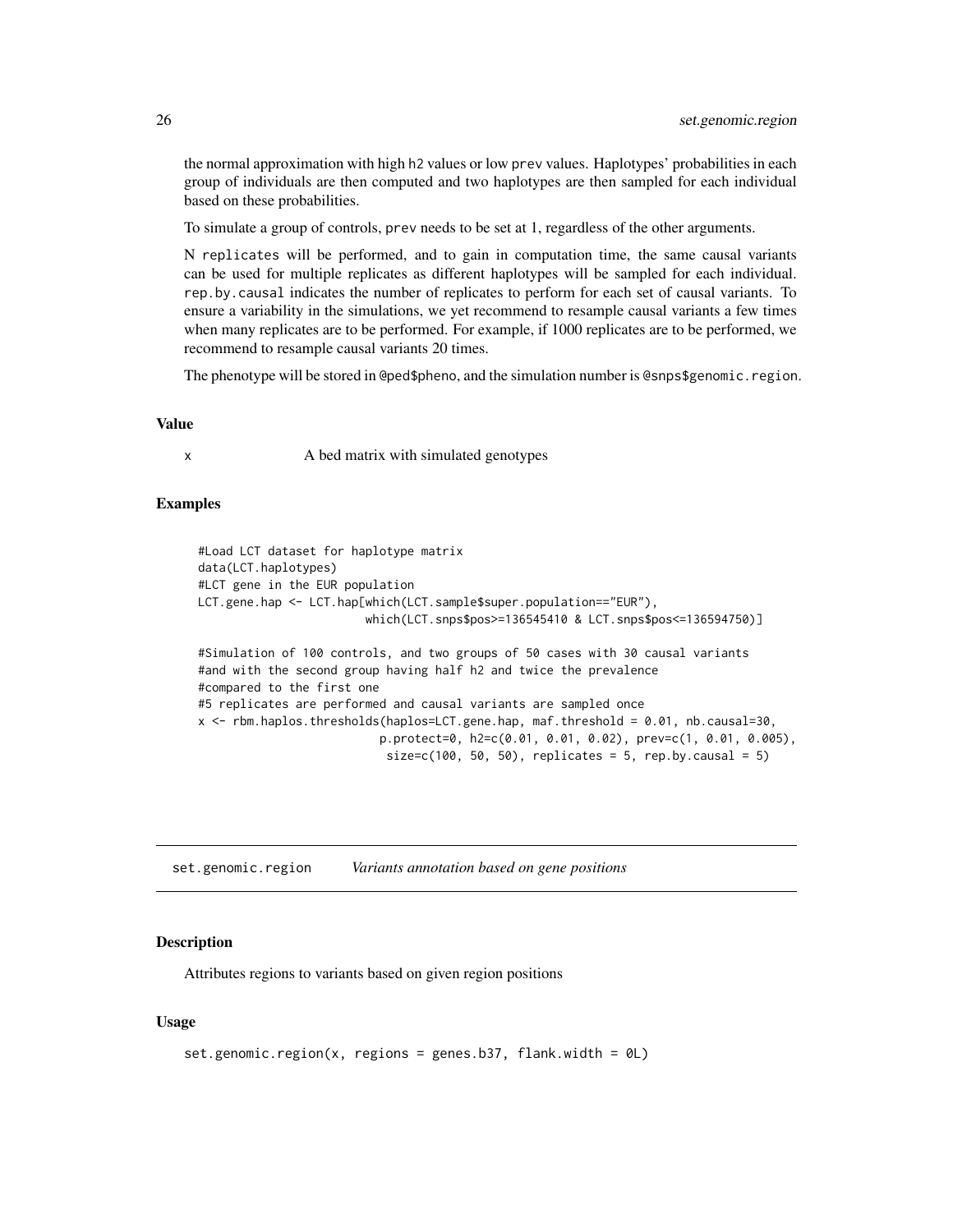#### <span id="page-26-0"></span>**Arguments**

| $\mathsf{x}$ | A bed.matrix                                                                                                                                                                                              |
|--------------|-----------------------------------------------------------------------------------------------------------------------------------------------------------------------------------------------------------|
| regions      | A data frame containing the fields : Chr (the chromosome of the gene), Start<br>(the start position of the gene), End (the end position of the gene), and Gene Name<br>(the name of the gene - a factor), |
| flank.width  | An integer: width of the flanking regions in base pairs downstream and upstream<br>the regions.                                                                                                           |

#### Details

Warnings: regions\$Gene\_Name should be a factor containing the names of the regions, ordered in the genome order.

We provide two data sets of autosomal humain genes, genes.b37 and genes.b38.

If x@snps\$chr is not a vector of integers, it should be a factor with same levels as regions\$Chr.

If flank.width is null, only the variants having their position between the regions\$Start and the regions\$End of a gene will be attributed to the corresponding gene. When two regions overlap, variants in the overlapping zone will be assigned to those two regions, separated by a comma.

If flank.width is a positive number, variants flank.width downstream or upstream a gene will be annotated annotated to this gene. You can use flank.width = Inf to have each variant attributed to the nearest gene.

### Value

The same bed matrix as x with an additional column x@snps\$genomic.region containing the annotation of each variant (character).

### See Also

[genes.b37](#page-11-1), [genes.b38](#page-11-1)

```
#Import 1000Genome data from region around LCT gene
x <- as.bed.matrix(LCT.gen, LCT.fam, LCT.bim)
```

```
#Group variants within known genes
x <- set.genomic.region(x)
```

```
#Group variants within know genes +/- 500bp
x <- set.genomic.region(x, flank.width=500)
```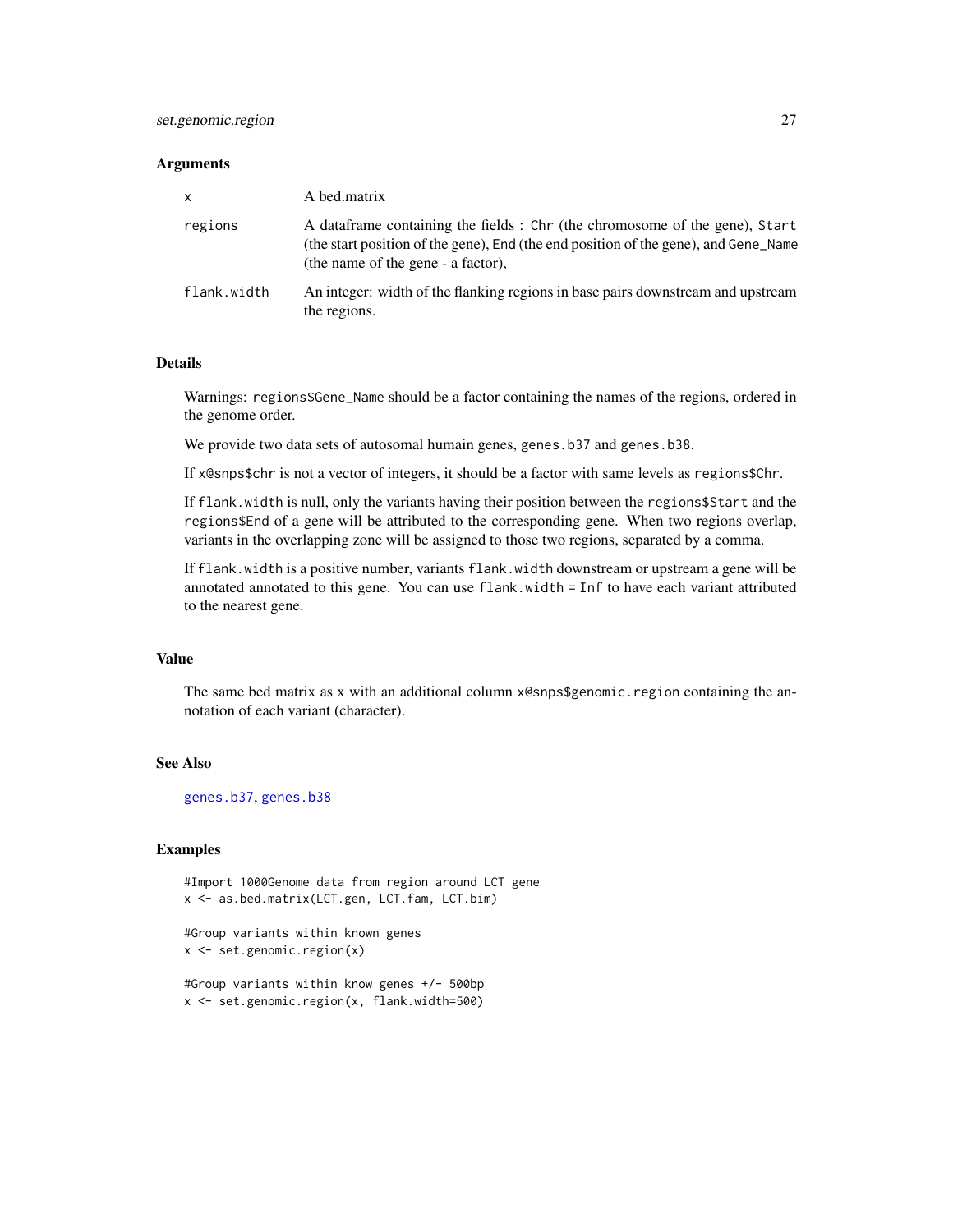<span id="page-27-1"></span><span id="page-27-0"></span>SKAT *SKAT test*

### Description

Peforms SKAT on categorial or binary phenotypes

#### Usage

```
SKAT(x, NullObject, genomic.region = x@snps$genomic.region,
     weights = (1 - x@snps$maf)*x24, maf.threshold = 0.5,
     get.moments = "size.based", estimation.pvalue = "kurtosis",
     params.sampling, cores = 10, debug = FALSE, verbose = TRUE)
```
### Arguments

| X                 | A bed.matrix                                                                                                                                                                                                                                                                           |
|-------------------|----------------------------------------------------------------------------------------------------------------------------------------------------------------------------------------------------------------------------------------------------------------------------------------|
| NullObject        | A list returned from NullObject.parameters                                                                                                                                                                                                                                             |
| genomic.region    | A factor defining the genomic region of each variant                                                                                                                                                                                                                                   |
| weights           | A vector with the weight of each variant. By default, the weight of each variant<br>is inversely proportionnal to its MAF, as it was computed in the original SKAT<br>method                                                                                                           |
| maf.threshold     | The MAF above which variants are removed (default is to keep all variants)                                                                                                                                                                                                             |
| get.moments       | How to estimate the moments to compute the p-values among "size.based",<br>"bootstrap", "permutations", or "theoretical" for categorial phenotypes (2 or<br>more groups of individuals). By default "size.based" that will choose the method<br>depending on sample size (see details) |
| estimation.pvalue |                                                                                                                                                                                                                                                                                        |
|                   | Whether to use the skewness ("skewness") or the kurtosis ("kurtosis") for the<br>chi-square approximation                                                                                                                                                                              |
| params.sampling   |                                                                                                                                                                                                                                                                                        |
|                   | A list containing the elements "perm.target", "perm.max", "debug". Only needed<br>if get.moments = "boostrap" or get.moments = "permutations"                                                                                                                                          |
| cores             | How many cores to use for moments computation, set at 10 by default. Only<br>meeded if get.moments = "theoretical"                                                                                                                                                                     |
| debug             | Whether to return the mean, standard deviation, skewness and kurtosis of the<br>statistics                                                                                                                                                                                             |
| verbose           | Whether to display information about the function actions                                                                                                                                                                                                                              |

### Details

For categorial phenotypes, the p-value is calculated using a chi-square approximation based on the statistics' moments. The user has to choose how to compute these moments (argument get.moments), and which moments to use for the chi-square approximation (argument estimation.pvalue).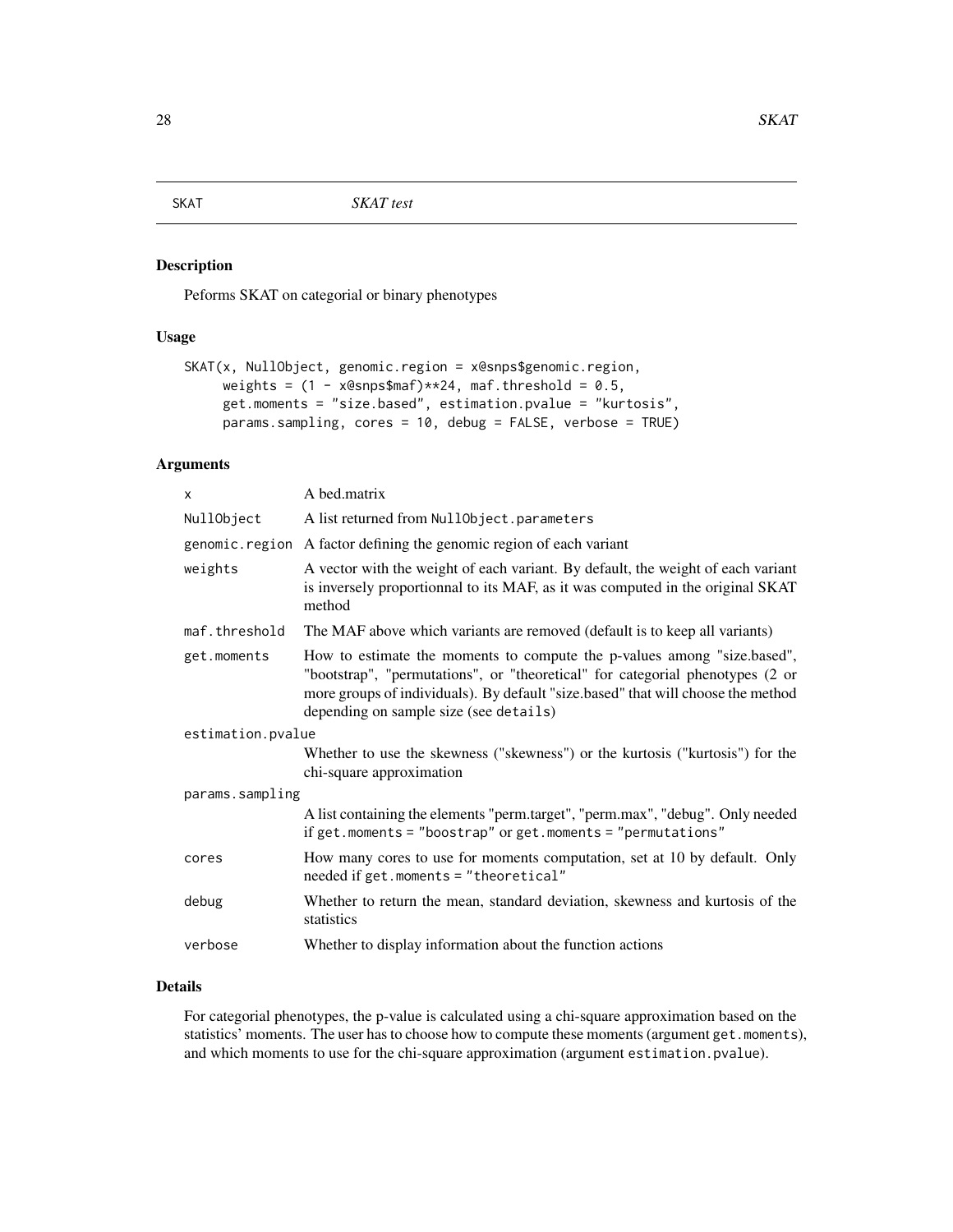### $SKAT$  29

The moments can be computed either using a sampling procedure ("permutations" if there are no covariates, or "bootstrap" otherwise), or using theoretical moments computed as in Liu et al. 2008 ("theoretical").

If get.moments = "size.based", the sampling procedure will be used for sample sizes lower than 2000, and the theoretical calculations otherwise.

To estimate the p-values, etiher the first three moments are used (estimation.pvalue = "skewness"), or the moments 1, 2 and 4 are used (estimation.pvalue = "kurtosis").

If get.moments = "theoretical" and estimation.pvalue = "skewness", it corresponds to method = "liu" in the SKAT package. If get.moments = "theoretical" and estimation.pvalue = "kurtosis", it corresponds to method = "liu.mod" in the SKAT package.

For small samples, p-values estimation is based on sampling and a sequential procedure: permutated statistics are computed and each one is compared to the observed statistics. This method requires perm.target and perm.max that should be given as a list to params.bootstrap. If params.bootstrap is not specified, perm.target will be set at 100, perm.max at 5e4. The boostrap progam stops when either perm.target or perm.max is reached. P-values are then computed using a mixed procedure:

if perm.target is reached, the p-value is computed as : perm.target divided by the number of permutations used to reach perm.target;

if perm.max is reached, the SKAT small sample procedure is used, and p-values are approximated using a chi-square distributions based on statistics' moments 1, 2 and 4 computed from the permutated values.

If NullObject\$pheno.type = "continuous", the method from Liu et al. will be used to compute the p-value for the continuous phenotype, but estimation.pvalue can be set at "skewness" or "kurtosis".

If debug=TRUE, more informations about the estimated statistics moments are given.

### Value

A data frame containing for each genomic region:

| stat    | The observed statistics                                                                                                                                       |
|---------|---------------------------------------------------------------------------------------------------------------------------------------------------------------|
| p.value | The p-value of the test                                                                                                                                       |
|         | If get.moments = "bootstrap" or get.moments = "permutations", additional fields are present:                                                                  |
| p.perm  | The p-value computed by permutations: number of times permutated is greater<br>than observed statistics divided by the total number of permutations performed |
| p.chi2  | The p-value computed by the chi-square approximation using the SKAT small<br>sample procedure                                                                 |

If debug = TRUE, the mean, standard deviation, skewness and kurtosis are also returned, as well as for the sampling procedure:

| nb.gep   | The number of times a permutated statistics is equal or greater than the observed<br>statistics stat |
|----------|------------------------------------------------------------------------------------------------------|
| nb.eq    | The number of times a permutated statistics is equal to the observed statistics<br>stat              |
| nb.perms | The total number of simulations performed                                                            |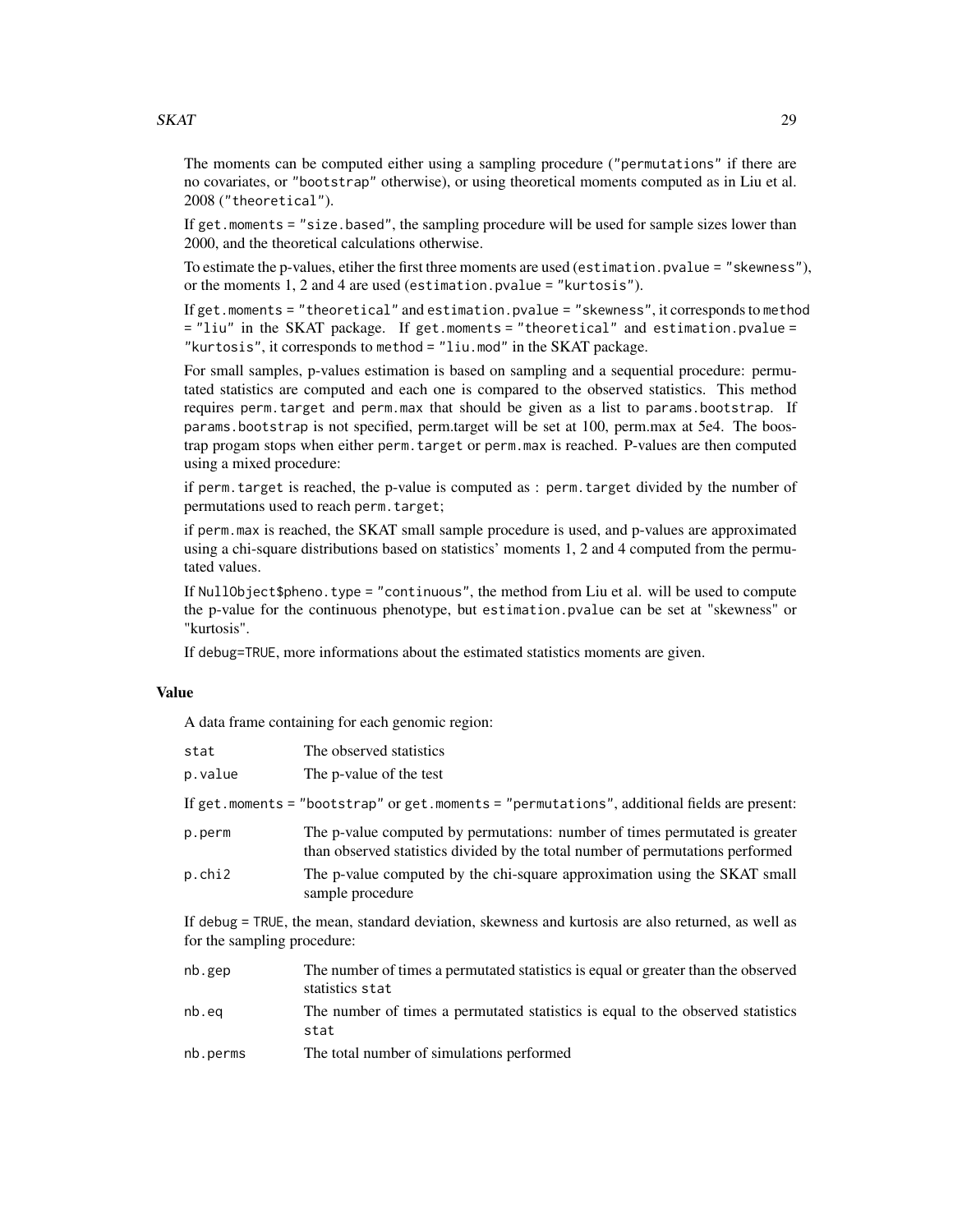### References

Wu et al. 2011, *Rare-variant association testing for sequencing data with the sequence kernel association test*, American Journal of Human Genetics 82-93 doi:10.1016/j.ajhg.2011.05.029;

Lee et al. 2012, *Optimal Unified Approach for Rare-Variant Association Testing with Application to Small-Sample Case-Control Whole-Exome Sequencing Studies*, American Journal of Human Genetics, doi:10.1016/j.ajhg.2012.06.007;

Liu et al. 2008, *A new chi-square approximation to the distribution of non-negative definite quadratic forms in non-central normal variables*, Computational Statistics & Data Analysis, doi:10.1016/j.csda.2008.11.025

#### See Also

[NullObject.parameters](#page-19-1), [SKAT.theoretical](#page-37-1), [SKAT.bootstrap](#page-30-1), [SKAT.permutations](#page-34-1)

```
#Example on simulated data from Ravages with
#One group of 50 controls and
#two groups of 25 cases, each one with a prevalence of 0.01
#with 50% of causal variants, 5 genomic regions are simulated
GRR.del <- GRR.matrix(GRR = "SKAT", genes.maf = Kryukov,
                      n.case.groups = 2, select.gene = "R1",
                      GRR.multiplicative.factor=2)
x.sim \leq random.bed.matrix(genes.maf = Kryukov, size = c(50, 25, 25),
                           prev = c(0.001, 0.001), GRR_matrix.de1 = GRR.de1,p.causal = 0.5, p.protect = 0, select.gene="R1",
                           same.variant = FALSE,
                           genetic.model = "multiplicative", replicates = 5)
#Null Model
x.sim.H0 <- NullObject.parameters(x.sim@ped$pheno, RVAT = "SKAT", pheno.type = "categorial")
#Run SKAT (here permutations as n<2000 and no covariates)
#Parameters for the sampling procedure: target = 5, max = 100
#Please increase the number of permutations for a more accurate estimation of the p-values
params.sampling = list(perm.target = 5, perm.max = 100)
SKAT(x.sim, x.sim.H0, params.sampling = params.sampling)
#Run SKAT with a random continuous phenotype
#Null Model
x.sim.H0.c <- NullObject.parameters(rnorm(100), RVAT = "SKAT", pheno.type = "continuous")
SKAT(x.sim, x.sim.H0.c)
```

```
#Example on 1000Genome data
#Importation of data in a bed matrix
x <- as.bed.matrix(x=LCT.matrix.bed, fam=LCT.matrix.fam, bim=LCT.snps)
#Add population
x@ped[,c("pop", "superpop")] <- LCT.matrix.pop1000G[,c("population", "super.population")]
```
<span id="page-29-0"></span>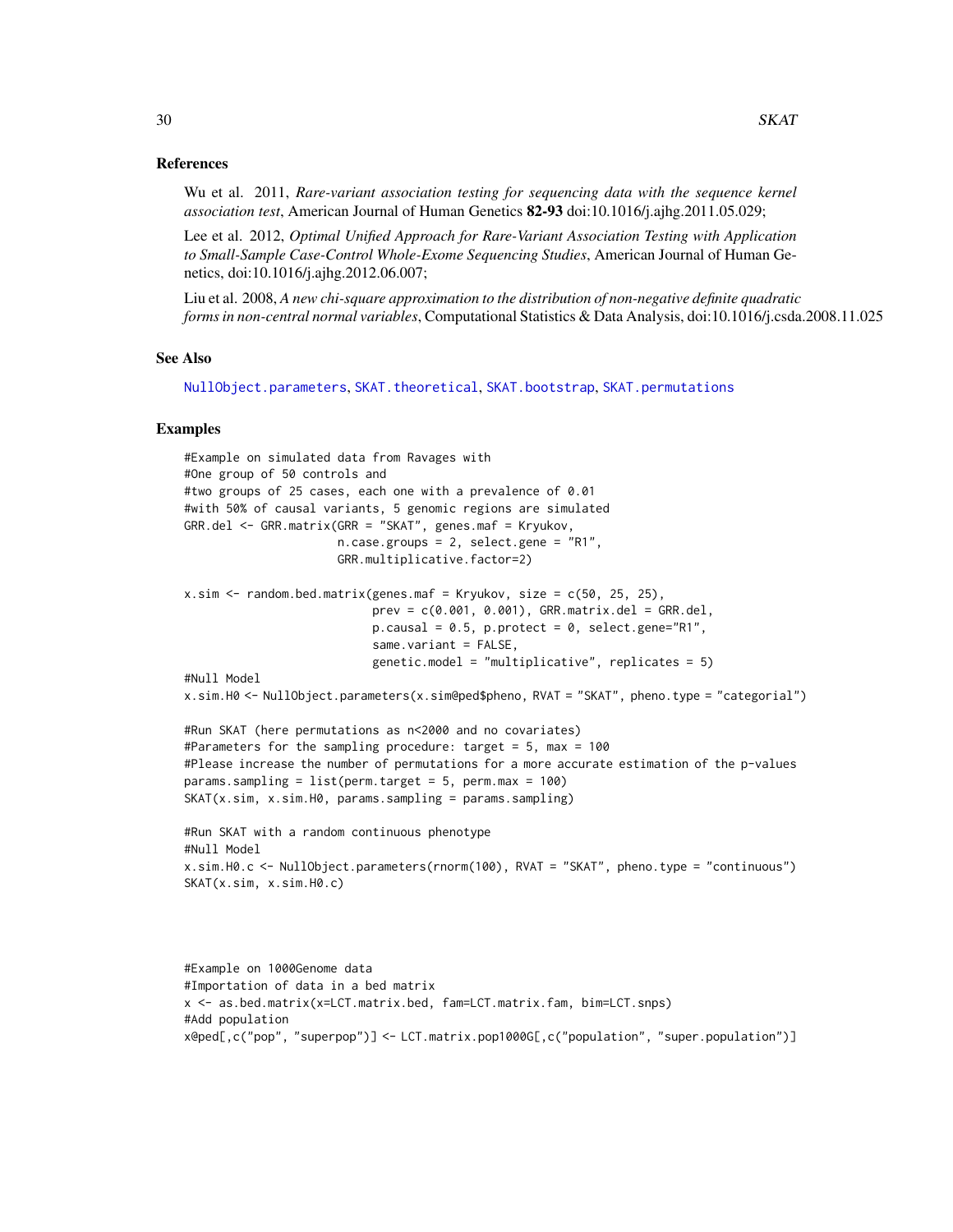### <span id="page-30-0"></span>SKAT.bootstrap 31

```
#Select EUR superpopulation
x <- select.inds(x, superpop=="EUR")
x@ped$pop <- droplevels(x@ped$pop)
#Group variants within known genes
x <- set.genomic.region(x)
#Filter of rare variants: only non-monomorphic variants with
#a MAF lower than 2.5%
#keeping only genomic regions with at least 10 SNPs
x1 <- filter.rare.variants(x, filter = "whole", maf.threshold = 0.025, min.nb.snps = 10)
#Simulation of a covariate + Sex as a covariate
sex <- x1@ped$sex
set.seed(1) ; u \leftarrow runif(nrow(x1))covar <- cbind(sex, u)
#run SKAT using the 1000 genome EUR populations as "outcome"
#with very few permutations
#Please increase the permutations for a more accurate estimation of the p-values
#Fit Null model with covariate sex
x1.H0.covar <- NullObject.parameters(x1@ped$pop, RVAT = "SKAT", pheno.type = "categorial",
                                     data = covar, formula = \sim sex)
#Run SKAT with the covariates: use boostrap as n<2000
SKAT(x1, x1.H0.covar, params.sampling = params.sampling, get.moments = "bootstrap")
#Run SKAT using theoretical moments (discourage here as n<2000) and 1 core
SKAT(x1, x1.H0.covar, get.moments = "theoretical", cores = 1)
```

```
SKAT.bootstrap Multi group SKAT test using bootstrap sampling
```
### Description

Peforms SKAT on two or more groups of individuals using bootstrap sampling

#### Usage

```
SKAT.bootstrap(x, NullObject, genomic.region = x@snps$genomic.region,
               weights = (1-x \& \text{snps}\maf)**24, maf.threshold = 0.5,
               perm.target = 100, perm.max = 5e4, debug = FALSE,
               estimation.pvalue = "kurtosis")
```
#### Arguments

x A bed.matrix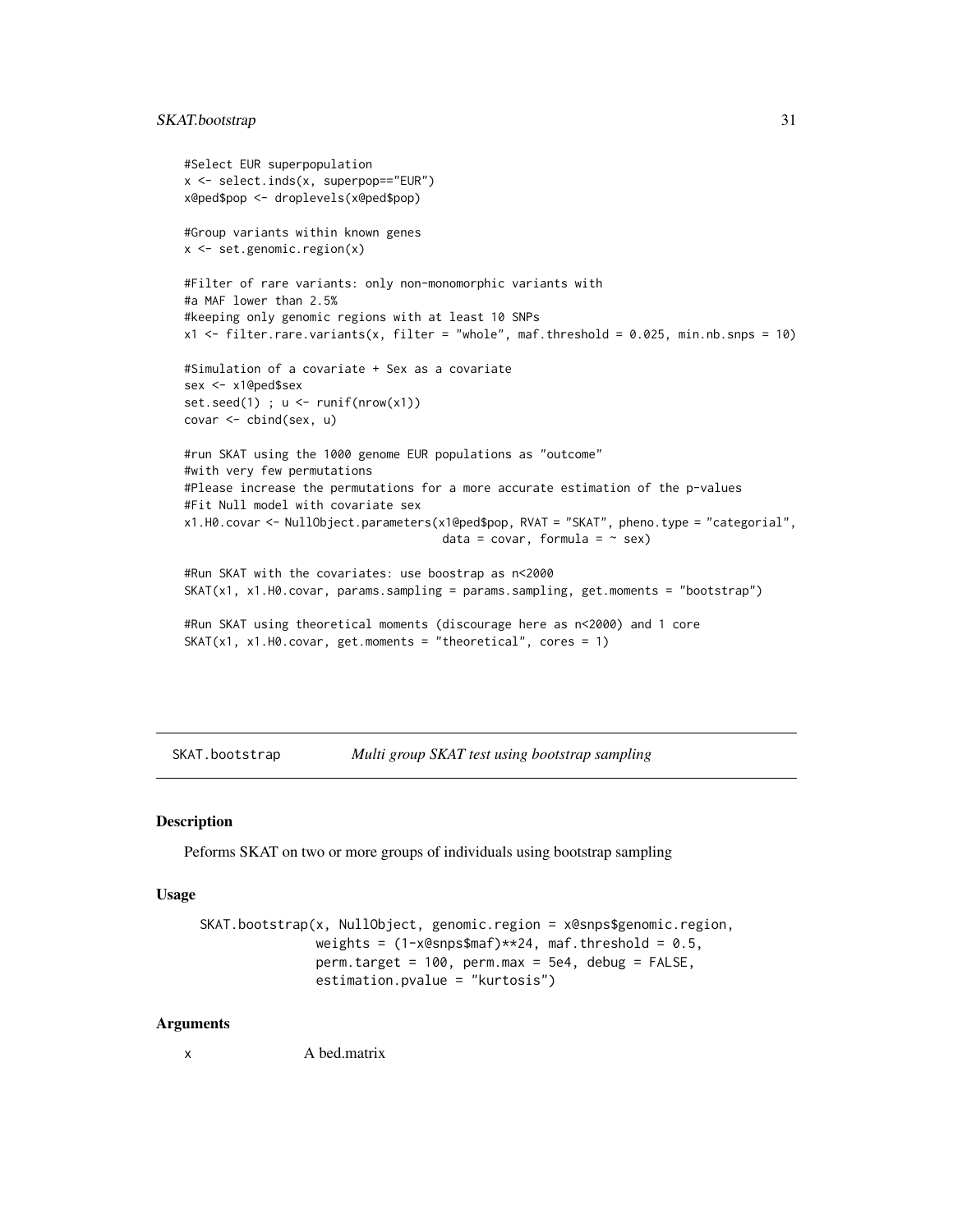| NullObject        | A list returned from NullObject.parameters                                                                                                                                   |  |
|-------------------|------------------------------------------------------------------------------------------------------------------------------------------------------------------------------|--|
| genomic.region    | A factor defining the genomic region of each variant                                                                                                                         |  |
| weights           | A vector with the weight of each variant. By default, the weight of each variant<br>is inversely proportionnal to its MAF, as it was computed in the original SKAT<br>method |  |
| maf.threshold     | The MAF above which variants are removed (default is to keep all variants)                                                                                                   |  |
| perm.target       | The number of times to exceed the observed statistics. If not reached, perm. max<br>permutations will be used                                                                |  |
| perm.max          | The maximum number of permutations to perform to estimate the p-value, will<br>be used if perm. target is not reached                                                        |  |
| debug             | Whether to print details about the permutations (mean, standard deviation, skew-<br>ness, kurtosis), FALSE by default                                                        |  |
| estimation.pvalue |                                                                                                                                                                              |  |
|                   | Whether to use the skewness ("skewness") or the kurtosis ("kurtosis") for the<br>chi-square approximation                                                                    |  |

#### Details

P-values estimation is based on bootstrap sampling and a sequential procedure: permutated statistics are computed and each one is compared to the observed statistics. The boostrap progam stops when either perm.target or perm.max is reached. P-values are then computed using a mixed procedure:

if perm.target is reached, the p-value is computed as : perm.target divided by the number of permutations used to reach perm.target;

if perm.max is reached, p-values are approximated using a chi-square distributions based on the first three moments if estimation.pvalue = "skewness", or on statistics' moments 1, 2 and 4 if estimation.pvalue = "kurtosis".

If debug=TRUE, more informations about the estimated statistics moments are given.

This function is used by SKAT when the sample size is smaller than 2000 and covariates are present.

### Value

A data frame containing for each genomic:

| The observed statistics                                                                                                                                       |  |  |
|---------------------------------------------------------------------------------------------------------------------------------------------------------------|--|--|
| p.perm if perm.target is reached, p.chi2 if perm.max is reached.                                                                                              |  |  |
| The p-value computed by permutations: number of times permutated is greater<br>than observed statistics divided by the total number of permutations performed |  |  |
| The p-value computed by the chi-square approximation using the SKAT small<br>sample procedure                                                                 |  |  |
| If debug=TRUE, other informations are given about the moments estimation:                                                                                     |  |  |
| The number of times a permutated statistics is equal or greater than the observed<br>statistics stat                                                          |  |  |
| The number of times a permutated statistics is equal to the observed statistics<br>stat                                                                       |  |  |
|                                                                                                                                                               |  |  |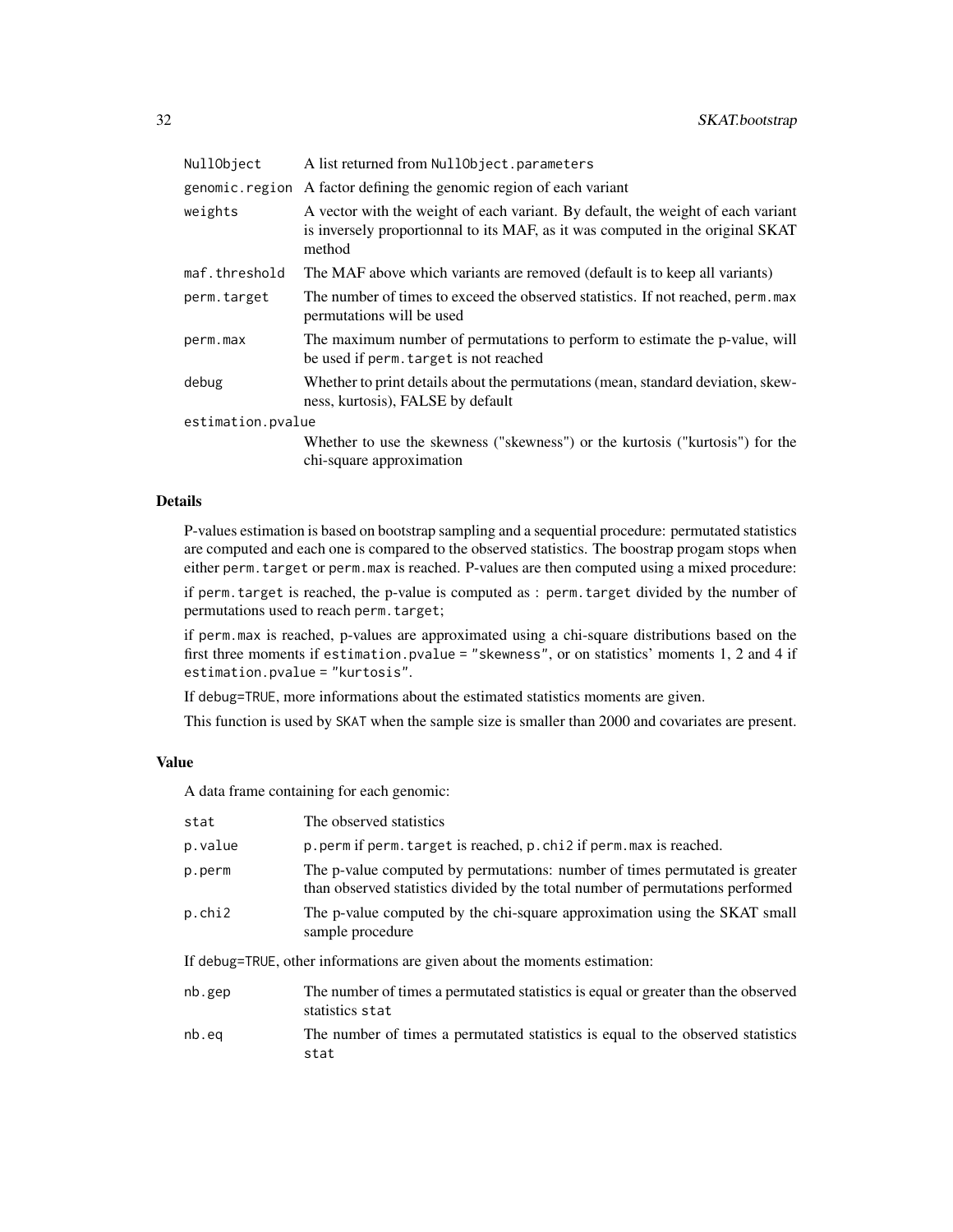### <span id="page-32-0"></span>SKAT.bootstrap 33

| nb.perms | The total number of simulations performed           |
|----------|-----------------------------------------------------|
| mean     | The mean of the permutated statistics               |
| sigma    | The standard deviation of the permutated statistics |
| skewness | The skweness of the permutated statistics           |
| kurtosis | The kurtosis of the permutated statistics           |

### References

Wu et al. 2011, *Rare-variant association testing for sequencing data with the sequence kernel association test*, American Journal of Human Genetics 82-93 doi:10.1016/j.ajhg.2011.05.029;

Lee et al. 2012, *Optimal Unified Approach for Rare-Variant Association Testing with Application to Small-Sample Case-Control Whole-Exome Sequencing Studies*, American Journal of Human Genetics, doi:10.1016/j.ajhg.2012.06.007;

#### See Also

[NullObject.parameters](#page-19-1), [SKAT](#page-27-1)

```
#Importation of data in a bed matrix
x <- as.bed.matrix(x=LCT.matrix.bed, fam=LCT.matrix.fam, bim=LCT.snps)
#Add population
x@ped[,c("pop", "superpop")] <- LCT.matrix.pop1000G[,c("population", "super.population")]
#Select EUR superpopulation
x <- select.inds(x, superpop=="EUR")
x@ped$pop <- droplevels(x@ped$pop)
#Group variants within known genes
x \le - set.genomic.region(x)
#Filter of rare variants: only non-monomorphic variants with
#a MAF lower than 1%
#keeping only genomic regions with at least 10 SNPs
x1 <- filter.rare.variants(x, filter = "whole", maf.threshold = 0.01, min.nb.snps = 10)
#Simulation of a covariate + Sex as a covariate
sex <- x1@ped$sex
set.seed(1); u \leftarrow runif(nrow(x1))covar <- cbind(sex, u)
#run SKAT using the 1000 genome EUR populations as "outcome"
#The maximum number of permutations used is 100,
#and the target number is 10, please increase
#both values for a more accurate estimation of the p-values
#Fit Null model with covariates
x1.H0 <- NullObject.parameters(x1@ped$pop, data = covar, RVAT = "SKAT", pheno.type = "categorial")
```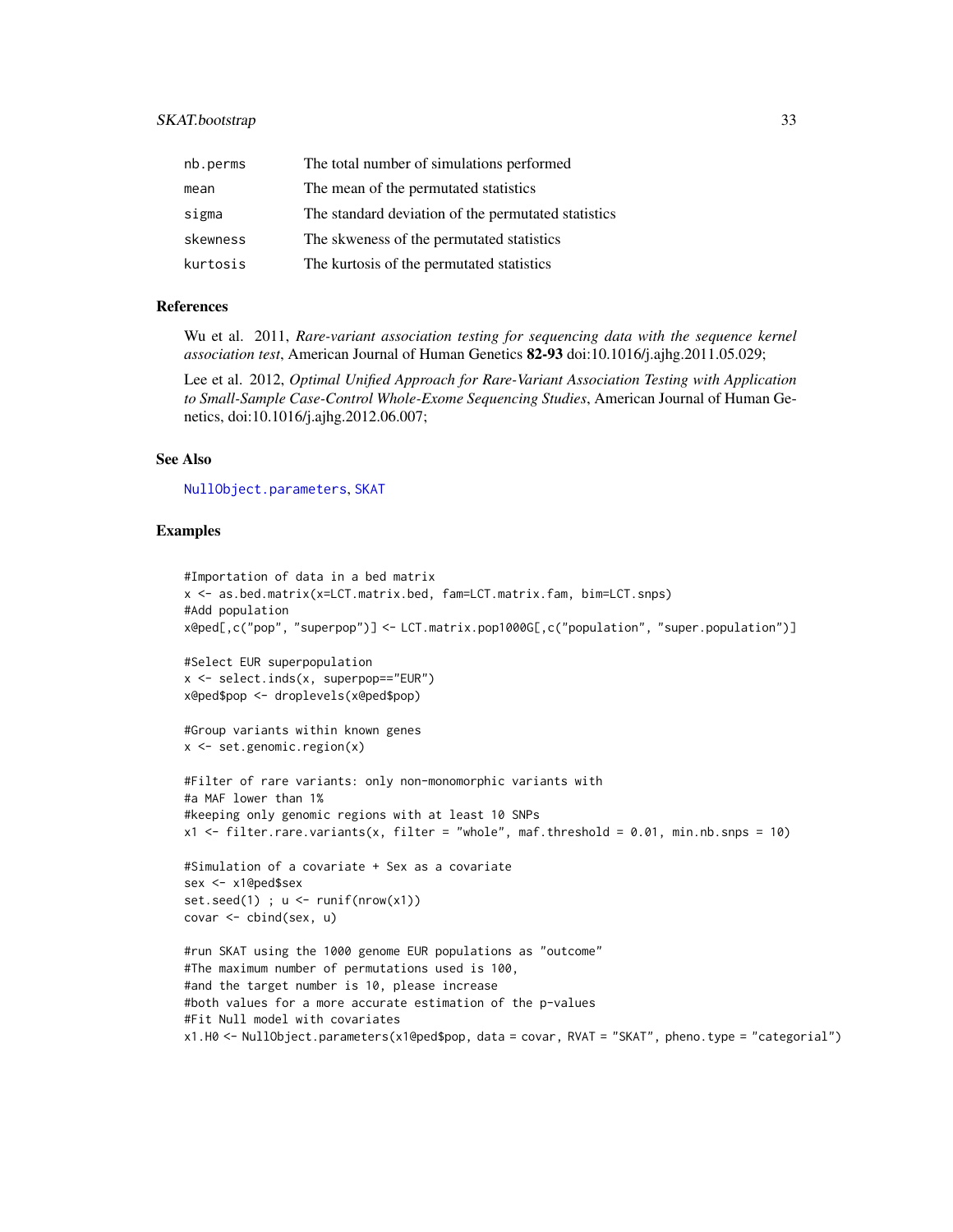```
SKAT.bootstrap(x1, x1.H0, perm.target = 10, perm.max = 100)
```
SKAT.continuous *Multi group SKAT test using Liu et al. approximation*

### Description

Peforms SKAT on a continuous phenotype using Liu et al. approximation

### Usage

```
SKAT.continuous(x, NullObject, genomic.region = x@snps$genomic.region,
                weights = (1 - x@snps$maf)*x24, maf.threshold = 0.5,
                estimation.pvalue = "kurtosis", debug = FALSE )
```
### Arguments

| X                                  | A bed.matrix                                                                                                                                                                 |
|------------------------------------|------------------------------------------------------------------------------------------------------------------------------------------------------------------------------|
| NullObject                         | A list returned from NullObject.parameters                                                                                                                                   |
|                                    | genomic. region A factor defining the genomic region of each variant                                                                                                         |
| weights                            | A vector with the weight of each variant. By default, the weight of each variant<br>is inversely proportionnal to its MAF, as it was computed in the original SKAT<br>method |
| maf.threshold<br>estimation.pvalue | The MAF above which variants are removed (default is to keep all variants)                                                                                                   |
|                                    | Whether to use the skewness ("skewness") or the kurtosis ("kurtosis") for the<br>chi-square approximation                                                                    |
| debug                              | Whether to return the mean, standard deviation, skewness and kurtosis of the<br>statistics. Set at FALSE by default                                                          |

### Details

The method from Liu et al. 2008 is used where p-values are estimated using a chi-square approximation from moment's

If estimation.pvalue = "kurtosis", the kurtosis is used instead of skewness in the chi-square approximation. This is equivalent to "liu.mod" in SKAT package.

### Value

A data frame containing for each genomic region:

| stat    | The observed statistics |
|---------|-------------------------|
| p.value | The p-value of the test |

If debug = TRUE, the mean, standard deviation, skewness and kurtosis used to compute the p-value are returned

<span id="page-33-0"></span>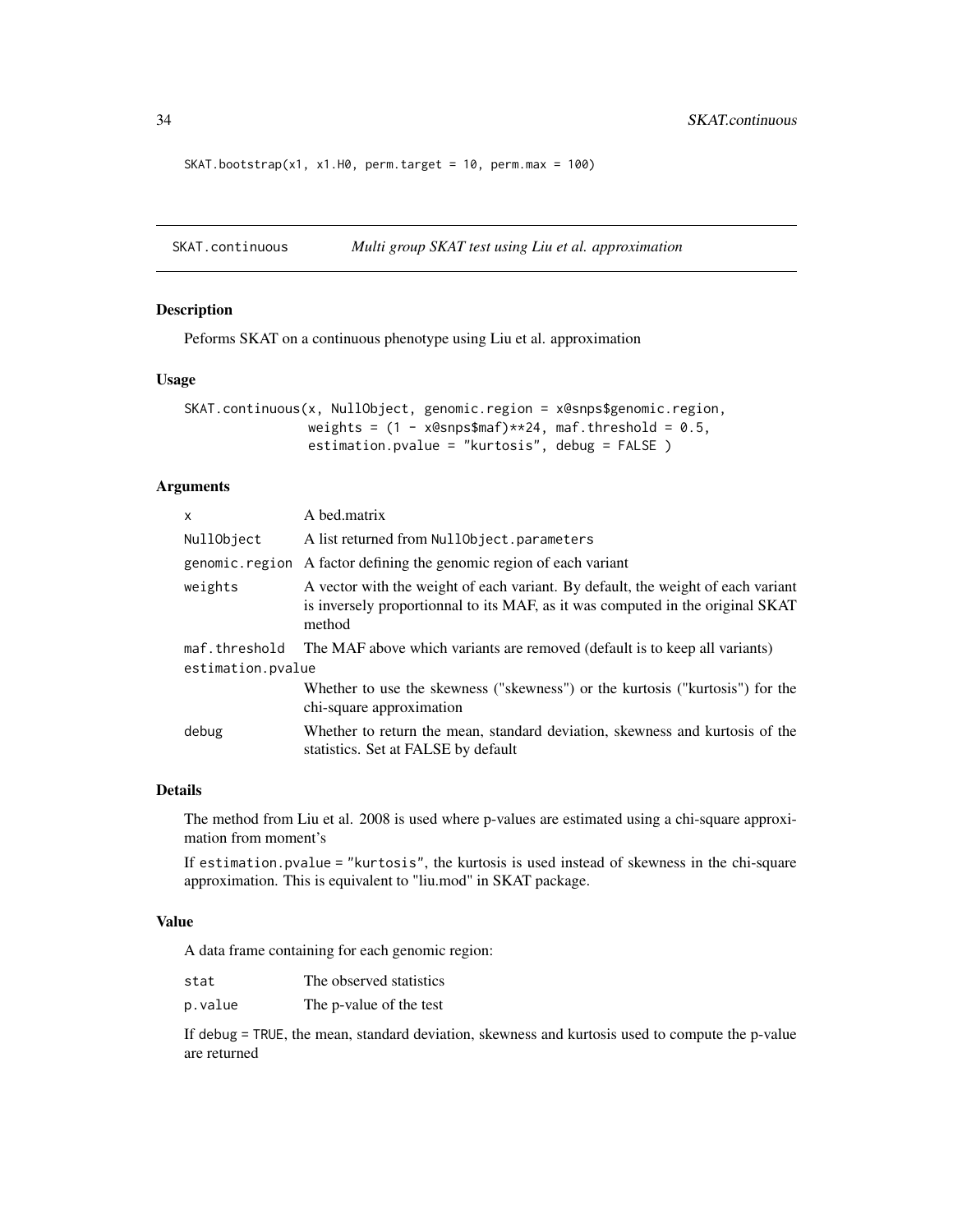#### <span id="page-34-0"></span>SKAT.permutations 35

#### References

Wu et al. 2011, *Rare-variant association testing for sequencing data with the sequence kernel association test*, American Journal of Human Genetics 82-93 doi:10.1016/j.ajhg.2011.05.029;

Liu et al. 2008, *A new chi-square approximation to the distribution of non-negative definite quadratic forms in non-central normal variables*, Computational Statistics & Data Analysis, doi:10.1016/j.csda.2008.11.025

#### See Also

[NullObject.parameters](#page-19-1), [SKAT](#page-27-1)

#### Examples

```
#Importation of data in a bed matrix
x <- as.bed.matrix(x=LCT.matrix.bed, fam=LCT.matrix.fam, bim=LCT.snps)
#Add population
x@ped[,c("pop", "superpop")] <- LCT.matrix.pop1000G[,c("population", "super.population")]
#Select EUR superpopulation
x <- select.inds(x, superpop=="EUR")
x@ped$pop <- droplevels(x@ped$pop)
#Group variants within known genes
x \leftarrow set.genomic.region(x)
#Filter of rare variants: only non-monomorphic variants with
#a MAF lower than 2.5%
#keeping only genomic regions with at least 10 SNPs
x1 <- filter.rare.variants(x, filter = "whole", maf.threshold = 0.025, min.nb.snps = 10)
#run SKAT using a random continuous phenotype
#Fit Null model
x1.H0 <- NullObject.parameters(rnorm(nrow(x1)), RVAT = "SKAT", pheno.type = "continuous")
SKAT.continuous(x1, x1.H0)
```
<span id="page-34-1"></span>SKAT.permutations *Multi group SKAT test using bootstrap sampling*

#### Description

Peforms SKAT on two or more groups of individuals using bootstrap sampling

#### Usage

```
SKAT.permutations(x, NullObject, genomic.region = x@snps$genomic.region,
                  weights = (1-x)esnps$maf)**24, maf.threshold = 0.5,
                  perm.target = 100, perm.max = 5e4, debug = FALSE,
                  estimation.pvalue = "kurtosis")
```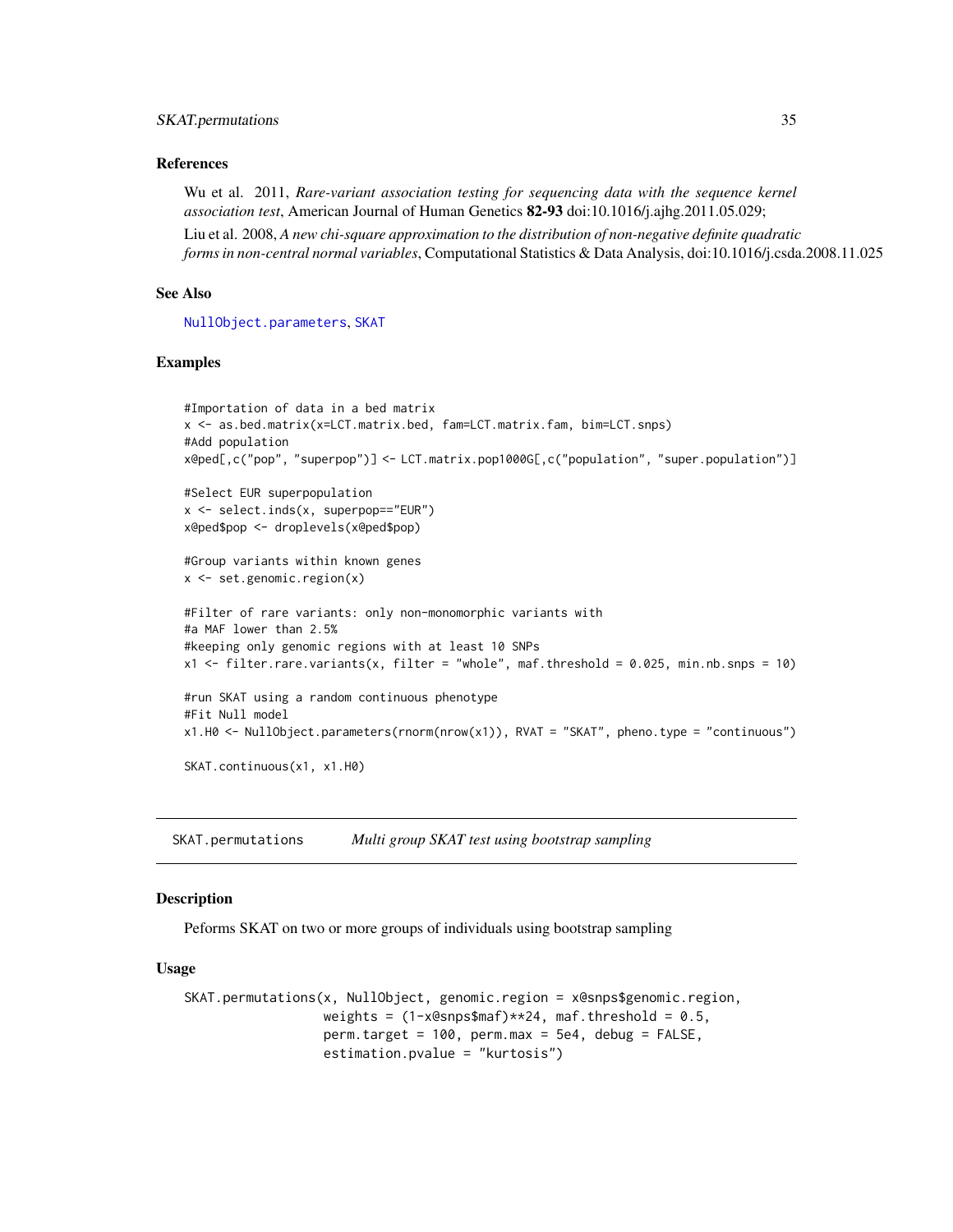#### **Arguments**

| X                 | A bed.matrix                                                                                                                                                                 |  |
|-------------------|------------------------------------------------------------------------------------------------------------------------------------------------------------------------------|--|
| NullObject        | A list returned from NullObject.parameters                                                                                                                                   |  |
|                   | genomic. region A factor defining the genomic region of each variant                                                                                                         |  |
| weights           | A vector with the weight of each variant. By default, the weight of each variant<br>is inversely proportionnal to its MAF, as it was computed in the original SKAT<br>method |  |
| maf.threshold     | The MAF above which variants are removed (default is to keep all variants)                                                                                                   |  |
| perm.target       | The number of times to exceed the observed statistics. If not reached, perm. max<br>permutations will be used                                                                |  |
| perm.max          | The maximum number of permutations to perform to estimate the p-value, will<br>be used if perm. target is not reached                                                        |  |
| debug             | Whether to print details about the permutations (mean, standard deviation, skew-<br>ness, kurtosis), FALSE by default                                                        |  |
| estimation.pvalue |                                                                                                                                                                              |  |
|                   | Whether to use the skewness ("skewness") or the kurtosis ("kurtosis") for the<br>chi-square approximation                                                                    |  |

#### Details

P-values estimation is based on permutations sampling and a sequential procedure: permutated statistics are computed and each one is compared to the observed statistics. The boostrap progam stops when either perm.target or perm.max is reached. P-values are then computed using a mixed procedure:

if perm.target is reached, the p-value is computed as : perm.target divided by the number of permutations used to reach perm.target;

if perm.max is reached, p-values are approximated using a chi-square distributions based on the first three moments if estimation.pvalue = "skewness", or on statistics' moments 1, 2 and 4 if estimation.pvalue = "kurtosis".

If debug=TRUE, more informations about the estimated statistics moments are given.

This function is used by SKAT when the sample size is smaller than 2000 and no covariates are present.

#### Value

A data frame containing for each genomic:

| stat    | The observed statistics                                                                                                                                       |
|---------|---------------------------------------------------------------------------------------------------------------------------------------------------------------|
| p.value | p, perm if perm, target is reached, p, chi2 if perm, max is reached.                                                                                          |
| p.perm  | The p-value computed by permutations: number of times permutated is greater<br>than observed statistics divided by the total number of permutations performed |
| p.chi2  | The p-value computed by the chi-square approximation using the SKAT small<br>sample procedure                                                                 |

If debug=TRUE, other informations are given about the moments estimation: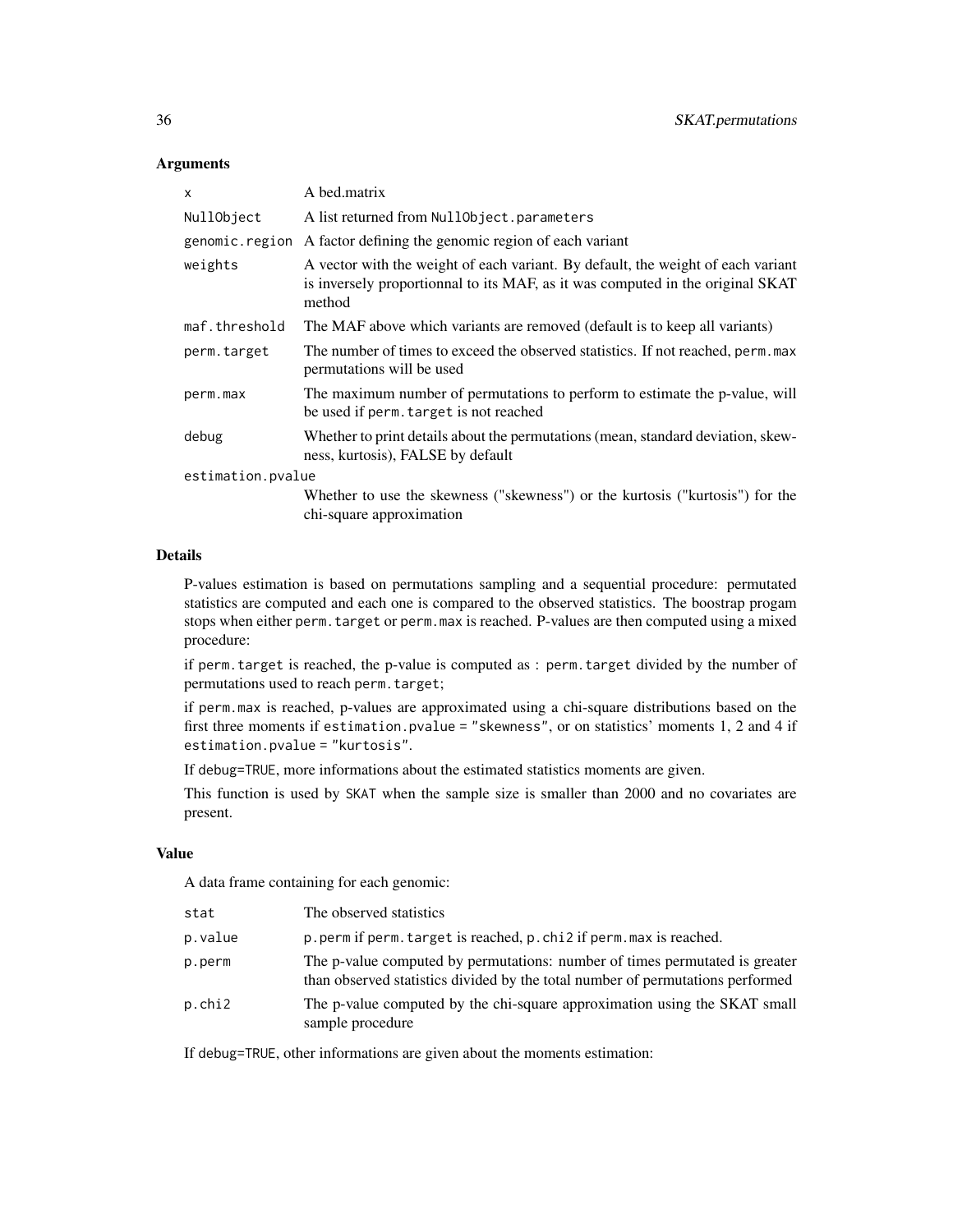### <span id="page-36-0"></span>SKAT.permutations 37

| nb.gep   | The number of times a permutated statistics is equal or greater than the observed<br>statistics stat |
|----------|------------------------------------------------------------------------------------------------------|
| nb.eq    | The number of times a permutated statistics is equal to the observed statistics<br>stat              |
| nb.perms | The total number of simulations performed                                                            |
| mean     | The mean of the permutated statistics                                                                |
| sigma    | The standard deviation of the permutated statistics                                                  |
| skewness | The skweness of the permutated statistics                                                            |
| kurtosis | The kurtosis of the permutated statistics                                                            |

#### References

Wu et al. 2011, *Rare-variant association testing for sequencing data with the sequence kernel association test*, American Journal of Human Genetics 82-93 doi:10.1016/j.ajhg.2011.05.029;

Lee et al. 2012, *Optimal Unified Approach for Rare-Variant Association Testing with Application to Small-Sample Case-Control Whole-Exome Sequencing Studies*, American Journal of Human Genetics, doi:10.1016/j.ajhg.2012.06.007;

#### See Also

[NullObject.parameters](#page-19-1), [SKAT](#page-27-1)

```
#Importation of data in a bed matrix
x <- as.bed.matrix(x=LCT.matrix.bed, fam=LCT.matrix.fam, bim=LCT.snps)
#Add population
x@ped[,c("pop", "superpop")] <- LCT.matrix.pop1000G[,c("population", "super.population")]
```

```
#Select EUR superpopulation
x <- select.inds(x, superpop=="EUR")
x@ped$pop <- droplevels(x@ped$pop)
```

```
#Group variants within known genes
x <- set.genomic.region(x)
```

```
#Filter of rare variants: only non-monomorphic variants with
#a MAF lower than 1%
#keeping only genomic regions with at least 10 SNPs
x1 <- filter.rare.variants(x, filter = "whole", maf.threshold = 0.01, min.nb.snps = 10)
```

```
#run SKAT using the 1000 genome EUR populations as "outcome"
#The maximum number of permutations used is 100,
#and the target number is 10, please increase
#both values for a more accurate estimation of the p-values
#Fit Null model
x1.H0 <- NullObject.parameters(x1@ped$pop, RVAT = "SKAT", pheno.type = "categorial")
SKAT.permutations(x1, x1.H0, perm.target = 10, perm.max=100)
```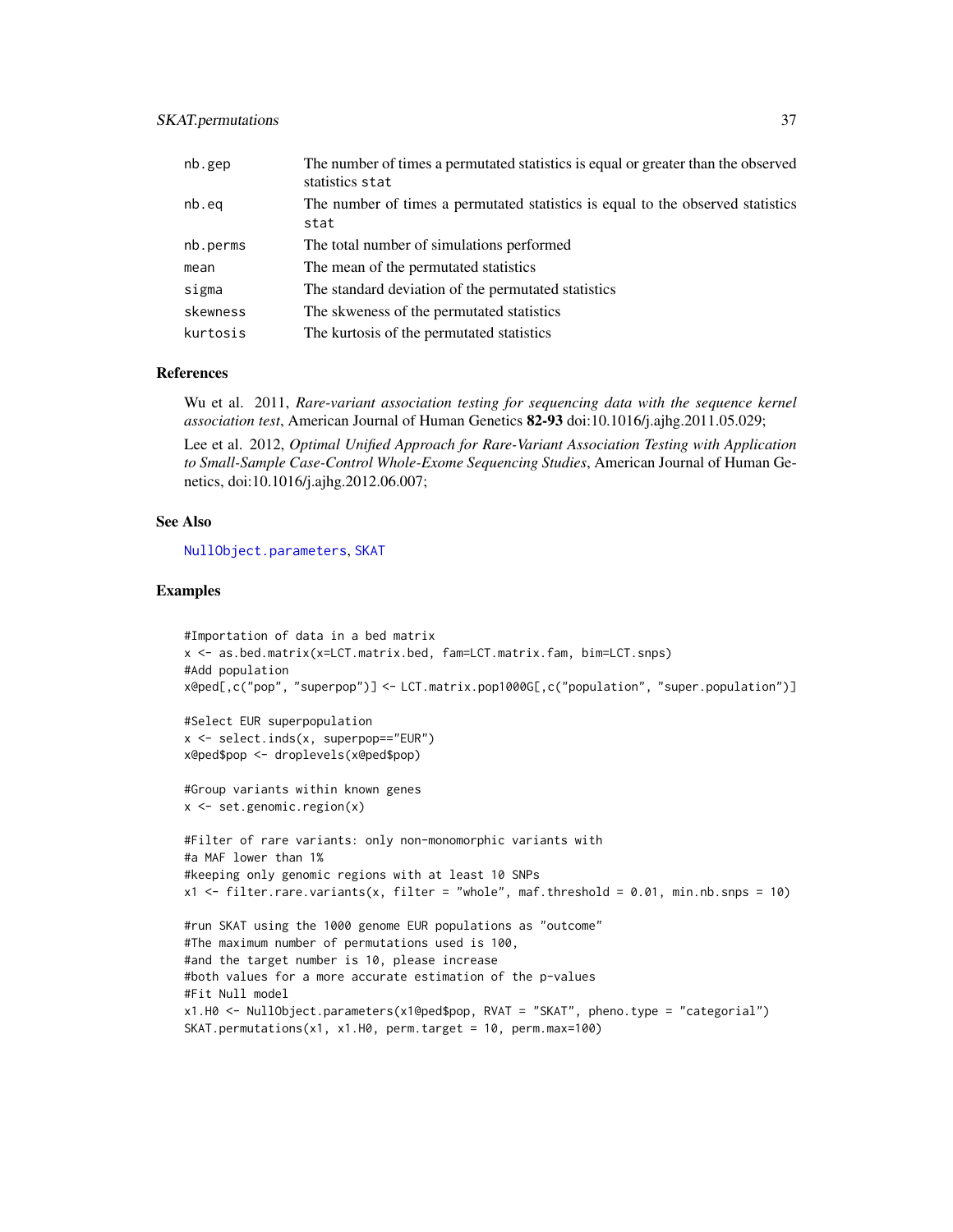<span id="page-37-1"></span><span id="page-37-0"></span>

#### Description

Peforms SKAT on two or more groups of individuals using Liu et al. approximation

#### Usage

```
SKAT.theoretical(x, NullObject, genomic.region = x@snps$genomic.region,
                 weights = (1 - x@snps$maf)*x24, maf.threshold = 0.5,
                 estimation.pvalue = "kurtosis", cores = 10, debug = FALSE )
```
### Arguments

| $\mathsf{x}$      | A bed.matrix                                                                                                                                                                 |  |
|-------------------|------------------------------------------------------------------------------------------------------------------------------------------------------------------------------|--|
| NullObject        | A list returned from NullObject.parameters                                                                                                                                   |  |
| genomic.region    | A factor defining the genomic region of each variant                                                                                                                         |  |
| weights           | A vector with the weight of each variant. By default, the weight of each variant<br>is inversely proportionnal to its MAF, as it was computed in the original SKAT<br>method |  |
| maf.threshold     | The MAF above which variants are removed (default is to keep all variants)                                                                                                   |  |
| estimation.pvalue |                                                                                                                                                                              |  |
|                   | Whether to use the skewness ("skewness") or the kurtosis ("kurtosis") for the<br>chi-square approximation                                                                    |  |
| cores             | How many cores to use for moments computation, set at 10 by default                                                                                                          |  |
| debug             | Whether to return the mean, standard deviation, skewness and kurtosis of the<br>statistics. Set at FALSE by default                                                          |  |

### Details

The method from Liu et al. 2008 is used where p-values are estimated using a chi-square approximation from moment's statistics

If estimation.pvalue = "kurtosis", the kurtosis is used instead of skewness in the chi-square approximation. This is equivalent to "liu.mod" in SKAT package.

This function is used by SKAT when the sample size is larger than 2000.

### Value

A data frame containing for each genomic region:

| stat    | The observed statistics |
|---------|-------------------------|
| p.value | The p-value of the test |

If debug = TRUE, the mean, standard deviation, skewness and kurtosis used to compute the p-value are returned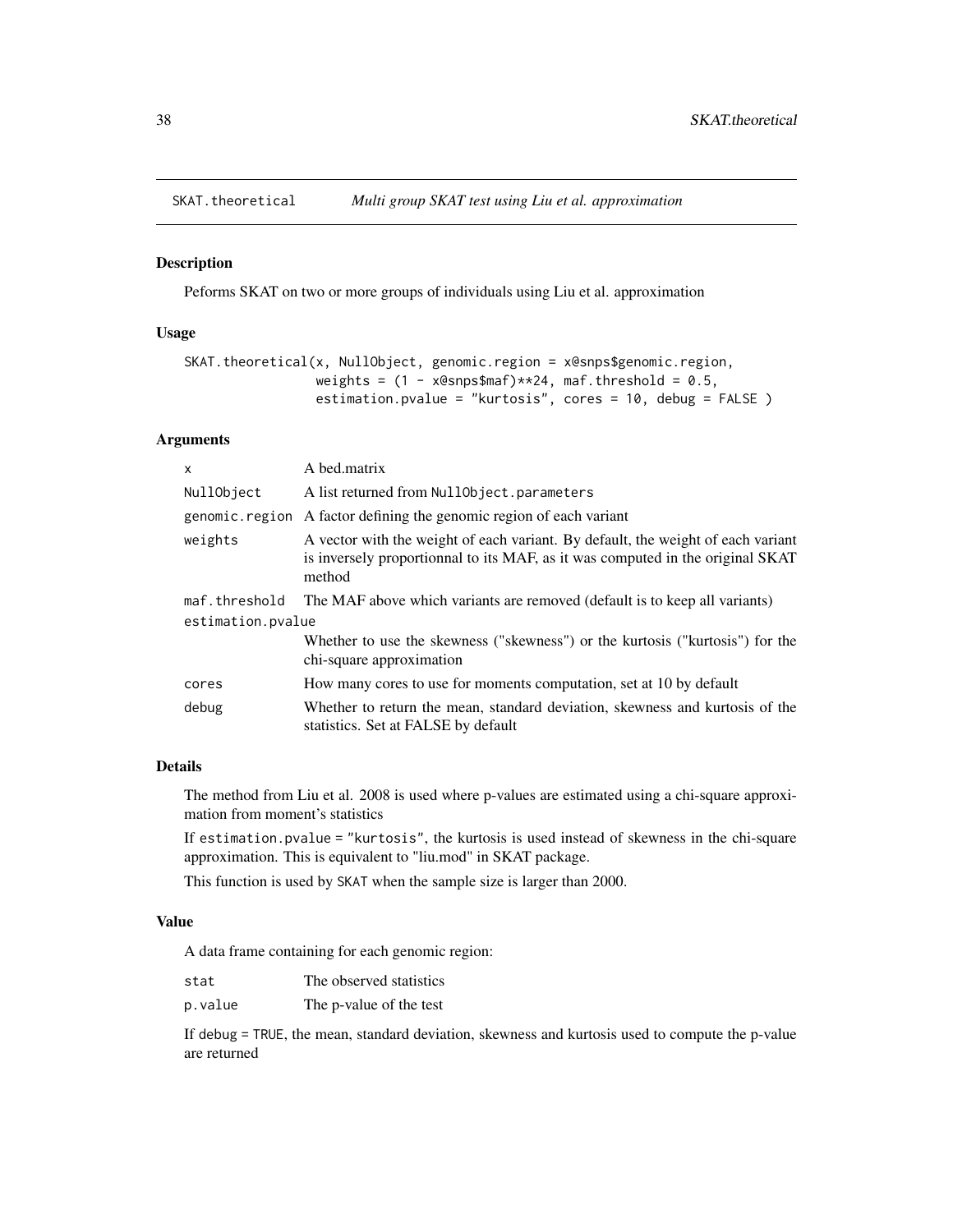#### <span id="page-38-0"></span> $WSS$  39

### References

Wu et al. 2011, *Rare-variant association testing for sequencing data with the sequence kernel association test*, American Journal of Human Genetics 82-93 doi:10.1016/j.ajhg.2011.05.029;

Liu et al. 2008, *A new chi-square approximation to the distribution of non-negative definite quadratic forms in non-central normal variables*, Computational Statistics & Data Analysis, doi:10.1016/j.csda.2008.11.025

## See Also

[NullObject.parameters](#page-19-1), SKAT

#### Examples

```
#Importation of data in a bed matrix
x <- as.bed.matrix(x=LCT.matrix.bed, fam=LCT.matrix.fam, bim=LCT.snps)
#Add population
x@ped[,c("pop", "superpop")] <- LCT.matrix.pop1000G[,c("population", "super.population")]
#Select EUR superpopulation
x <- select.inds(x, superpop=="EUR")
x@ped$pop <- droplevels(x@ped$pop)
#Group variants within known genes
x <- set.genomic.region(x)
#Filter of rare variants: only non-monomorphic variants with
#a MAF lower than 2.5%
#keeping only genomic regions with at least 10 SNPs
x1 <- filter.rare.variants(x, filter = "whole", maf.threshold = 0.025, min.nb.snps = 10)
#run SKAT using the 1000 genome EUR populations as "outcome" using one core
#Fit Null model
x1.H0 <- NullObject.parameters(x1@ped$pop, RVAT = "SKAT", pheno.type = "categorial")
SKAT.theoretical(x1, x1.H0, cores = 1)
```
<span id="page-38-1"></span>WSS *WSS genetic score*

#### Description

Caluclates the WSS genetic score

#### Usage

WSS(x, genomic.region = x@snps\$genomic.region)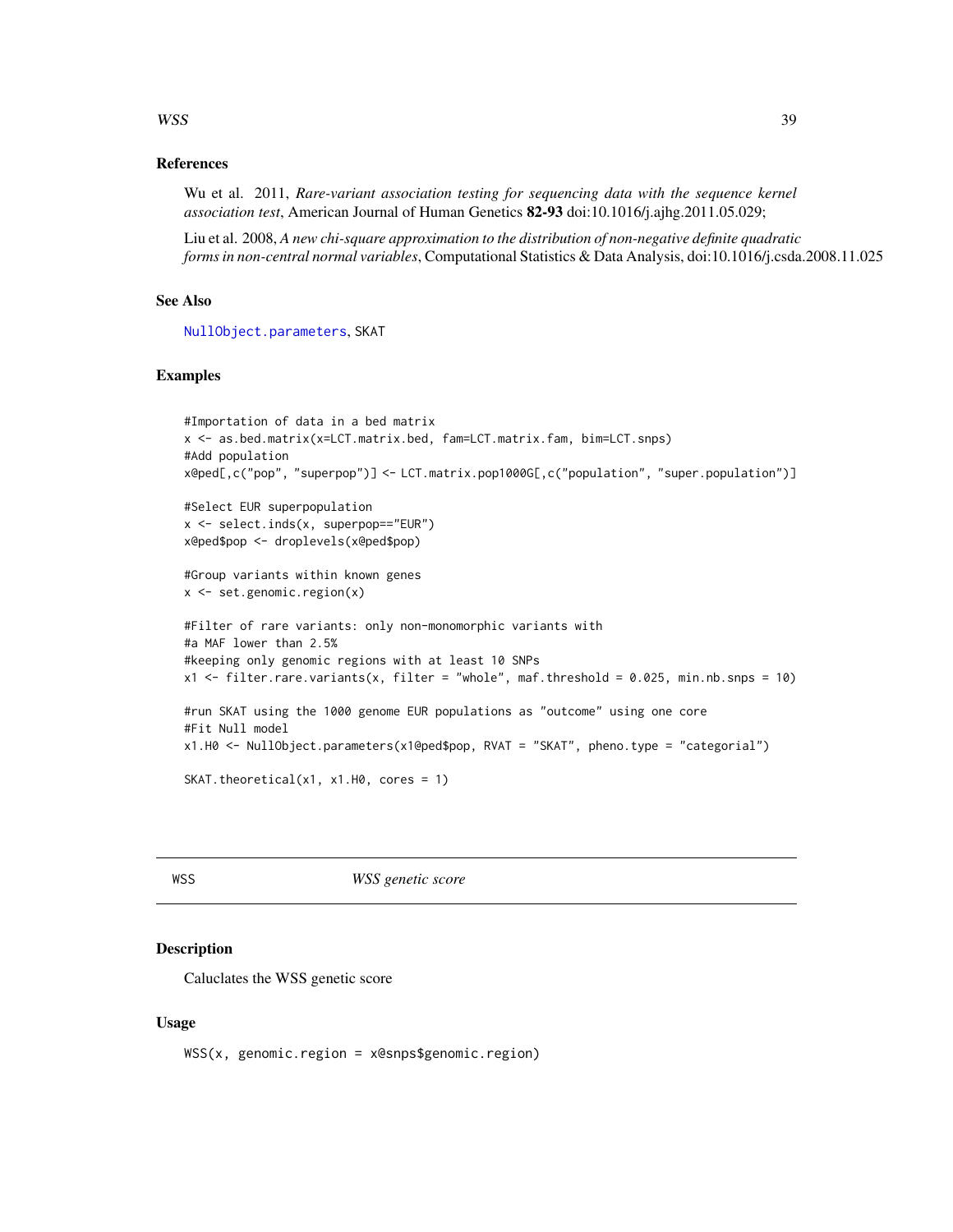#### <span id="page-39-0"></span>Arguments

x A bed.matrix

genomic.region A factor containing the genomic region of each variant

### Value

A matrix containing the WSS genetic score with one row per individual and one column per genomic.region

### References

Madsen E and Browning S. *A Groupwise Association Test for Rare Mutations Using a Weighted Sum Statistic.* PLoS Genet. 2009

### See Also

[CAST](#page-9-1), [burden.weighted.matrix](#page-8-1), [burden.mlogit](#page-6-1)

```
#Importation of data in a bed matrix
x <- as.bed.matrix(x=LCT.matrix.bed, fam=LCT.matrix.fam, bim=LCT.snps)
# Group variants within known genes
x <- set.genomic.region(x)
# Filter variants with maf (computed on whole sample) < 0.025
# keeping only genomic region with at least 10 SNPs
x1 \leftarrow \text{filter.rare.varients}(x, \text{ filter} = "whole", \text{ maf.threshold} = 0.025, \text{ min.nb.snps} = 10)# Compute burden score WSS
score.WSS \leq WSS(x1)
```